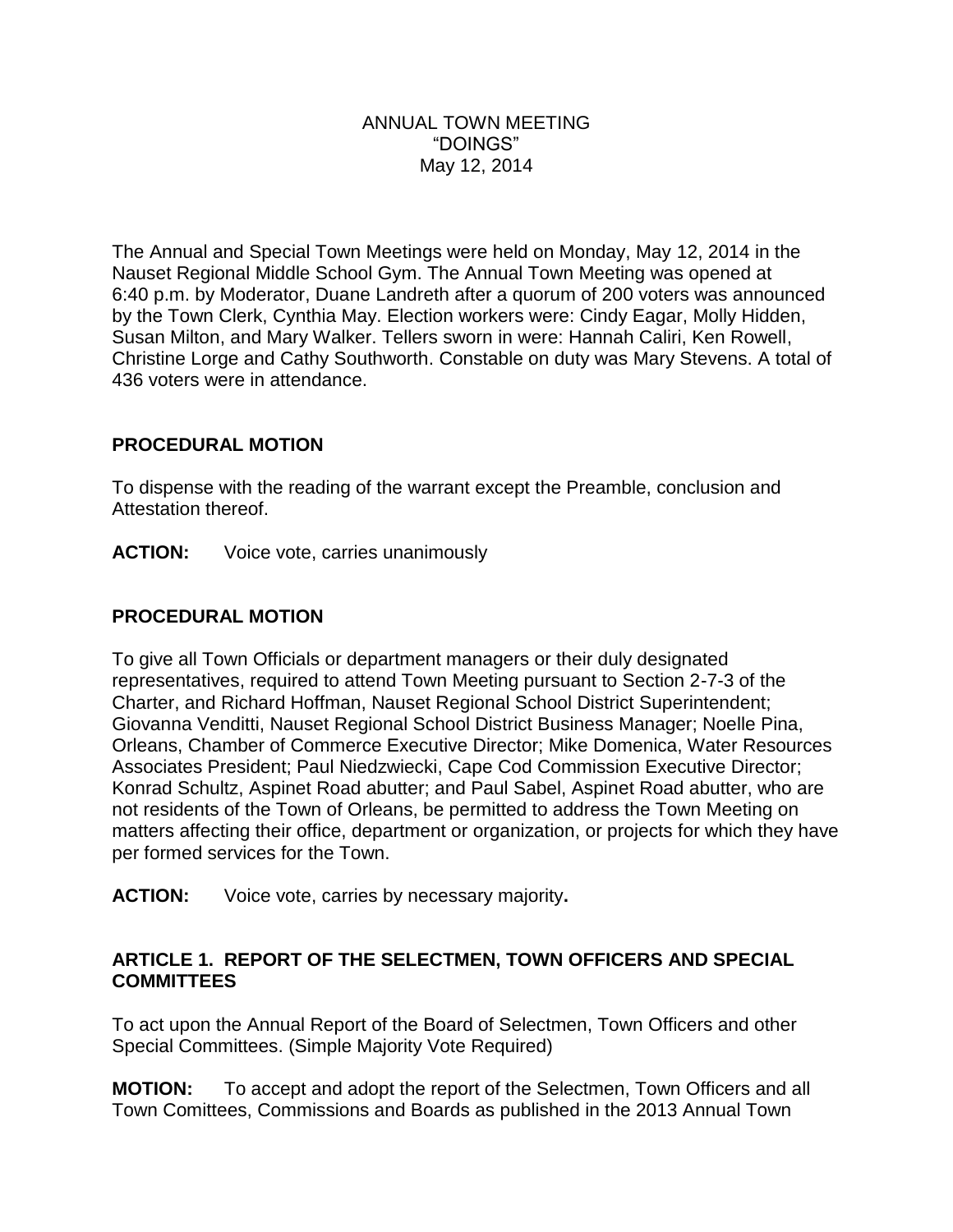Report and hear the report(s) of any other Town Committee reporting to the Town Meetin.

**ACTION:** Voice vote carries unanimously.

# **PROCEDURAL MOTION**

To adjourn the Annual Town Meeting until the close of the Special Town Meeting.

**ACTION:** Voice vote carries unanimously.

**Special Town Meeting was opened at 6:47 p.m.**

### **PROCEDURAL MOTION**

To dispense with the reading of the warrant except the Preamble, conclusion and Attestation thereof.

**ACTION:** Voice vote, carries unanimously

# **PROCEDURAL MOTION**

To give all Town Officials or department managers or their duly designated representatives, required to attend Town Meeting pursuant to Section 2-7-3 of the Charter all of whom are not residents of the Town of Orleans, be permitted to address the Town Meeting on matters affecting their office, department or organizaton, or projects for which they have per formed services for the Town.

**ACTION:** Voice vote, carries unanimously

# **ARTICLE 1. PAY BILLS OF PRIOR YEARS**

To see if the Town will vote to transfer from available funds a sum of money to pay bills of prior years under the provisions of Chapter 179, Acts of 1941, as amended, or to take any other action relative thereto. (9/10 Vote Required)

**MOTION:** To accept and adopt Article #1 and that the sum of Eight Hundred Three and 40/100 Dollars (\$803.40) be transferred from available funds to pay the following unpaid bills:

The following is a list of unpaid bills of prior years as of May 12, 2014:

Dept. Amount Contract Mendor Contract of the Mendor Amount Amount Amount Amount Amount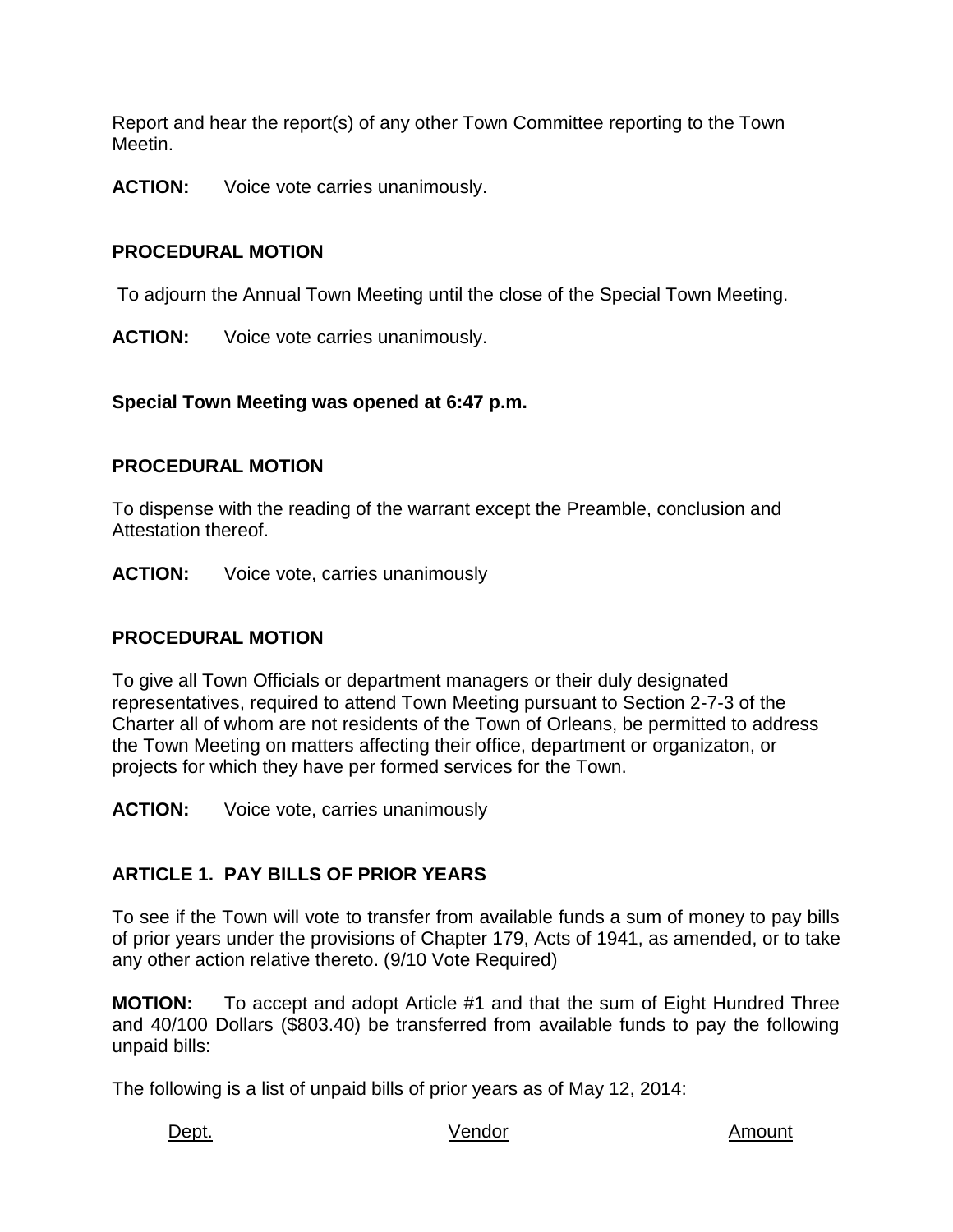| Treasurer/Collector | <b>Registrar of Deeds</b> | \$75.00  |
|---------------------|---------------------------|----------|
| Water               | <b>Invoice Cloud</b>      | \$728.40 |

**ACTION:** Voice vote, carries unanimously

### **ARTICLE 2. TRANSFER ARTICLE**

To see if the Town will vote to transfer from available funds and/or authorize the transfer from various line items within current appropriations, such sums of money as necessary to supplement the operating budgets of the various Town departments for Fiscal Year 2014 as follows:

- 1. Transfer the sum of Thirty Two Thousand and 00/100 Dollars (\$32,000.00), or any other sum, from the Parks and Beaches Capital Outlay Account to the Buildings and Facilities Stabilization Account.
- 2. Transfer the sum of Sixty Thousand and 00/100 Dollars (\$60,000.00), or any other sum, from available funds to the Fire Department Overtime Account.
- 3. Transfer the sum of Twenty Nine Thousand and 00/100 Dollars (\$29,000.00), or any other sum, from available funds to the Police Department Overtime Account.
- 4. Transfer the sum of Twenty Eight Thousand and 00/100 Dollars (\$28,000.00), or any other sum, from the Water Surplus Fund to the Water Department Electricity Expenses Account.
- 5. Transfer the sum of Fourteen Thousand and 00/100 Dollars (\$14,000.00), or any other sum, from available funds to departmental Electricity Expense Accounts.
- 6. Transfer the sum of Two Thousand Seven Hundred and 00/100 Dollars (\$2,700.00), or any other sum, from the Cable Television Reserve Account to the Media Operations Salary Account. (2/3 Vote Required)

**MOTION:** To accept and adopt Article #2 and that the following transfers be made from available funds for the purpose(s) set forth in the article.

- 1. Transfer the sum of Thirty Two Thousand and 00/100 Dollars (\$32,000.00), or any other sum, from the Parks and Beaches Capital Outlay Account to the Buildings and Facilities Stabilization Account.
- 2. Transfer the sum of Sixty Thousand and 00/100 Dollars (\$60,000.00), or any other sum, from available funds to the Fire Department Overtime Account.
- 3. Transfer the sum of Twenty Nine Thousand and 00/100 Dollars (\$29,000.00), or any other sum, from available funds to the Police Department Overtime Account.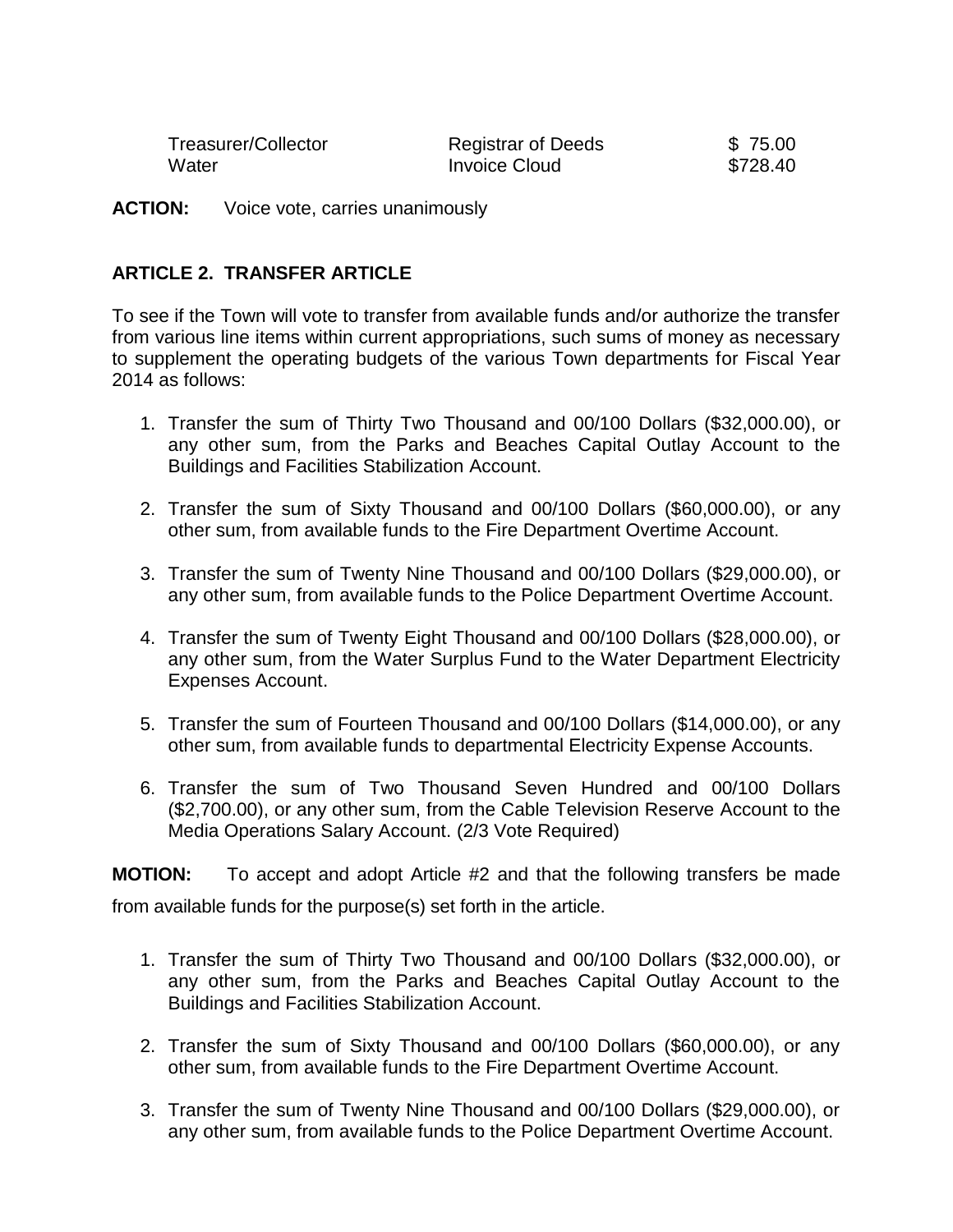- 4. Transfer the sum of Twenty Eight Thousand and 00/100 Dollars (\$28,000.00), or any other sum, from the Water Surplus Fund to the Water Department Electricity Expenses Account.
- 5. Transfer the sum of Fourteen Thousand and 00/100 Dollars (\$14,000.00), or any other sum, from available funds to departmental Electricity Expense Accounts.
- 6. Transfer the sum of Two Thousand Seven Hundred and 00/100 Dollars (\$2,700.00), or any other sum, from the Cable Television Reserve Account to the Media Operations Salary Account.

**ACTION:** Voice vote carries unanimously.

# **ARTICLE 3. FUND WATER DEPARTMENT CAPITAL PROJECTS**

To see if the Town will vote to transfer from the Water Surplus Account the sum of Six Hundred Thousand and 00/100 Dollars (\$600,000.00), or any other sum, to the Water Department Capital Outlay Account for the purpose of funding high-priority capital projects identified during the Asset Management and Implementation Plan study. (3/4 Vote Required)

**MOTION:** To accept and adopt Article #3 as printed in the warrant and that the sum of Six Hundred Thousand and 00/100 (\$600,000.00) be transferred from the Water Surplus Account for this purpose.

**ACTION:** Voice vote carries unanimously.

# **ARTICLE 4. FUND POLICE DEPARTMENT FINGERPRINT TECHNOLOGY**

To see if the Town will vote to raise and appropriate and/or transfer from available funds the sum of Twenty Two Thousand One Hundred Fifty and 00/100 Dollars (\$22,150.00), or any other sum, for the purpose of funding the purchase and implementation of a Live Scan digital fingerprinting system. (Simple Majority Vote Required)

**MOTION:** To accept and adopt Article #4 as printed in the warrant and that he sum of Twenty-two Thousand One Hundred Fifty and 00/100 Dollars (\$22,150.00), be transferred from available funds for this purpose

**ACTION:** Voice vote carries unanimously.

# **ARTICLE 5. AUTHORIZE 20-YEAR NET METERING POWER SALES AGREEMENT WITH CAPE & VINEYARD ELECTRIC COOPERATIVE (CVEC)**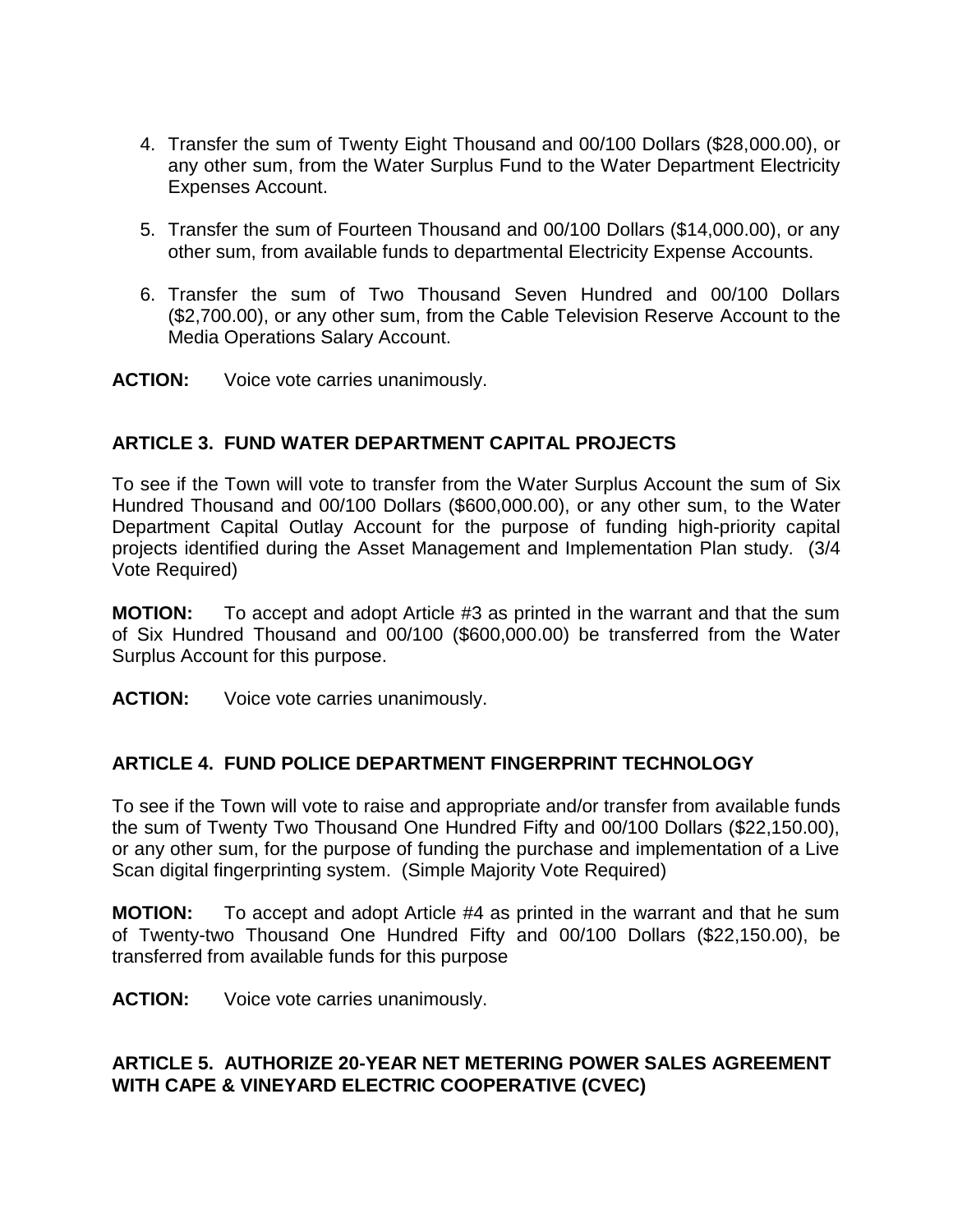To see if the Town of Orleans will authorize its Board of Selectmen to enter into an intergovernmental net metered power sales agreement not to exceed a term of twenty years on behalf of the Town with the Cape & Vineyard Electric Cooperative, Inc. in substantially the form of the draft "INTER-GOVERNMENTAL NET METERED POWER SALES AGREEMENT BETWEEN THE CAPE & VINEYARD ELECTRIC COOPERATIVE, INC. AND THE TOWN OF ORLEANS" on file in the Town Clerk's Office, as may be revised as necessary on such terms and conditions as the Board of Selectmen deem appropriate; or take any other action relative thereto, provided that such intergovernmental agreement does not exceed a term of twenty years. (Simple Majority Vote Required)

- **MOTION:** To accept and adopt Article #5 as printed in the warrant.
- **ACTION:** Voice vote carries unanimously.

# **ARTICLE 6. FUND UNANTICIPATED EMPLOYEE RETIREMENT BUYOUTS**

To see if the Town will vote to raise and appropriate and/or transfer from available funds the sum of Fifty Thousand and 00/100 Dollars (\$50,000.00) to fund unanticipated employee retirement buyouts, or to take any other action relative thereto. (Simple Majority Vote Required)

**MOTION:** To accept and adopt Article #6 as printed in the warrant and that the sum of Fifty Thousand and 00/100 Dollaers (\$50,000.00) be transferred from available funds for this purpose.

**ACTION:** Voice vote carries unanimously.

# **ARTICLE 7. CLOSING ARTICLE**

And to act on any other business that may legally come before the meeting. (Board of Selectmen)

- **MOTION:** To adjourn the Special Town Meeting.
- **ACTION:** Voice vote carries unanimously.

**Annual Town Meeting reconvened at 7:14 p.m.**

# **ARTICLE 2. TOWN / SCHOOL BUDGET (FY15)**

To see if the Town will vote to raise and appropriate and/or transfer from available funds a sum of money to fund and pay departmental expenses for the fiscal year commencing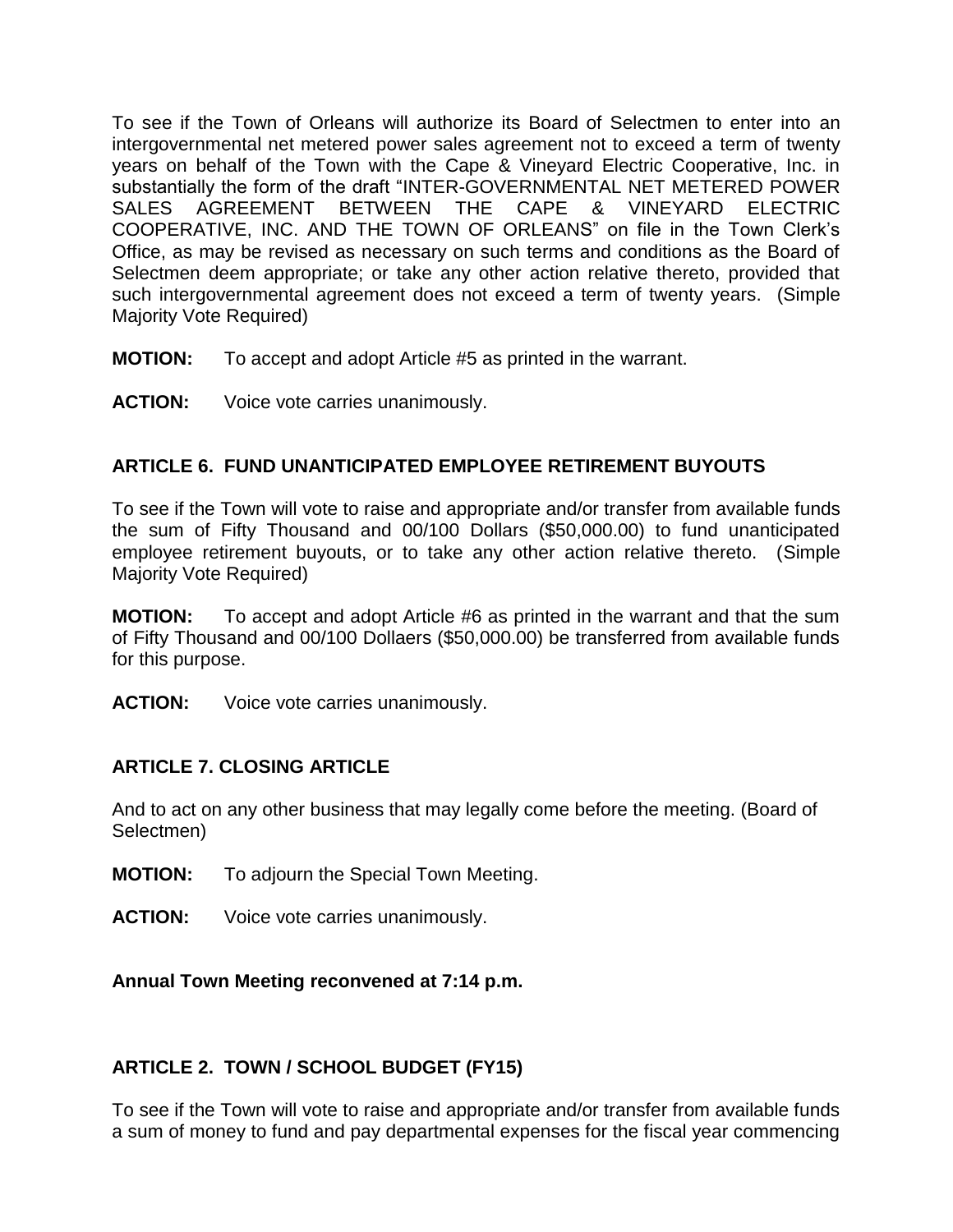July 1, 2014 and ending June 30, 2015 and to authorize the Board of Selectmen to sell, trade, lease or exchange or otherwise dispose of old equipment or vehicles deemed advisable and in the best interest of the Town. The proceeds from any such disposition to be applied toward the cost of acquiring said equipment or service as the case may be, or to take any other action relative thereto. (Simple Majority Vote Required)

**MOTION:** To accept and adopt Article #2 and that the Town Meeting adopt the Selectmen's proposed FY15 budget as printed in the warrant and that the sum of twenty eight million eight hundred ninety thousand three hundred fifty nine and 00/100 Dollars (\$28,890,359.00) be raised and appropriated, and the sum of five hundred three thousand one hundred thirty and 00/100 Dollars (\$503,130.00) be transferred from the Community Preservation Fund, and the sum of six hundred forty thousand two hundred and 00/100 Dollars (\$640,200.00) be transferred from the Ambulance Receipts for Reserve for Appropriation Account, and the sum of one hundred thousand and 00/100 Dollars (\$100,000.00) be transferred from the Cable Fees Reserve for Appropriations Account, and the sum of fifteen thousand and 00/100 Dollars (\$15,000.00) be transferred from the Municipal Insurance Fund, and the sum of one hundred twenty nine thousand eight hundred twenty one and 00/100 Dollars (\$129,821.00) be transferred from the Water Surplus Fund, and the sum of one hundred twelve thousand and 00/100 Dollars (\$112,000.00) be transferred from the Water Ways Improvement Account, and the sum of five thousand and 00/100 (\$5,000.00) be transferred from the Water Pollution Abatement Trust, and the sum of ten thousand and 00/100 Dollars (\$10,000.00) be transferred from the Wetlands Protection Fund, and the sum of eight thousand three hundred nine and 00/100 Dollars (\$8,309.00) be transferred from the Fund Balance Reserve for Premiums on Bond Issue, and the sum of sixty two thousand six hundred forty five and 00/100 Dollars (\$62,645.00) be transferred from the EEA LAND Grants for a total appropriation of thirty million four hundred seventy six thousand four hundred sixty four and 00/100 Dollars (\$30,476,464.00).

**ACTION:** Voice vote carries unanimously.

# **ARTICLE 3. CAPITAL IMPROVEMENTS PLAN (FY16 – FY20)**

To see if the Town will vote pursuant to CHAPTER 8 FINANCIAL PROVISIONS AND PROCEDURES, Section 7, Action of Town Meeting, Subsection 8-7-1 of the Orleans Home Rule Charter, to act on the Capital Improvements Plan as published in the Warrant, by adopting said Plan with or without amendments thereto, which amendments may include an increase or decrease in the amount of money allocated to any particular line item contained therein, the addition of new line items or the deletion of line items contained therein, or to take any other action relative thereto. (Simple Majority Vote Required)

**MOTION:** To accept and adopt Article #3 and that pursuant to Chapter 8, Financial Provisions and Procedures, Section 7, Action of Town Meeting, Sub-section 8-7-1 of the Orleans Home Rule Charter, the Towm Meeting accept the Capital Improvement Plan as printed in the warrant.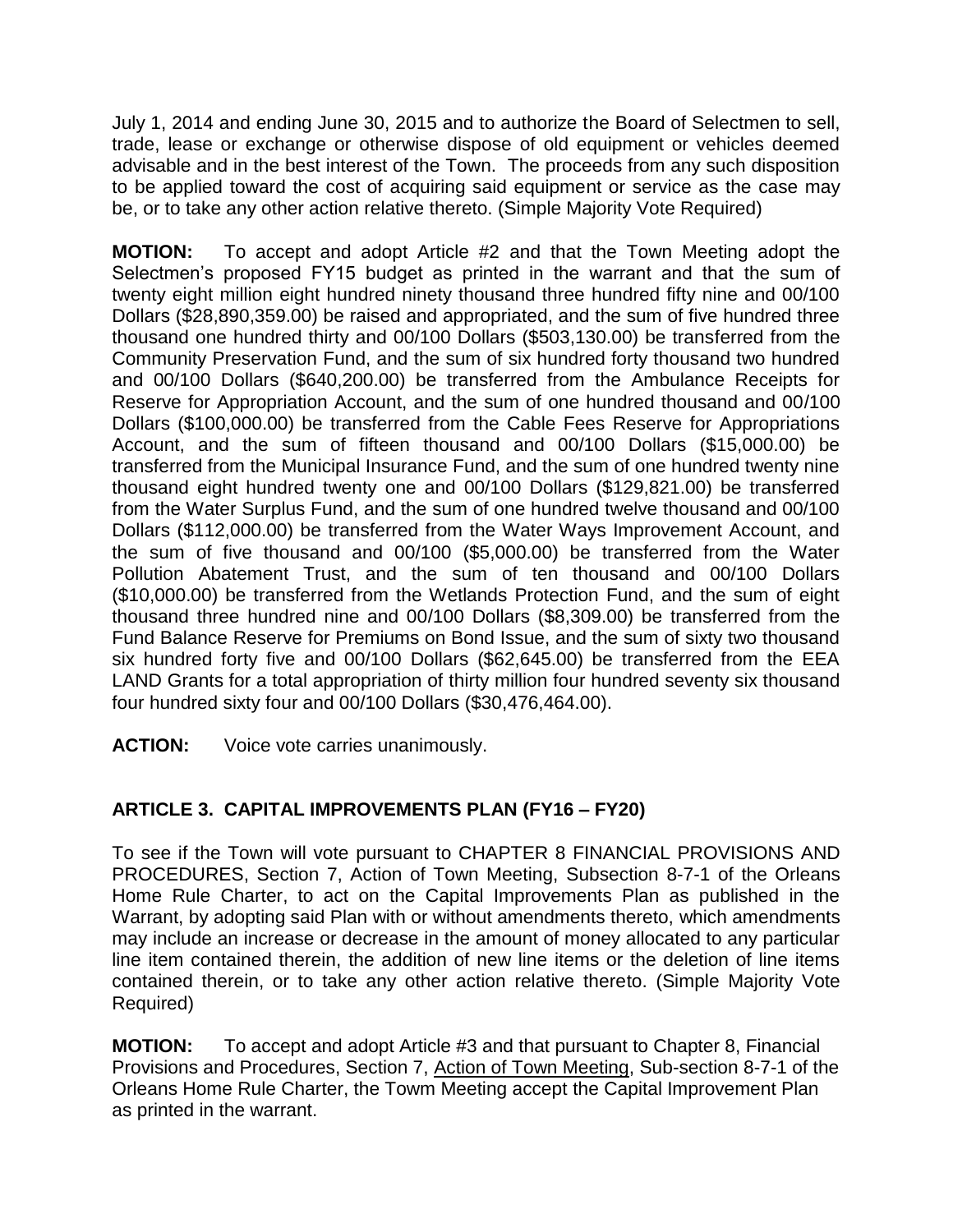#### **ACTION:** Voice voted, carries by necessary majority

### **ARTICLE 4. FUND COMMUNITY PRESERVATION ACT PROGRAM BUDGET**

To see if the Town will vote to act on the report of the Community Preservation Committee on the Fiscal Year 2015 Community Preservation budget and to appropriate or reserve for later appropriations monies from the Community Preservation Fund's Annual Revenues and/or available funds for the payment of debt service, undertaking of Community Preservation projects, the Administrative Expenses of the Community Preservation Committee and all other necessary and proper expenses for FY15, or take any other action relative thereto. (Simple Majority Vote Required)

**MOTION:** To accept and adopt Article #4 as printed in the warrant and that the sum of One Million One Hundred Nineteen Thousand Five Hundred Seventy-One and 00/100 Dollars (\$1,119,571.00) be transferred from the Community Preservation Fund for the purposes and in the amounts set forth in the article.

**MOTION TO AMEND:** That the motion under Article #4 be amended to state that none of the funds awarded to the Orleans Community Building Fund Inc. for Project 10 be used for Clayton Circle access and parking related thereto; by Michael Zawadzkas, Clayton Circle.

**MOTION:** On the amendment, to call the question.

**ACTION:** Standing vote, Yes=354, No=1, motion to call the question passes.

**ACTION:** On the motion to amend, standing vote, Yes=232, No=99, motion to amend passes.

**MOTION:** On the main motion as amended, to call the question.

**ACTION:** Standing vote, Yes=336, No=15, motion to call the question passes.

**ACTION:** On the main motion as amended, voice vote carries by necessary majority.

#### **ARTICLE 5. TRANSFER CPA PROJECT FUNDS FOR HABITAT FOR HUMANITY OF CAPE COD AND ORLEANS HISTORICAL SOCIETY**

To see if the Town will vote to modify the action taken under Article 7 (Community Preservation Act Program Budget) of the May 15, 2012 Annual Town Meeting by transferring the balance of \$33,738.30 appropriated for the Habitat for Humanity of Cape Cod Namskaket Road Community Housing project property purchase and soft costs to the Habitat for Humanity of Cape Cod Namskaket Road Community Housing project construction costs; And further to modify the action taken under Article 6 (Community Preservation Act Program Budget) of the May 17, 2011 Annual Town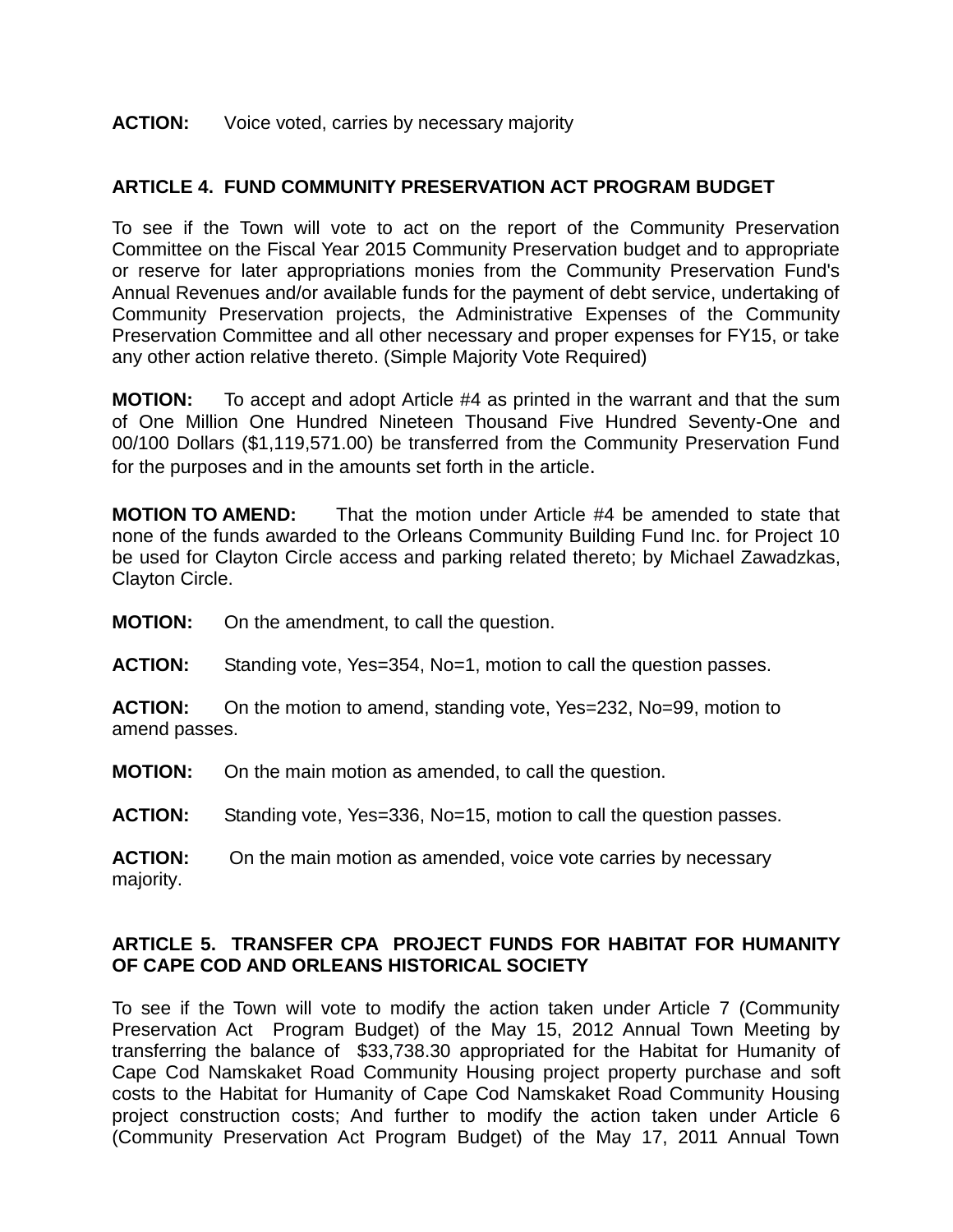Meeting by transferring the balance of \$18,800 for the Orleans Historical Society land and septic system survey to the Orleans Historical Society architectural drawings, or take any other action relative thereto. (Simple Majority Vote)

**MOTION:** To accept and adopt Article #5 as printed in the warrant and that the sum of Fifty Two Thousand Five Hundred Thirty Eight and 30/100 Dollars (\$52,538.30) be transferred from the Community Preservation Fund in the amounts and for the purposes set forth in the article.

**ACTION:** Voice vote carries by the necessary majority.

# **ARTICLE 6. FUND WATER QUALITY DRAINAGE IMPROVEMENTS**

To see if the Town will vote to transfer from the Water Quality Drainage Improvements stabilization fund the sum of One Hundred Sixty One Thousand Five Hundred Twenty and 00/100 Dollars (\$161,520.00), or any other sum, for the purpose of funding the design and construction of improvements to the town's drainage infrastructure systems, including all expenses incidental and related thereto; and further authorizes the Board of Selectmen and/or Town Administrator to apply for and accept any Federal, State, County or other funds that may be available for this purpose, and to enter into Intermunicipal Agreements for acceptance of any such grants or funds which shall be used to offset the total appropriation authorized herein, or to take any other action relative thereto. (2/3 Vote Required)

**MOTION:** To accept and adopt Article #6 as printed in the warrant and that the sum of One Hundred Sixty One Thousand Five Hundred Twenty and 00/100 Dollars (\$161,520.00) raised and appropriated to the Stabilization Fund for Water Quality Drainage Improvements be transferred from the Water Quality Drainage Improvements stabilization fund for this purpose.

**ACTION:** Voice vote carries unanimously.

# **ARTICLE 7. FUND TOWN PAVEMENT MANAGEMENT PROGRAM**

To see if the Town will vote to transfer from the Town Pavement Management Program stabilization fund the sum of Three Hundred Twenty Three Thousand Sixty and 00/100 Dollars (\$323,060.00) for the purpose of funding the local share of the town's ongoing pavement management program to repair, resurface, and reconstruct town roadways, including all expenses incidental and related thereto; and further authorizes the Board of Selectmen and/or Town Administrator to apply for and accept any Federal, State, County or other funds that may be available for this purpose and to enter into Intermunicipal Agreements for acceptance of any such grants or funds which shall be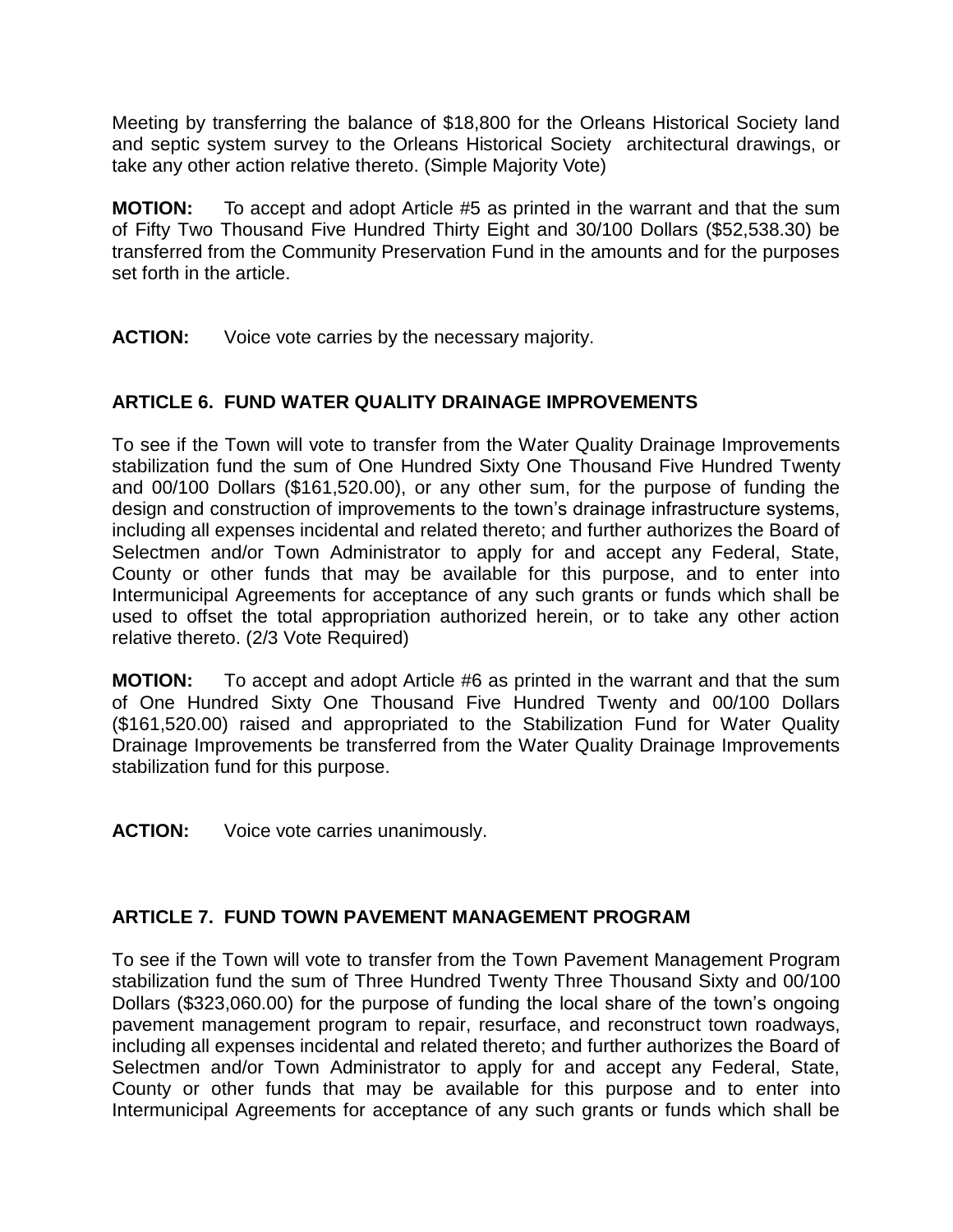used to offset the total appropriation authorized herein, or to take any other action relative thereto. (2/3 Vote Required)

**MOTION:** To accept and adopt Article #7 as printed in the warrant and that the sum of Three Hundred Twenty Three Thousand Sixty and 00/100 Dollars (\$323,060.00) raised and appropriated to the stabilization fund for the Town Pavement Management Program be transferred from the Town Pavement Management Program stabilization fund for this purpose.

**ACTION:** Voice vote carries unanimously.

# **ARTICLE 8. FUND ROCK HARBOR MAINTENANCE DREDGING**

To see if the Town will vote to raise and appropriate, borrow and/or transfer from available funds the sum of Nine Hundred Thousand and 00/100 Dollars (\$900,000.00), or any other sum, for the purpose of funding maintenance dredging in Rock Harbor, including all expenses incidental and related thereto; provided however that such vote shall not take effect until the Town votes to exempt from the limitations of total taxes imposed by Massachusetts General Law Chapter 59 § 21C (Proposition 2 1/2) amounts required to pay the principal and interest of the borrowing approved by such vote and further authorize the Board of Selectmen and/or Town Administrator to apply for and accept any Federal, State, County or other funds that may be available for this purpose and to enter into Intermunicipal Agreements for acceptance of any such grants or funds which shall be used to offset the total appropriation authorized herein, or to take any other action relative thereto. (3/4 Vote Required)

**MOTION:** To accept and adopt Article #8 as printed in the warrant, to proceed with the Town of Eastham with this dredging project, and that the sum of Nine Hundred Thousand and 00/100 Dollars (\$900,000.00) be appropriated for this purpose and for costs incidental and related thereto, and to raise such appropriation, the Treasurer, with approval of the Board of Selectmen, is authorized to borrow the sum of Nine Hundred Thousand and 00/100 Dollars (\$900,000.00), pursuant to Massachusetts General Laws, Chapter 44, Section 7 Clause (17), or any other enabling authority, and to issue bonds or notes of the Town therefor, provided however that this vote shall not take effect until the Town votes to exempt from the limitations on total taxes imposed by the Massachusetts General Laws Chapter 59, Section 21C (Proposition 2 ½ so called) the amounts required to pay the principal and interest on the borrowing approved by such vote; and further to authorize the Board of Selectmen to take all actions necessary to carry out the provisions of the article and this vote.

**ACTION:** Voice vote carries unanimously.

# **ARTICLE 9. ACCEPT TRANSPORTATION BOND BILL FUNDS**

To see if the Town will vote to authorize the Board of Selectmen to accept and enter into a contract for the expenditure of any funds allocated or to be allocated from year to year by the Commonwealth of Massachusetts and/or Barnstable County for the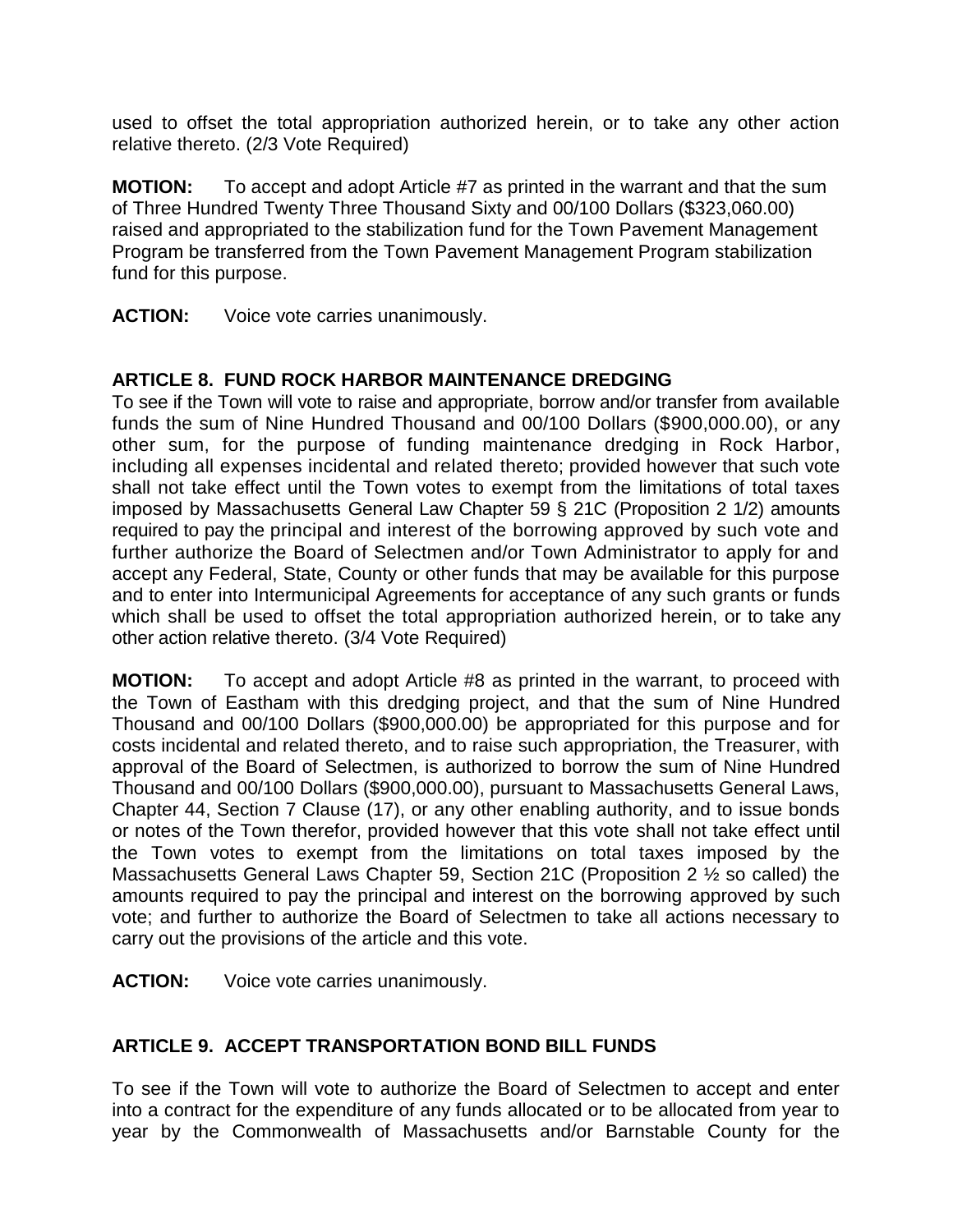construction, reconstruction and improvements of roads and bikeways within the Town of Orleans, or to take any other action relative thereto. (Simple Majority Vote Required)

**MOTION:** To accept and adopt Article #9 and that said funds and their earned interest shall be expended to repair and resurface certain Town roads under the direction of the Board of Selectmen.

**ACTION:** Voice vote carries unanimously.

### **ARTICLE 10. HOLDING STATE HARMLESS FOR WORK**

To see if the Town will vote to assume liability in the manner provided by Section 29 of Chapter 91 of the General Laws, as most recently amended by Chapter 5 of the Acts of 1955, for all damages that may be incurred by work to be performed by the Massachusetts Department of Environmental Management for the improvement, development, maintenance and protection of tidal and non-tidal rivers and streams, harbors, tide-waters, foreshores and shores along a public beach, in accordance with Section 11 of Chapter 91 of the General Laws and authorize the Selectmen to execute and deliver a bond of indemnity therefore to the Commonwealth, or to take any other action relative thereto. (Simple Majority Vote Required)

- **MOTION:** To accept and adopt Article #10 as printed in the warrant.
- **ACTION:** Voice vote carries unanimously.

#### **ARTICLE 11. AUTHORIZATION TO SELL SURPLUS EQUIPMENT & ACCEPT GIFTS**

To see if the Town will vote to authorize the Town Administrator to dispose of surplus supplies and equipment under such terms and conditions as the Town Administrator deems advisable, provided all proceeds from any such disposition are returned to the General Fund, Water Surplus Fund or Reserve for Appropriation account where applicable and to accept any gift items that may be given to the Town on behalf of the citizens of Orleans, or to take any other action relative thereto. (Simple Majority Vote Required)

- **MOTION:** To accept and adopt Article #11 as printed in the warrant.
- **ACTION:** Voice vote carries unanimously.

#### **ARTICLE 12. ADOPT M.G.L. CH. 44, SECTION 53E ½ - REVOLVING ACCOUNTS**

To see if the Town will vote to authorize the establishment of the following Revolving Accounts, in accordance with Massachusetts General Law Chapter 44, § 53E ½;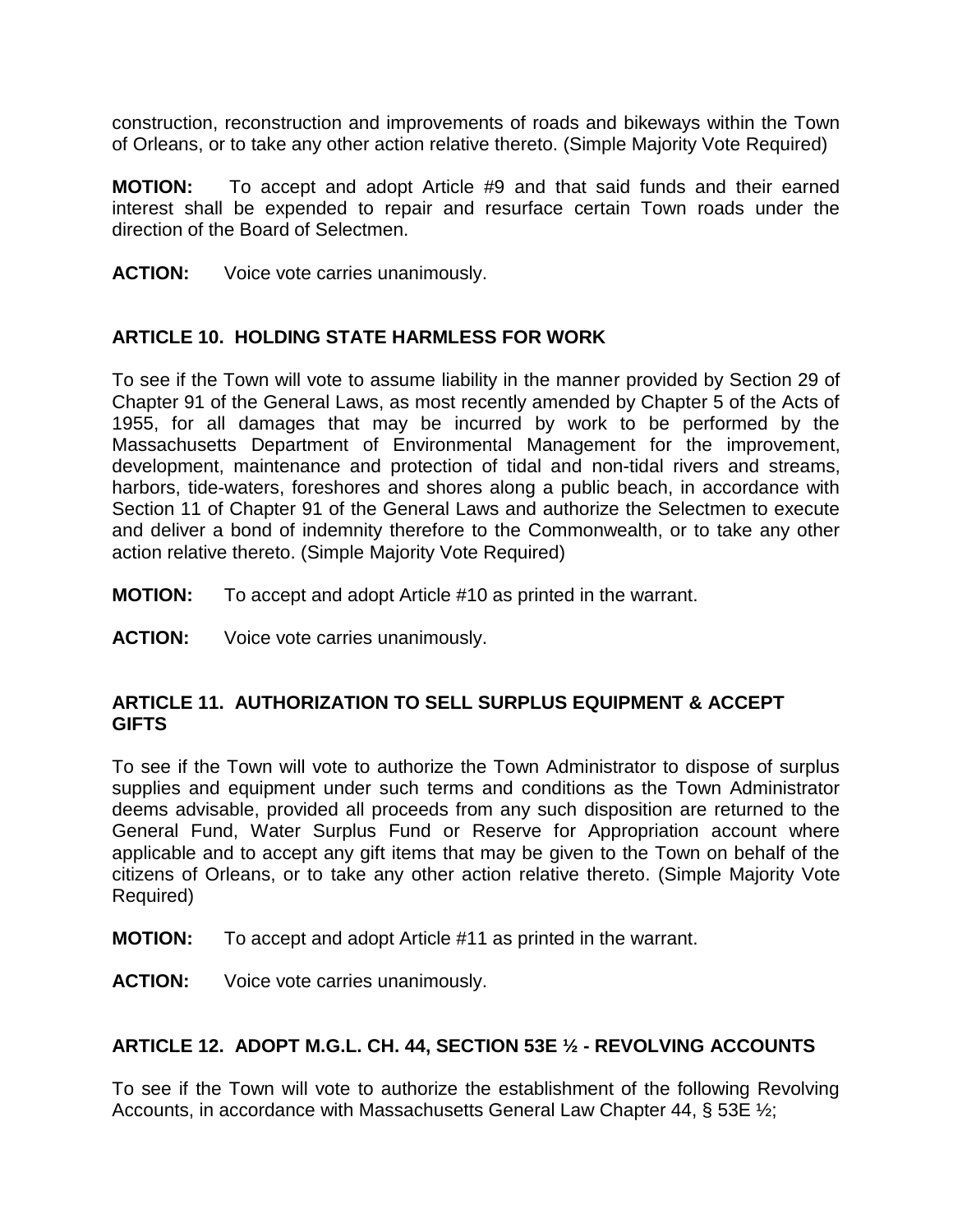- 1) The Home Composting Bin/Recycling Containers Account, said account not to exceed Fifteen Thousand and 00/100 Dollars (\$15,000.00). The Account will be used to purchase additional composting bins and recycling containers. Said funds to be spent under the direction of the department manager and the Town Administrator.
- 2) The Council on Aging Account, said account not to exceed Sixty Thousand and 00/100 Dollars (\$60,000.00). Monies on hand in the Account will be used to fund programs, class instructor fees, fees for reservations and tickets related to trips and functions, and an annual volunteer appreciation function. All funds to be spent under the direction of the department manager and the Town Administrator.
- 3) The Council on Aging Transportation Account, said account not to exceed Twenty Thousand and 00/100 Dollars (\$20,000.00). The Account will be used to fund driver salaries, vehicle maintenance and other necessary expenses related to the transportation program. Said funds to be spent under the direction of the department manager and the Town Administrator.
- 4) The Conservation Properties Account, said account not to exceed Twenty Thousand and 00/100 Dollars (\$20,000.00). The Account will be used to pay utility bills and other necessary expenses associated with the rental of the Town owned properties under the jurisdiction and control of the Conservation Commission. Said funds to be spent under the direction of the Conservation Commission and the Town Administrator.
- 5) The Seasonal Housing Properties Account, said account not to exceed Thirty Thousand and 00/100 Dollars (\$30,000.00). The Account will be used to pay utility and other necessary expenses associated with the rental of the property on Wildflower Lane and the former Hubler property located on Beach Road. Said funds to be spent under the direction of the department manager and the Town Administrator.
- 6) The Cultural Council Awards Account, said account not to exceed Two Thousand and 00/100 Dollars (\$2,000.00). The Account will be used for awarding of cash prizes for participants and reception expenses for special art gallery showings. Said funds to be spent under the direction of the Cultural Council and the Town Administrator.
- 7) The H.K. Cummings Collection Account, said account not to exceed Five Thousand and 00/100 Dollars (\$5,000.00). The account will be used for costs associated with reproduction and digitization of prints. Said funds to be spent under the direction of the department manager and the Town Administrator.
- 8) The Community Building Account, said account not to exceed Twenty Thousand and 00/100 Dollars (\$20,000.00). The Account will be used to pay utility and other necessary expenses associated with the rental of the property at 44 Main Street. Said funds to be spent under the direction of the department manager and the Town Administrator. (Simple Majority Vote Required)

**MOTION:** To accept and adopt Article #12 as printed in the warrant and that the Revolving Accounts as set forth in the article be established in accordance with Massachusetts General Laws Chapter 44, Section 53E ½.

**ACTION:** Voice vote carries unanimously.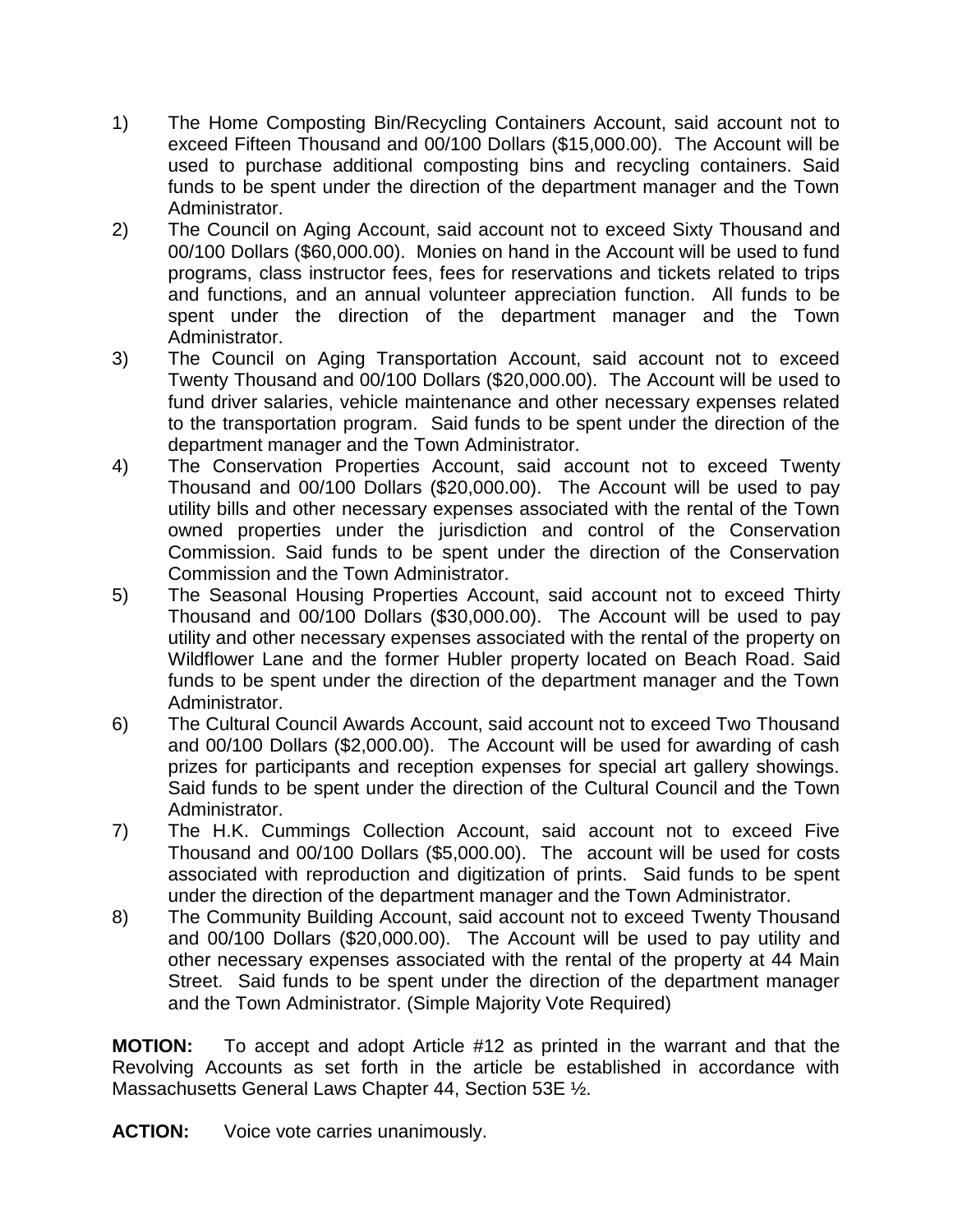# **ARTICLE 13. FUND STABILIZATION FUND FOR POST EMPLOYMENT BENEFITS**

To see if the Town will vote to raise and appropriate, and/or transfer the sum of One Hundred Fifty Thousand and 00/100 Dollars (\$150,000.00) to the Stabilization Fund for Other Post-Employment Benefits to be reserved for appropriation for the purpose of funding future post-employment benefits, other than pensions, or take any other action relative thereto. (2/3 Vote Required)

**MOTION:** To accept and adopt Article #13 as printed in the warrant and that the sum of One Hundred Fifty Thousand and 00/100 Dollars (\$150,000.00) be raised and appropriated to be reserved for appropriation for the purpose of funding future postemployment benefits, other than pensions.

**ACTION:** Voice vote carries unanimously.

#### **ARTICLE 14. FUND STABILIZATION FUND, BUILDING AND FACILITY MAINTENANCE**

To see if the Town will vote to raise and appropriate, and/or transfer from available funds the sum of Three Hundred Thousand and 00/100 Dollars (\$300,000.00) into the Stabilization Fund for Building and Facility Maintenance, and further to transfer from the Stabilization Fund the sum of Three Hundred Thousand and 00/100 Dollars (\$300,000.00) for the purpose of funding building and facility maintenance projects, including all expenses incidental and related thereto, and further authorize the Board of Selectmen and/or Town Administrator to apply for and accept any Federal, State, County or other funds that may be available for this purpose, and to enter into Intermunicipal Agreements for acceptance of any such grants or funds which shall be used to offset the total appropriation authorized herein, or to take any other action relative thereto. (2/3 Vote Required)

**MOTION:** To accept and adopt Article #14 as printed in the warrant and that the sum of Three Hundred Thousand and 00/100 Dollars (\$300,000.00) be raised and appropriated to the Stabilization Fund for Building and Facility Maintenance, and further to authorize the sum of Three Hundred Thousand and 00/100 Dollars (\$300,000.00) to be transferred from the Stabilization Fund for Building and Facility Maintenance for the purpose of funding building and facility maintenance projects, including all expenses incidental and related thereto.

**ACTION:** Voice vote carries unanimously.

#### **ARTICLE 15. CREATE STABILIZATION FUND, MOTOR VEHICLES & EQUIPMENT**

To see if the Town will vote to create a Stabilization Fund for Motor Vehicles and Equipment as provided in Chapter 40, Section 5B of the General Laws for the purpose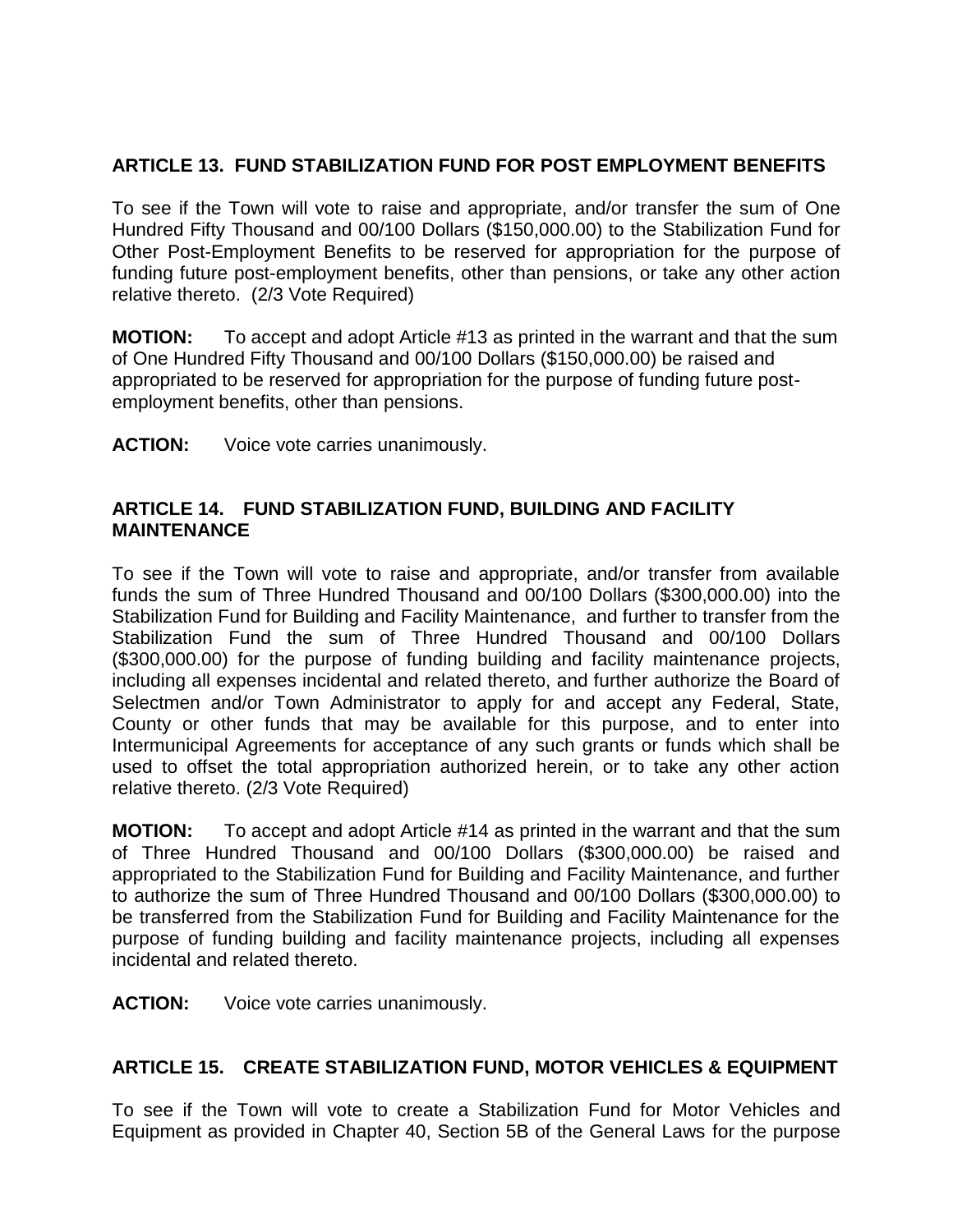of funding vehicle and equipment purchases, including all expenses incidental and related thereto, and further authorize the Board of Selectmen and/or Town Administrator to apply for and accept any Federal, State, County or other funds that may be available for this purpose, and to enter into Intermunicipal Agreements for acceptance of any such grants or funds which shall be used to offset the total appropriation authorized herein, or to take any other action relative thereto. (2/3 Vote Required)

- **MOTION:** To accept and adopt Article #15 as printed in the warrant
- **ACTION:** Voice vote carries unanimously.

### **ARTICLE 16. AUTHORIZE ESTABLISHMENT OF STABILIZATION FUND FOR CAPE COD REGIONAL TECHNICAL HIGH SCHOOL**

To see if the Town will vote pursuant to MGL Chapter 71 Section 16G1/2 to allow Cape Cod Regional Technical High School to establish a stabilization fund for future facility capital costs, or to take any other action relative thereto. (Simple Majority Vote Required)

- **MOTION:** To accept and adopt Article #16 as printed in the warrant
- **ACTION:** Voice vote carries unanimously.

### **ARTICLE 17. ADOPT M.G.L. CH. 71, § 16B, ASSESSMENT FORMULA – NAUSET REGIONAL SCHOOLS**

To see if the Town will vote to accept the provisions of Massachusetts General Law Chapter 71, § 16B, which would reallocate the sum of the member towns' contribution to the Nauset Regional School District in accordance with the Regional Agreement rather than the Education Reform Formula, so-called, or to take any other action relative thereto. (Simple Majority Vote Required)

- **MOTION:** To accept and adopt Article #17 as printed in the warrant
- **ACTION:** Voice vote carries unanimously.

### **ARTICLE 18. APPROVE NAUSET REGIONAL SCHOOL DISTRICT BORROWING FOR PARTIAL ROOF REPLACEMENT**

To see if the Town will approve the \$2,438,439 borrowing authorized by the Nauset Regional School District, for the purpose of paying costs of the partial roof replacement of the Nauset Regional Middle School located at 70 Route 28 Orleans MA 02653, including the payment of all costs incidental or related thereto the Middle School Roof Project, which proposed repair project would materially extend the useful life of the school and preserve an asset that otherwise is capable of supporting the required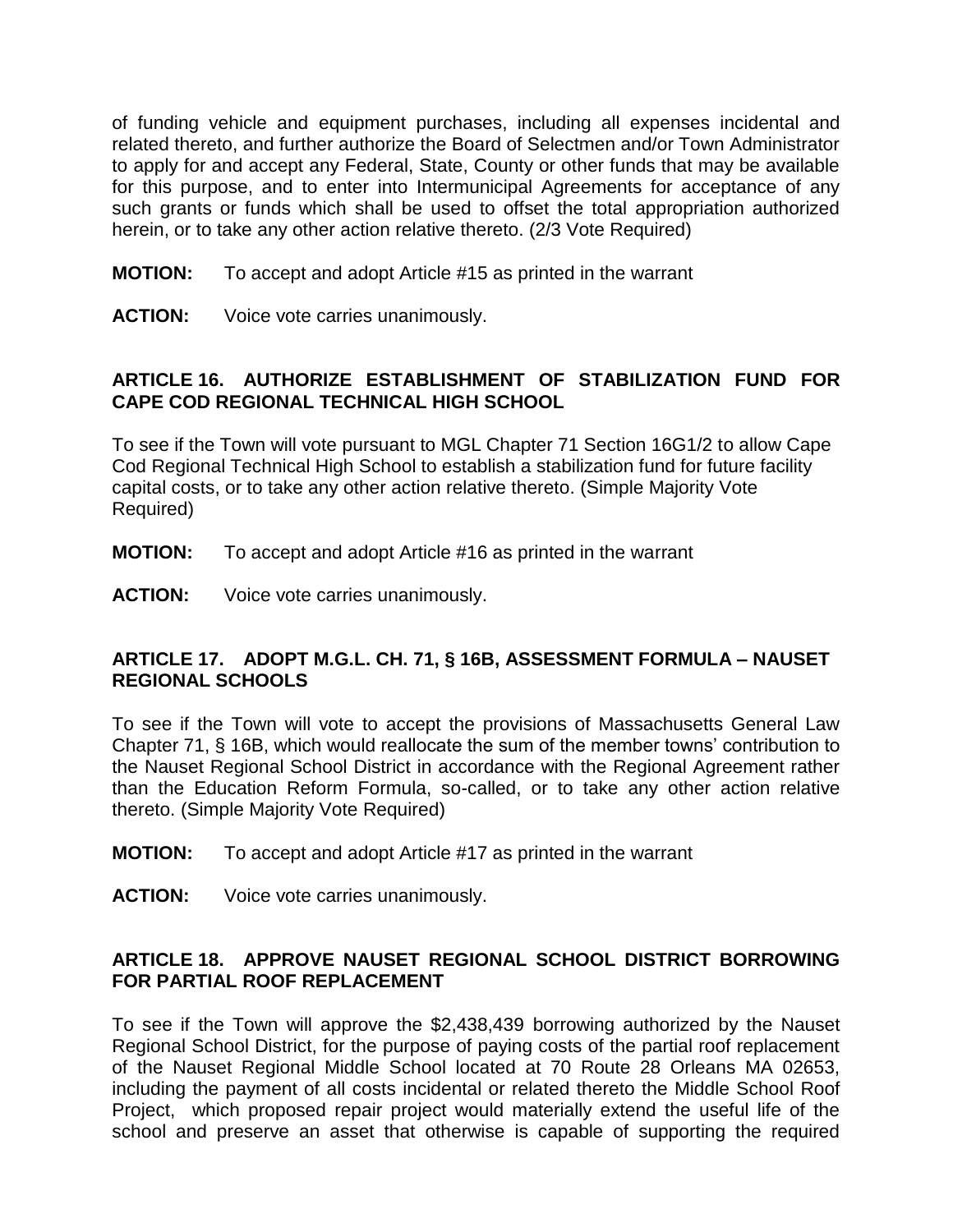educational program, and for which the Nauset Regional School District may be eligible for a school construction grant from the Massachusetts School Building Authority ("MSBA"), said amount to be expended at the direction of the Nauset Regional School Building Committee. The MSBA's grant program is a non-entitlement, discretionary program based on need, as determined by the MSBA, and any Project costs the Nauset Regional School District incurs in excess of any grant approved by and received from the MSBA shall be the sole responsibility of the Nauset Regional School District and its member municipalities. Any grant that the Nauset Regional School District may receive from the MSBA for the Project shall not exceed the lesser of (1) thirty seven point three two percent (37.32%) of eligible, approved project costs, as determined by the MSBA, or (2) the total maximum grant amount determined by the MSBA; or to take any other action relative thereto. (Simple Majority Vote Required)

**MOTION:** To accept and adopt Article #18 as printed in the warrant and that the Town hereby approve the \$2,438,439 borrowing authorized by the Nauset Regional School District, for the purpose of paying costs of the partial roof replacement of the Nauset Regional Middle School located at 70 Route 28 Orleans MA 02653, including the payment of all costs incidental or related thereto, which proposed repair project would materially extend the useful life of the school and preserve an asset that otherwise is capable of supporting the required educational program, and for which the Nauset Regional School District may be eligible for a school construction grant from the Massachusetts School Building Authority ("MSBA"), said amount to be expended at the direction of the Nauset Regional School Building Committee; that the Town acknowledges that the MSBA's grant program is a non-entitlement, discretionary program based on need, as determined by the MSBA, and any Project costs the Nauset Regional School District incurs in excess of any grant approved by and received from the MSBA shall be the sole responsibility of the Nauset Regional School District and its member municipalities; provided further that any grant that Nauset Regional School District may receive from the MSBA for the Project shall not exceed the lesser of (1) thirty seven point three two percent (37.32%) of eligible, approved project costs, as determined by the MSBA, or (2) the total maximum grant amount determined by the MSBA; provided that the approval of the Nauset Regional School District's borrowing by this vote shall be subject to and contingent upon an affirmative vote of the Town to exempt its allocable share of the amounts required for the payment of interest and principal on said borrowing from the limitations on taxes imposed by M.G.L. 59, Section 21C (Proposition 21/2); and that the amount of borrowing authorized by the Nauset Regional School District shall be reduced by any grant amount set forth in the Project Funding Agreement that may be executed between the Nauset Regional School District and the MSBA.

**ACTION:** Voice vote carries unanimously.

# **ARTICLE 19. FUND VISITOR MANAGEMENT SERVICES BY ORLEANS CHAMBER OF COMMERCE**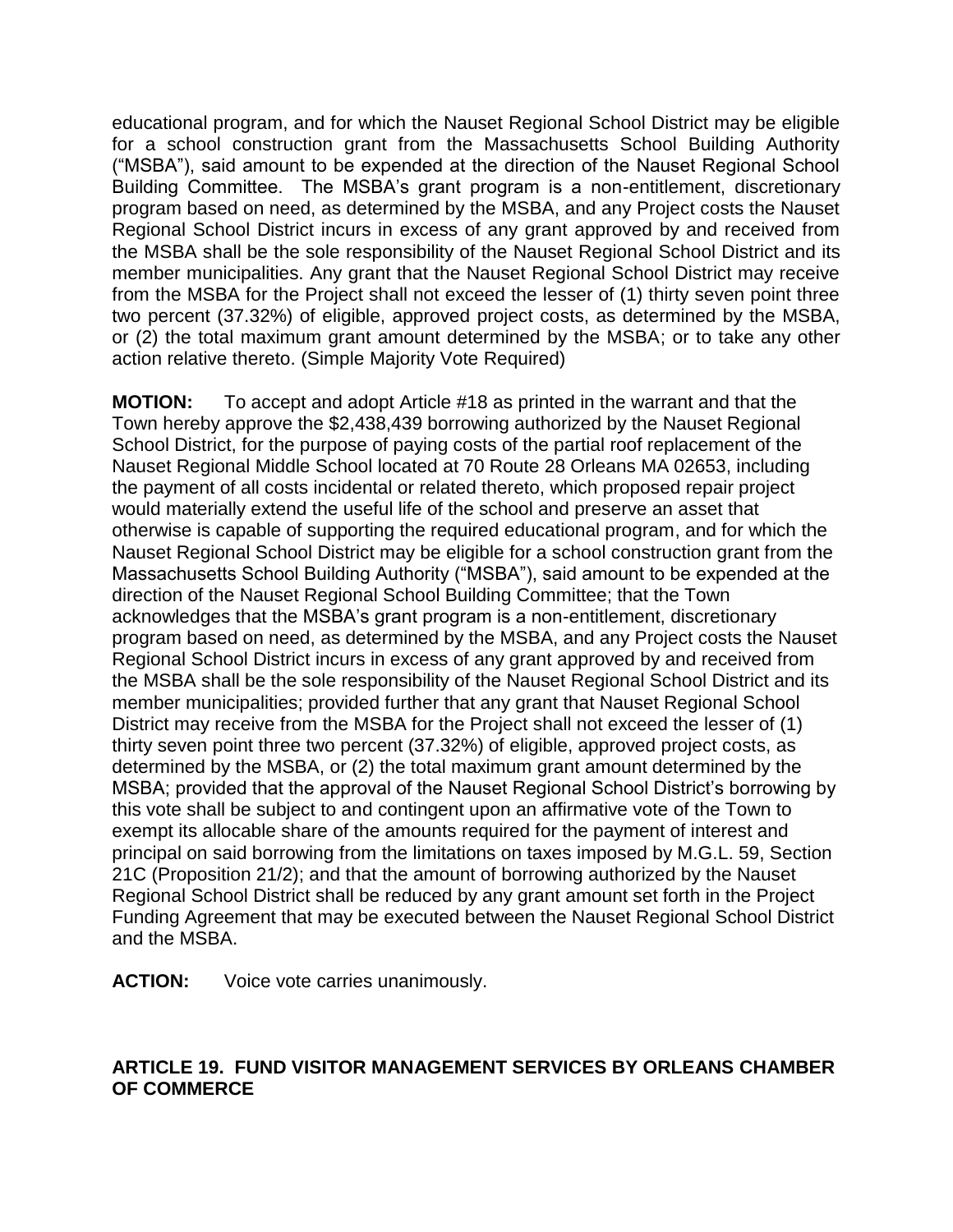To see if the Town will vote to raise and appropriate and/or transfer from available funds the sum of Twenty Thousand Nine Hundred Forty and 00/100 Dollars (\$20,940.00), or any other sum, to be spent under the direction of the Orleans Chamber of Commerce, Inc. and the Board of Selectmen for the purposes of promoting the Town and its businesses; and to advance economic development initiatives for and with the Town of Orleans, or to take any other action relative thereto. (Simple Majority Vote Required)

**MOTION:** To accept and adopt Article#19 as printed in the warrant and that the sum of Twenty Thousand Nine Hundred Forty and 00/100 Dollars (\$20,940.00), be raised and appropriated for this purpose.

**ACTION:** Voice vote carries unanimously.

# **ARTICLE 20. FUND HUMAN SERVICES AGENCIES**

To see if the Town will vote to raise and appropriate and/or transfer from available funds the sum of Eighty Four Thousand Six Hundred and 00/100 Dollars (\$84,600.00), or any other sum, to fund the following human services organizations for the period July 1, 2014 to June 30, 2015.

| <b>Big Brothers/Big Sisters</b>      | \$2,000.00  |
|--------------------------------------|-------------|
| <b>AIDS Support Group</b>            | \$2,000.00  |
| <b>CapeAbilities</b>                 | \$5,800.00  |
| Cape Cod Child Development           | \$2,500.00  |
| Children's Place                     | \$2,750.00  |
| <b>Consumer Assistance Council</b>   | \$300.00    |
| Elder Services of Cape Cod & Islands | \$2,500.00  |
| Gosnold                              | \$7,500.00  |
| <b>Homeless Prevention Council</b>   | \$8,000.00  |
| Independence House, Inc.             | \$4,700.00  |
| Lower Cape Outreach Council          | \$9,000.00  |
| Nauset Together We Can               | \$5,000.00  |
| Orleans After School Program         | \$20,000.00 |
| <b>Outer Cape Health Services</b>    | \$9,500.00  |
| <b>Sight Loss Services</b>           | \$950.00    |
| <b>South Coast Legal Services</b>    | \$2,100.00  |
| Total                                | \$84,600.00 |

Or to take any other action relative thereto. (Simple Majority Vote Required)

**MOTION:** To accept and adopt Article#20 as printed in the warrant, and that the sum of Eighty Four Thousand Six Hundred and 00/100 Dollars (\$84,600.00) be raised and appropriated for this purpose.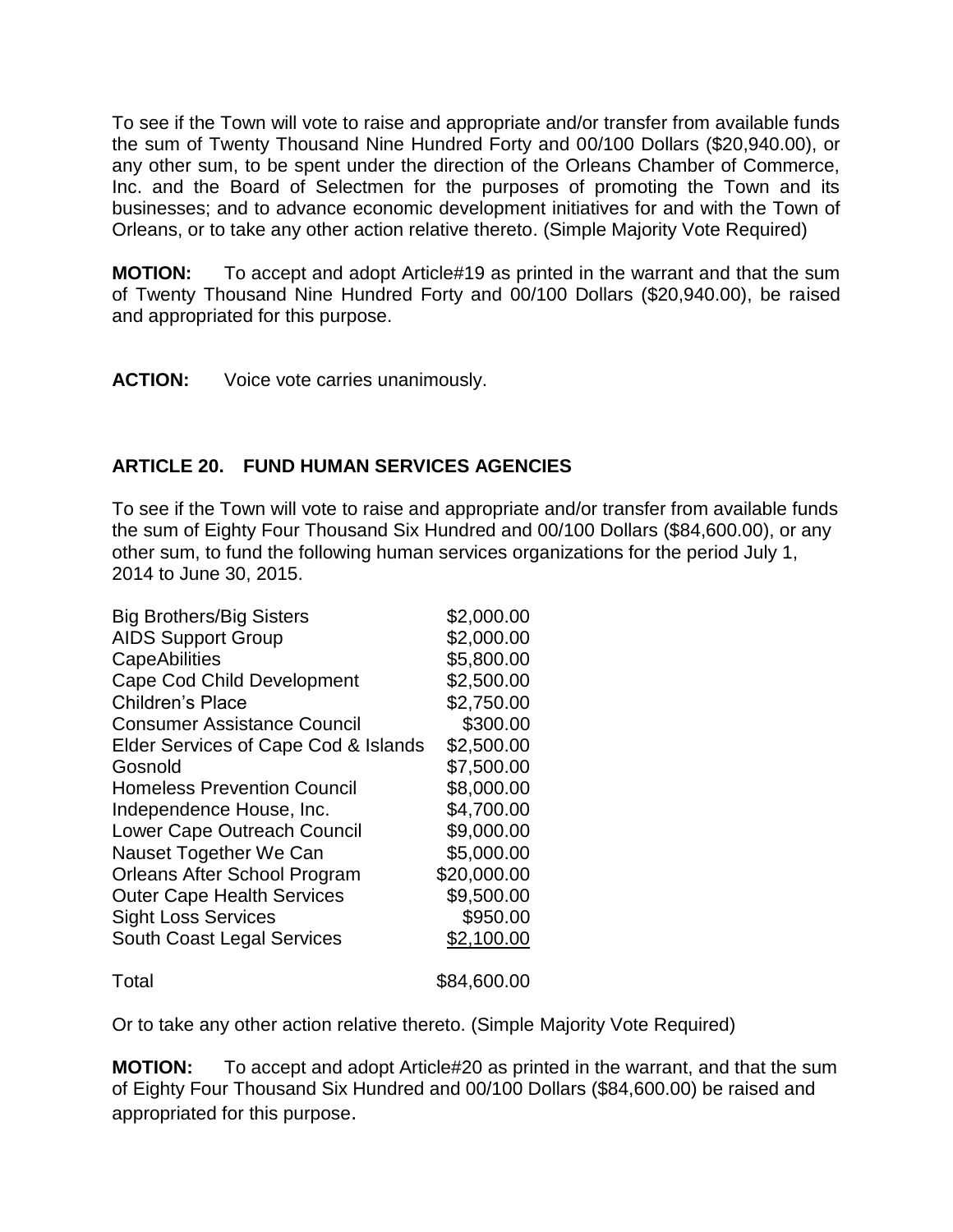### **ACTION:** Voice vote carries by the necessary majority.

# **ARTICLE 21. FUND FOURTH OF JULY CELEBRATION**

To see if the Town will vote to raise and appropriate and/or transfer from available funds the sum of Eight Thousand and 00/100 Dollars (\$8,000.00), or any other sum, for the purpose of funding the July 4<sup>th</sup> celebration within the Town of Orleans. Said funds to be expended under the direction of the Town Administrator, or to take any other action relative thereto. (Simple Majority Vote Required)

**MOTION:** To accept and adopt Article #21 as printed in the warrant, and that the sum of Eight Thousand and 00/100 Dollars (\$8,000.00) be raised and appropriated for this purpose.

**ACTION:** Voice vote carries unanimously.

# **ARTICLE 22. FUND CULTURAL COUNCIL GRANTS**

To see if the Town will vote to raise and appropriate and/or transfer from available funds the sum of Two Thousand and 00/100 Dollars (\$2,000.00), or any other sum, for the purpose of funding Cultural Council awards to Orleans recipients. Said funds to be expended under the direction of the Town Administrator, or to take any other action relative thereto. (Simple Majority Vote Required)

**MOTION:** To accept and adopt Article #22 as printed in the warrant, and that the sum of Two Thousand and 00/100 Dollars (\$2,000.00) be raised and appropriated for this purpose.

**ACTION:** Voice vote carries by the necessary majority.

# **ARTICLE 23. FUND ELECTED OFFICIALS COMPENSATION**

To see if the Town will vote to fix the salaries of elected officials for the twelve month period beginning July 1, 2014 as follows

- 1) Board of Selectmen (5) \$1,500.00
- 2) Board Chairman \$ 500.00
- 3) Moderator \$ 300.00
- 4) Constables (2) \$ 150.00

and to raise and appropriate and/or transfer from available funds the sum of Eight Thousand Six Hundred and 00/100 Dollars (\$8,600.00) or any other sum, for this purpose, or to take any other action relative thereto. (Simple Majority Vote Required)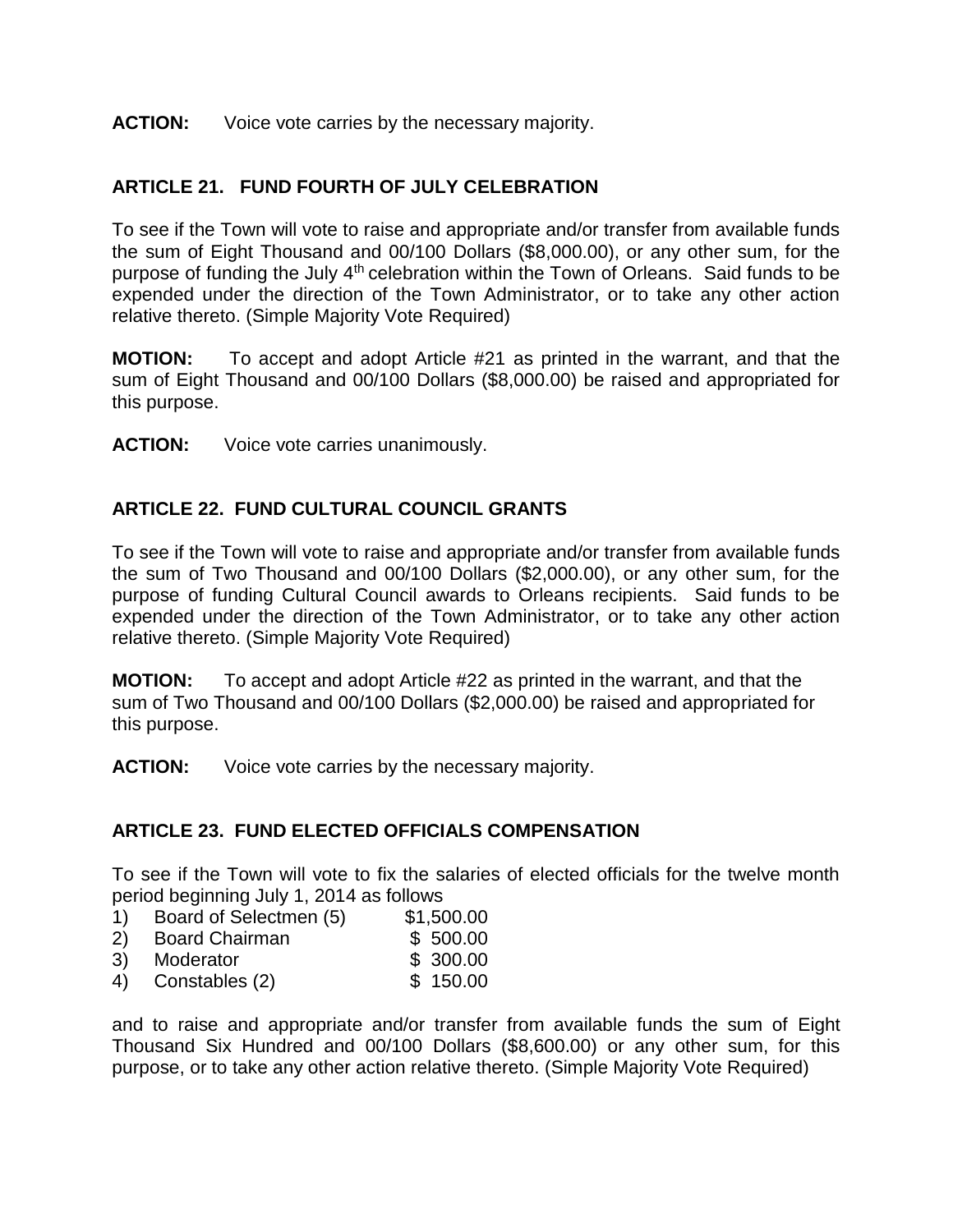**MOTION:** To accept and adopt Article #23 as printed in the warrant and that the sum of Eight Thousand Six Hundred and 00/100 Dollars (\$8,600.00) be raised and appropriated for this purpose as follows:

Board of Selectmen (5) \$1,500.00 each Board Chairman \$500.00 Moderator (1) \$300.00 Constables (2) \$150.00 each

**ACTION:** Voice vote carries unanimously.

# **ARTICLE 24. FUND TWO ADDITIONAL FIREFIGHTER / PARAMEDIC POSITIONS**

To see if the Town will vote to hire two additional Firefighter/Paramedics and to raise and appropriate and/or transfer the sum of One Hundred Fifty Thousand Two Hundred Forty and 00/100 Dollars (\$150,240.00) for this purpose, including all expenses incidental and related thereto, provided however that such appropriation shall be contingent upon the passage of a general override ballot question under the provisions of M.G.L. Chapter 59, §21C, paragraphs (g) and (m) (Proposition 2½ so-called), or to take any other action relative thereto. (Simple Majority Vote Required)

**MOTION:** To accept and adopt Article #24 as printed in the warrant and that the sum of One Hundred Fifty Thousand Two Hundred Forty and 00/100 Dollars (\$150,240.00) be raised and appropriated to be added to the FY15 Fire and Rescue Department Salary Account for this purpose, provided, however, that this appropriation shall be contingent upon the passage of a general override ballot question to exempt this amount from the limitations on total taxes imposed by the Massachusetts General Law Chapter 59 Section 21C (Proposition 2 ½ so called).

**ACTION:** Voice vote carries by necessary majority.

# **ARTICLE 25. AMEND GENERAL BYLAWS, CH. 40: PERSONNEL**

To see if the Town will vote to amend the General Bylaws by amending Chapter 40, Personnel. The amendment will update sections of the bylaw to reflect existing policies and procedures of the town, as set forth in the amendment on file with the Town Clerk; or take any action relative thereto. (Simple Majority Vote Required)

**MOTION:** To accept and adopt Article #25 as printed in the warrant, and that the classification and compensation plans be updated to reflect the cost-of-living increase for non-union employees funded under Article 2.

**ACTION:** Voice vote carries unanimously.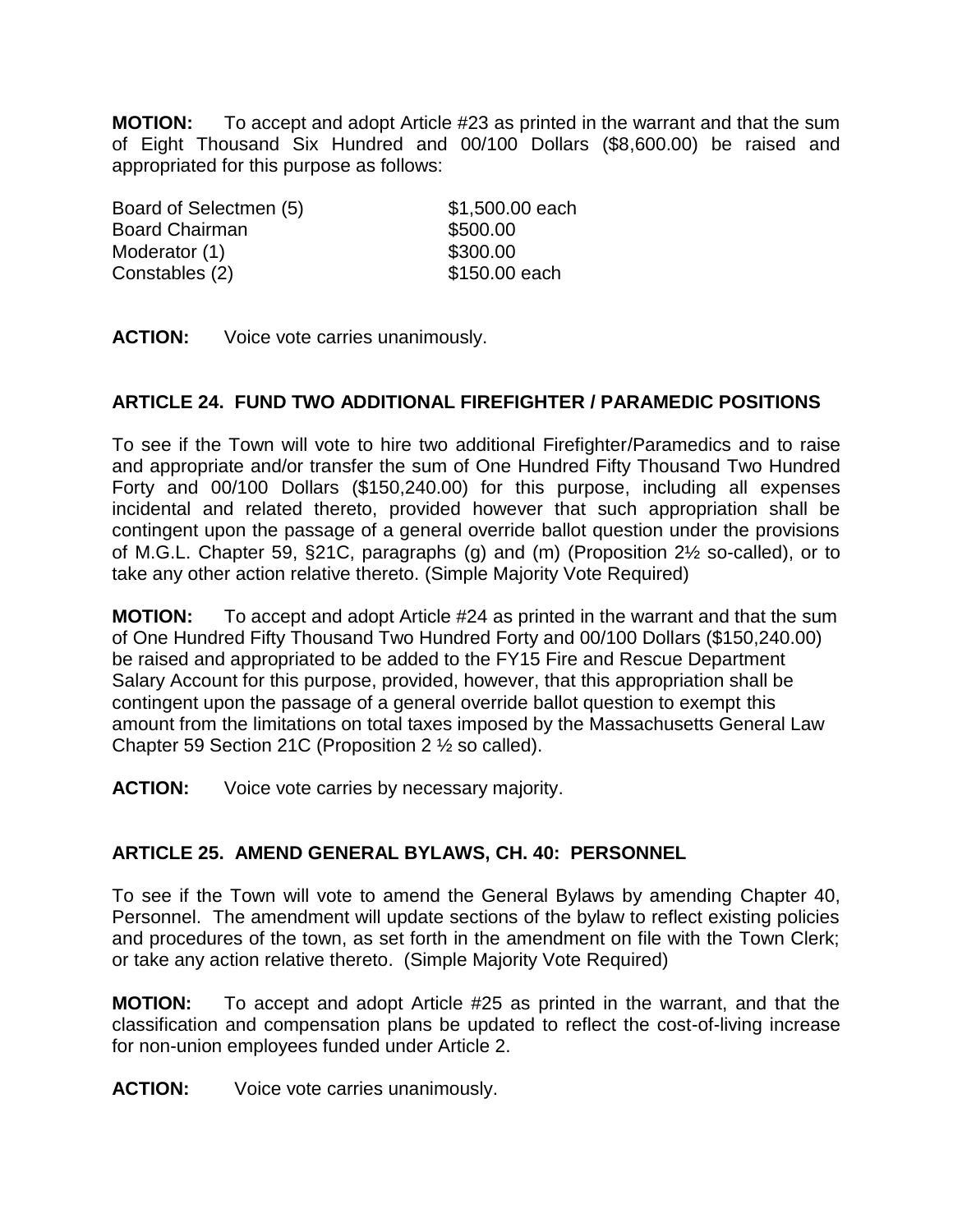# **ARTICLE 26. AMEND GENERAL BYLAWS, HISTORICAL COMMISSION**

To see if the Town will vote to amend the General Bylaws of the Town by adding a new Chapter 53 entitled "Historical Commission" and inserting the following new section: Chapter 53, §1.

The Historical Commission appointed by the Board of Selectmen under the Charter Section 6-10-1 shall consist of five members and two associate members appointed for three-year overlapping terms.

or take any action relative thereto. (Simple Majority Vote Required)

- **MOTION:** To accept and adopt Article #26 as printed in the warrant.
- **ACTION:** Voice vote carries unanimously.

# **ARTICLE 27. AMEND ZONING BYLAW SECTIONS 164-6 and 164-19**

To see if the Town will vote to amend Section 164-6 Location of Districts, to read as follows:

### **§164-6 Location of Districts, Zoning Map**

**B. (3) Flood Plain District** (b) The Floodplain District includes all special flood hazard areas within the Town of Orleans designated as Zone A, AE, or VE on the Barnstable County Flood Insurance Rate Map (FIRM) issued by the Federal Emergency Management Agency (FEMA) for the administration of the National Flood Insurance Program. The map panels of the Barnstable County FIRM that are wholly or partially within the Town of Orleans are panel numbers 250001C0417I, 250001C0419I, 250001C0429I, 250001C0436I, 250001C0437I, 250001C0438I, 250001C0439I, 250001C0441I, 250001C0443I, 250001C0607I, 250001C0626I, 250001C0627I and 250001C0631I, effective date July 16, 2014. The exact boundaries of the District may be defined by the 100-year base flood elevations shown on the FIRM and further defined by the Barnstable County Flood Insurance Study (FIS) report, effective date July 16, 2014. The FIRM and FIS report are incorporated herein by reference and are on file with the Town Clerk, Planning Department, Conservation Commission and the Building Department.

And further, to see if the Town will vote to amend Section 164-19 Floodplain District, to read as follows:

#### **§164-19 Flood Plain District, F**

The following requirements apply in the Flood Plain District:

- **A. Purpose.** The purposes of the Floodplain District are to:
	- **1.** Ensure public safety through reducing the threats to life and personal injury;
	- **2.** Eliminate new hazards to emergency response officials;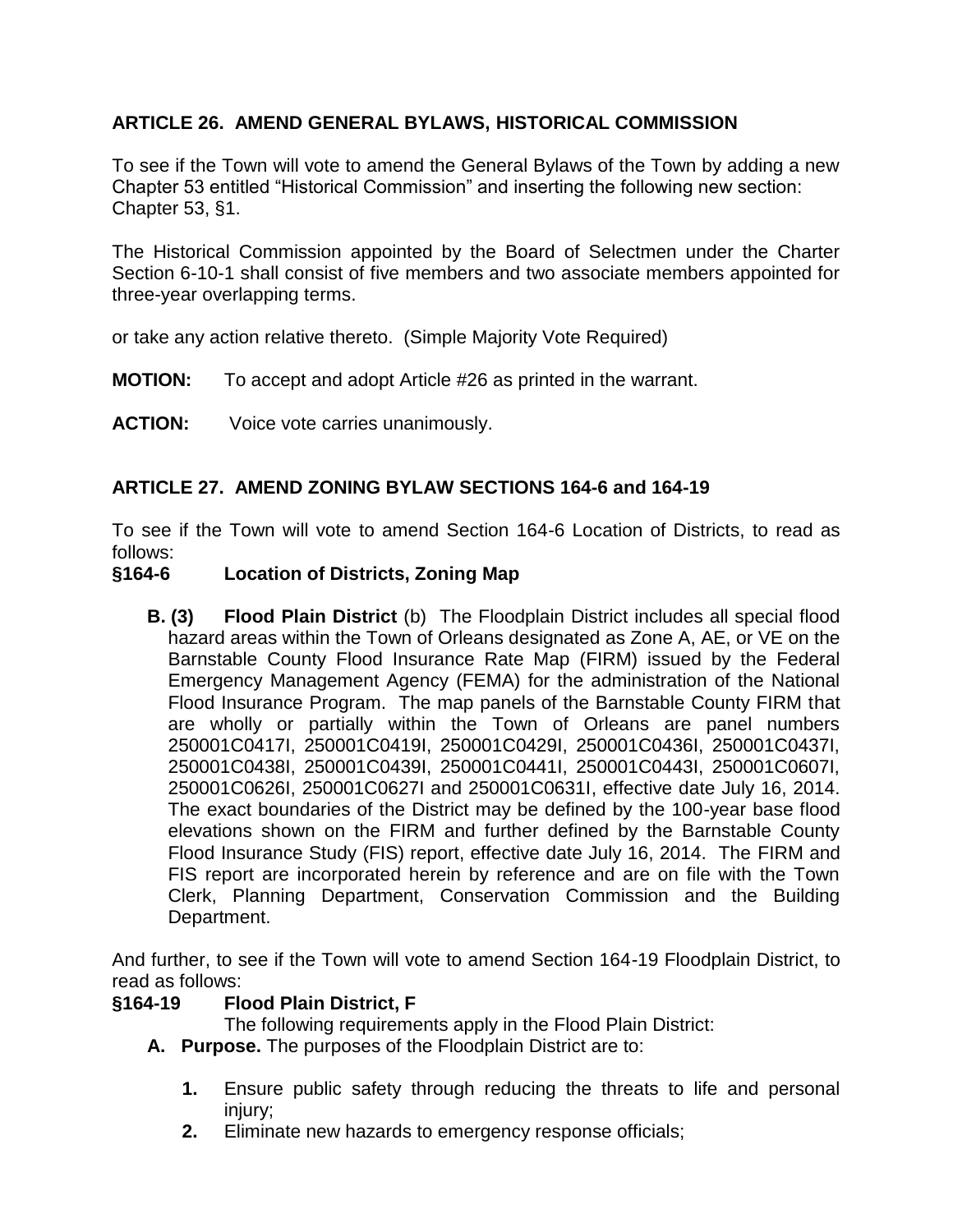- **3.** Prevent the occurrence of public emergencies resulting from water quality contamination, and pollution due to flooding;
- **4.** Avoid the loss of utility services which if damaged by flooding would disrupt or shutdown the utility network and impact regions of the community beyond the site of flooding;
- **5.** Eliminate costs associated with the response and cleanup of flooding conditions;
- **6.** Reduce damage to public and private property resulting from flooding waters.
- **B. Floodplain District Boundaries.** The Floodplain District includes all special flood hazard areas within the Town of Orleans designated as Zone A, AE, or VE on the Barnstable County Flood Insurance Rate Map (FIRM) issued by the Federal Emergency Management Agency (FEMA) for the administration of the National Flood Insurance Program. The map panels of the Barnstable County FIRM that are wholly or partially within the Town of Orleans are panel numbers 250001C0417I, 250001C0419I, 250001C0429I, 250001C0436I, 250001C0437I, 250001C0438I, 250001C0439I, 250001C0441I, 250001C0443I, 250001C0607I, 250001C0626I, 250001C0627I and 250001C0631I, effective date July 16, 2014. The exact boundaries of the District may be defined by the 100-year base flood elevations shown on the FIRM and further defined by the Barnstable County Flood Insurance Study (FIS) report, effective date July 16, 2014. The FIRM and FIS report are incorporated herein by reference and are on file with the Town Clerk, Planning Department, Conservation Commission and the Building Department.

# **C. Base Flood Elevation Data.**

- a. Base flood elevation data are required for subdivision or other developments greater than fifty (50) lots or five (5) acres, whichever is the lesser, within unnumbered A zones.
- b. In Zones A and AE, along watercourses that have not had a regulatory floodway designated, the best available Federal, State, local, or other floodway data shall be used to prohibit encroachments in floodways which would result in any increase in flood levels within the community during the occurrence of the base flood discharge.
- **D. Notification of watercourse alteration.** The Town shall notify the following of any alteration or relocation of a watercourse:
	- Adjacent communities
	- NFIP State Coordinator Massachusetts Department of Conservation and Recreation 251 Causeway Street, Suite 600-700 Boston, MA 02114-2104
	- NFIP Program Specialist FEMA Region I 99 High Street, 6th Floor Boston, MA 02110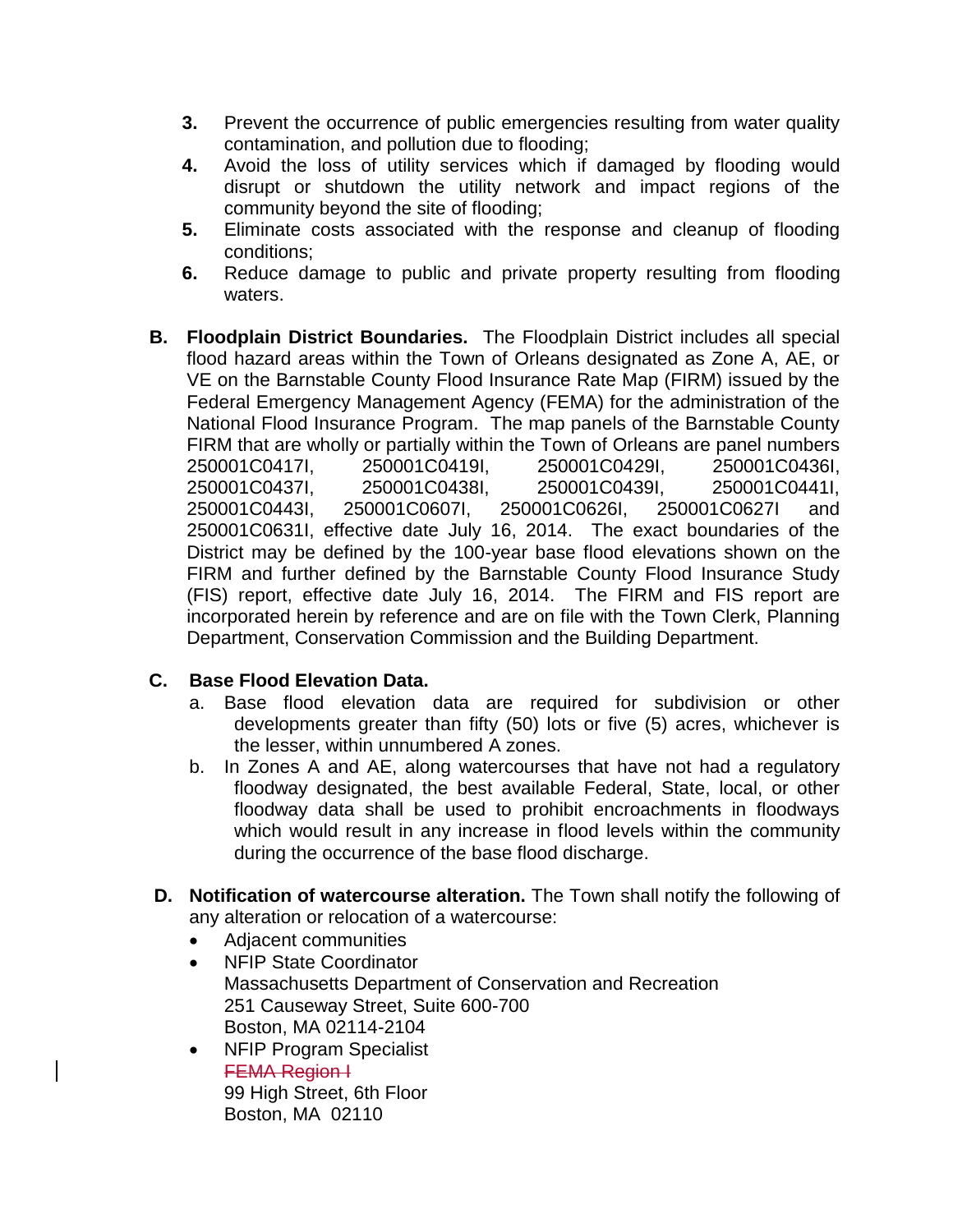- **E. Reference to existing regulations.** The Floodplain District is established as an overlay to all other districts. All development in the district, including structural and non-structural activities, whether permitted by right or by special permit must be in compliance with Chapter 131, section 40 of the Massachusetts General Laws and with the following:
	- Section of the Massachusetts State Building Code which addresses floodplain and coastal high hazard areas (currently 780 CMR)
	- Wetlands Protection Regulations, Department of Environmental Protection (DEP)(currently 310 CMR 10.00);
	- Inland Wetlands Restrictions, DEP (currently310 CMR 13.00);
	- Coastal Wetlands Restriction, DEP (currently310 CMR 12.00);
	- Minimum Requirements for the Subsurface Disposal of Sanitary Sewage, DEP (currently 310 CMR 15, Title 5);

Any variances from the provisions and requirements of the above referenced state regulations may only be granted in accordance with the required variance procedures of these state regulations.

# **F. Other use regulations.**

- 1. Man-made alteration of sand dunes within Zone VE which would increase potential flood damage is prohibited.
- 2. All subdivision proposals shall be reviewed to assure that: a) such proposals minimize flood damage; b) all public utilities and facilities are located and constructed to minimize or eliminate flood damage; and c) adequate drainage is provided to reduce exposure to flood hazards.
- **G. Unnumbered Zone A.** Within the unnumbered Zone A (near Baker's Pond), since the base floor elevation is not provided on the Flood Insurance Rate Map (FIRM) the applicant shall obtain any existing base flood elevation data and it shall be reviewed by the Building Inspector for its reasonable utilization toward meeting the elevation or floor-proofing requirements, as appropriate, of the State Building Code.

# **H. Zone VE.**

- **(1)** No building shall be erected within areas designated as coastal high hazard areas (Zone VE), since these areas are extremely hazardous due to high velocity waters from tidal surges and hurricane wave wash.
- **(2)** All new construction within the VE Zones shall be located landward of the reach of mean high tide.
- **(3) (Reserved)**
- **(4) (Reserved)**
- **(5)** The use of fill for structural support of buildings within the V Zone is prohibited.
- **(6)** Man-made alteration of sand dunes within the V Zones is prohibited.

or to take any other action relative thereto. (2/3 Vote Required)

**MOTION:** To accept and adopt Article #27 as printed in the warrant.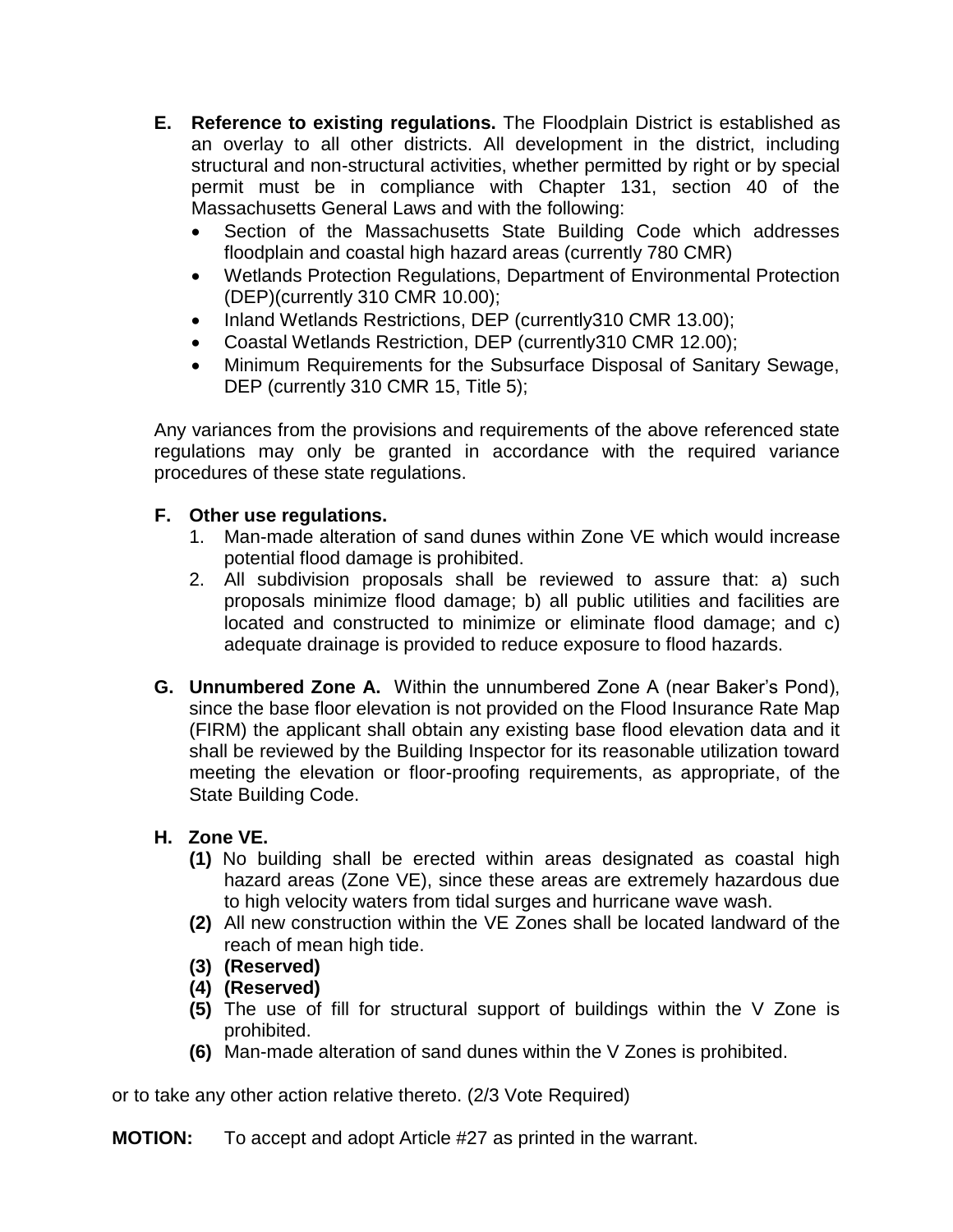# PLANNING BOARD REPORT

The Planning Board held a public hearing on this article on January 28, 2014. 26 people were in attendance. The Board received no comments in favor of or opposed to this amendment. The Planning Board voted 5-0-0 to recommend approval.

The Federal Emergency Management Agency (FEMA) has completed a new Flood Insurance Study and revised its Flood Insurance Rate Map (FIRM). Barnstable County towns are required to adopt the new maps as local regulations prior to July 16, 2014. If the maps are not adopted, properties in Orleans will be deemed ineligible to participate in the National Flood Insurance Program.

Issuance by FEMA of a Notice of Final Determination is the culmination of a 3 year public review process, during which the maps were revised in response to comments. The new maps replace the existing 1992 FIRM maps which were created prior to digitization of data and are less accurate. Under the 1992 FIRM, 288 buildings are located in the flood zone. When the 2013 FIRM is adopted, 321 buildings will be in the flood zone. This changes reflects the accuracy of the maps with respect to topography, as well as a more sophisticated model use for the agency's Wave Set-up Analysis.

Sections 164-6 and 164-19 of the Zoning Bylaw are proposed to be amended in accordance with FEMA requirements. Adoption of the new FIRM is required. Absent Town Meeting approval, Orleans properties within the flood zone would no longer be eligible to participate in the National Flood Insurance Program. This action is not related to a parallel effort by FEMA to recover costs from previous flood events by raising flood insurance rates.

**ACTION:** Voice voted carries by necessary 2/3 majority.

# **ARTICLE 28. AMEND ZONING BYLAW SECTION 164-35**

To see if the Town will vote to amend Section 164-35 Signs, to read as follows:

(Strikethrough - language removed **Bold underlined** – language added)

# **§164-35 Signs**

- **A. Purpose.** It is the purpose of this section to regulate the size, location, and appearance of signs within the Town of Orleans in order to facilitate the smooth and safe flow of traffic within the Town while preserving the essential character of the neighborhoods in which signs are located.
- **B. Definitions** As used in this section, the following terms shall have the meanings indicated.

**A-Frame Sign / Sandwich Board Sign:** A portable freestanding sign or folding sign with a hinge at the top.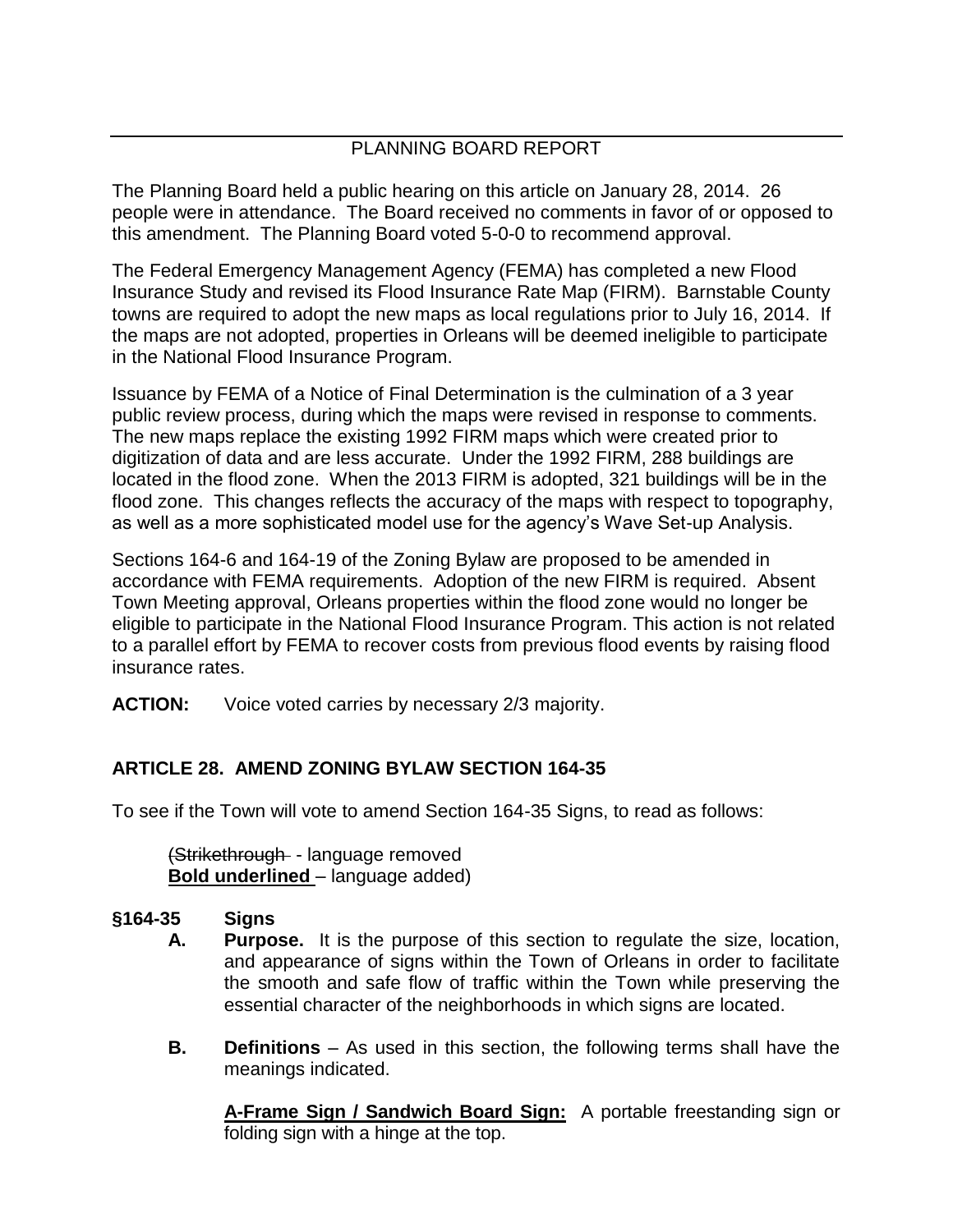**Back Lit Sign:** A sign illuminated by a non-visible light source consisting of non-translucent lettering and where the only visible light is light reflected off the background creating a "halo" effect. The average face brightness of the sign must not exceed thirty (30) foot-lamberts, and the total light output from the sign must not exceed fifteen thousand (15,000) lumens, as measured with an exposure meter. In all cases, the primary source of light must not be visible to the public. The sign fabricator or his designated agent shall certify **to the Building Commissioner** after installation that the average face brightness of the sign does not exceed the specifications of the article **before the installation may be used.** 

**Banner Sign:** A sign of lightweight, plastic, fabric, or similar non-rigid material that is temporarily mounted.

**Double-Faced Sign -** A double-faced sign shall have two (2) advertising surfaces of identical shape and size, on shared supports and separated by a distance of not more than 18 inches. The planes of such advertising shall be parallel.

**Internally Illuminated Signs.** A sign illuminated by a light source, either incandescent, fluorescent, neon, or other light that is enclosed by the sign panel(s) or within the sign.

**Ladder Signs -** A sign identifying several businesses located on the same property or within a shopping plaza.

**Mobile Signs -** A mobile sign is a sign attached to a vehicle or trailer and located in a stationery position primarily for use as an advertising or identifying device. Such signs may be considered either temporary or permanent.

**Permanent Signs -** A permanent sign is one which is used to identify or advertise a principal use or activity for the property with which it is associated.

**Sign -** Sign shall mean any device, including recognizable logos, pictographs, and objects of similar nature, which is used to identify or advertise a permitted use, service, or activity in the zone in which it is located.

**Sign Area -** Sign area shall be defined as the area of the smallest single horizontal or vertical rectangle which will totally enclose the face of a sign, including any borders, or in the case of signs painted or otherwise applied directly to the sides of buildings, the smallest vertical or horizontal rectangle which will completely enclose the identifying or advertising information. Support structures for freestanding signs shall not be considered in determining sign area unless they are deemed to contribute significantly to the advertising content of the sign, or are of such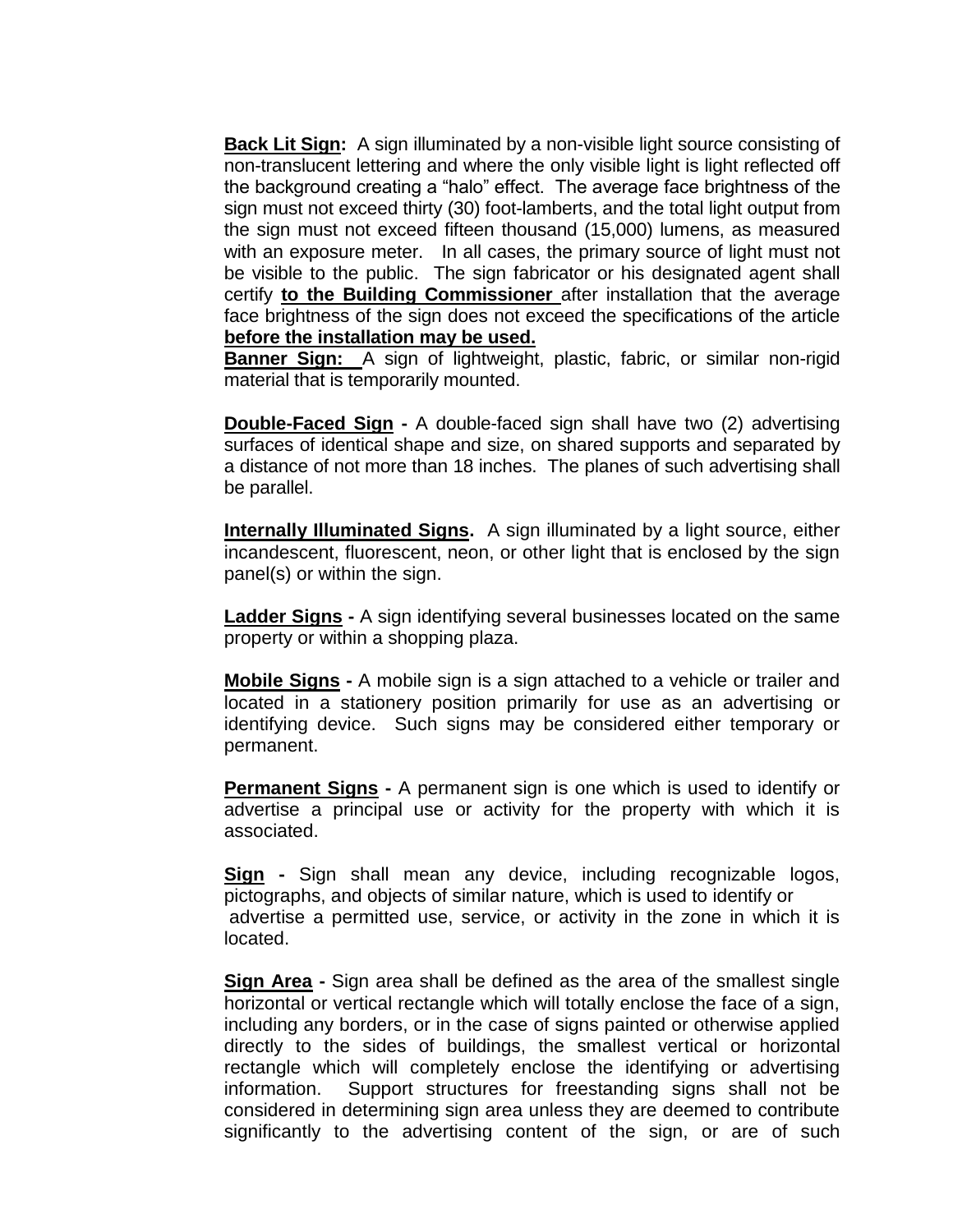construction that they would contribute to the limiting of vision of oncoming traffic. The area of a two **double**-faced sign shall be figured using one face only.

**Sign Height –** The height of the sign from the existing average natural grade to the top of the highest point of the sign.

**Temporary Sign -** A temporary sign is one which is used to identify or advertise a use or activity which is not a principal use or activity for the property with which it is associated and which is intended for removal when such use or activity stops. Such signs shall include, but are not limited to: sale, rent, or lease signs erected by a property owner or licensed real estate broker, yard sale, garage sale, or open house signs.

**Window Sign -** A window sign is any temporary or permanent sign visible on or through a window, affixed to the window or with any part situated closer than two (2) feet from the interior surface of a window. Window signs for an identified business shall not obscure more than twenty-five percent (25%) of the surface area of the windows on any one side of the building or portion of a side of a building occupied by the business. Temporary window signs exceeding this amount of area may be displayed for up to 24 consecutive days, two times per year.

Window signs shall be measured according to the method in Section 164- 35-B. The surface area of a window shall include the gross area within the exterior frame of the window. Window signs shall not be included in the total number of signs allowed per business and shall not be limited in number. Requirements of Section 164-35-B shall apply to window signs. No fee or permit shall be required.

#### **C. Sign Permits**

**(1)** No sign shall be erected or altered without a permit granted by the Building Commissioner, except as otherwise provided herein. All signs, other than temporary signs, shall be subject to review and approval by the Architectural Review Committee under Section 164-33.1.C.

**(2)** All applications for sign permits shall include a sketch or photograph of the proposed sign showing size, colors, and materials used, and a site plan for the associated property showing the height and proposed location of the sign as well as locations of buildings, driveways, street lines, and pavement edges, as well as the location of any trees or shrubbery which might interfere with traffic visibility.

**(3)** The following signs may be erected without a permit granted by the Building Commissioner, provided that they conform in all respects to height setback, and other restrictions as set forth elsewhere in this By-law: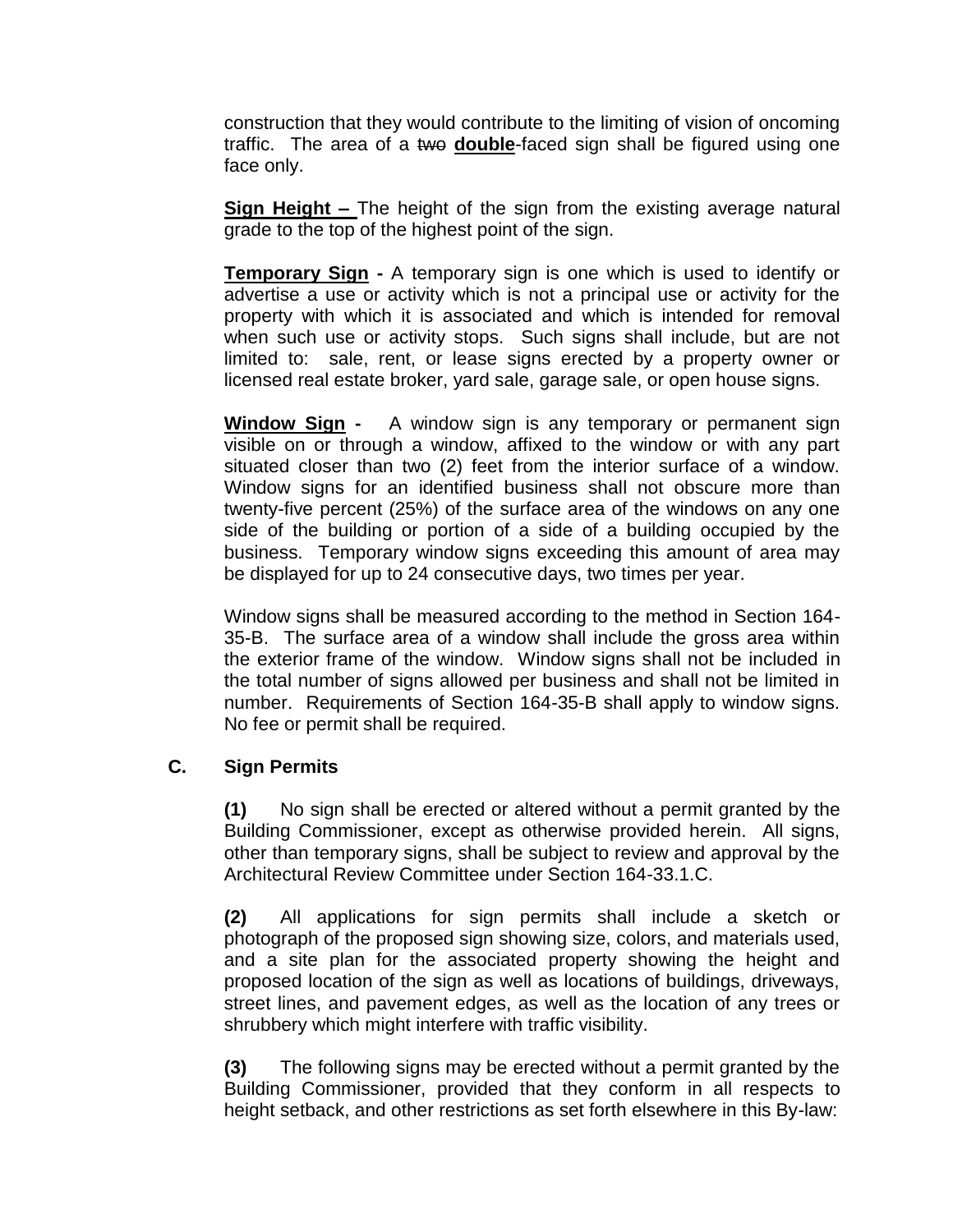**(a)** One (1) permanent sign not to exceed four (4) square feet in area identifying the principal occupant of a dwelling in a residential or other zone.

**(b)** One (1) temporary sign not to exceed six (6) square feet in area advertising property for sale, rent, or lease **, or no more than five (5) open house signs**. Such sign shall be removed within ten (10) days of transfer of title or signing of lease or rental agreement.

**(c)** Permanent signs not exceeding four (4) square feet in area whose purpose is solely for direction of traffic, such as "Enter", "Exit", "Parking" and the like and which contain no advertising information.

**(d)** Accessory signs such as "Open", "Closed", "Sale", and the like not exceeding three (3) square feet in area which are attached to signs for which permits have been issued. One (1) Flag of a similar nature is permitted **for each street facing side of the business**, up to six (6) square feet in area.

**(e)** Signs within the confining walls of a building or window signs.

**(f)** Legal notices, or informational signs erected or required by government bodies.

**(g)** Church, school, municipal, historical, and ladder type signs for residential property owners' group listings.

(h) One (1) contractor sign for the general contractor or contractor who takes out a building permit to work on property, not to exceed four (4) square feet in area. Such signs shall be removed promptly upon completion of the contracted services**, or within one (1) year of date of permit, whichever comes first**.

**(4) Temporary Sign Permits.** Upon at least twenty-four (24) hours notice, the Building Commissioner may issue, permits for the erection of signs advertising yard or garage sales, open house, special events, and the like. Not more than two (2) **five (5)** such signs shall be permitted per event. Such signs shall conform to the By-law in all other respects and shall be removed within 24 hours after the end of the event. Such signs shall meet the dimensional requirement set forth in Section 164-35.I, but shall not exceed fifteen (15) **six (6)** square feet in sign area.

**(5) Fees.** Fees may be charged for the issuance of a sign permit in accordance with a schedule determined by the Board of Selectmen.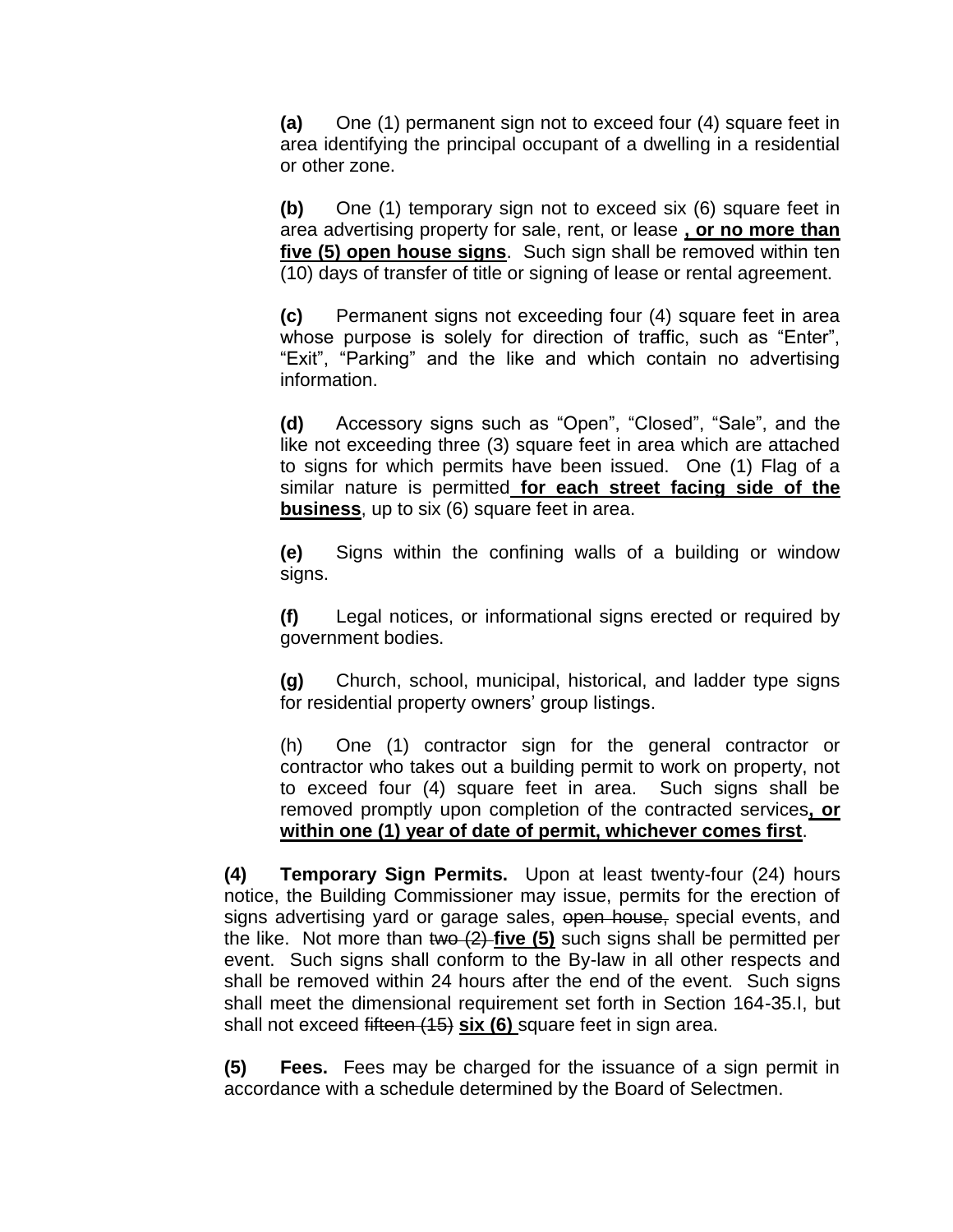# **D. Signs for Customary or Self-Employed Home Occupation.**

One (1) sign not to exceed six (6) square feet in area shall be permitted for a customary self-employed or home occupation in any zone for which a special permit or variance has been granted by the Board of Appeals, subject to any restrictions as to lighting, etc., imposed by the Board of Appeals, provided that such sign conforms in all other respects to the provisions of this section.

# **E. Projecting signs.**

- **(1)** Projecting signs of up to three (3) square feet in area are permitted to project over walkways and shall maintain a clearance height of eight (8) feet below the bottom of the sign. No sign shall project over any lot line or any way intended for vehicular traffic.
- **(2)** No sign affixed to any building shall project more than four (4) feet in any direction beyond the exterior walls of such building. Such signs shall meet the dimensional requirement set forth in Section 164-35.I.

# **F. Banner signs**

Banner **signs** are permitted in all business districts for not more than four (4) calendar days in any one calendar month. There is a limit of one (1) and a temporary sign permit is required, which permit shall not be for longer than four (4) months. All Banner signs are subject to Section 164- 35.I.1.

# **G. A-Frame & Sandwich Board Signs**

**One (1) A-frame, sandwich board, or other temporary sign is allowed per business not to exceed six (6) square feet in area, which may advertise the principal use without being considered one of the three signs allowed per business. Such signs shall not be fixed to the ground and must be removed daily. Such signs may not be installed within the layout of a public road without approval of the Orleans Board of Selectmen, or its designee, nor within two (2) feet of the travelled surface of any road.**

#### **H. Ladder signs.**

On any lot on which three (3) or more businesses are located, all freestanding signs shall be of the ladder type, and no business shall be permitted a freestanding sign other than a sign located on the ladder. In cases where businesses are not readily visible from the street, one (1) additional sign may be allowed by Special Permit.

**I. Prohibited Signs.** The following types of signs shall be prohibited: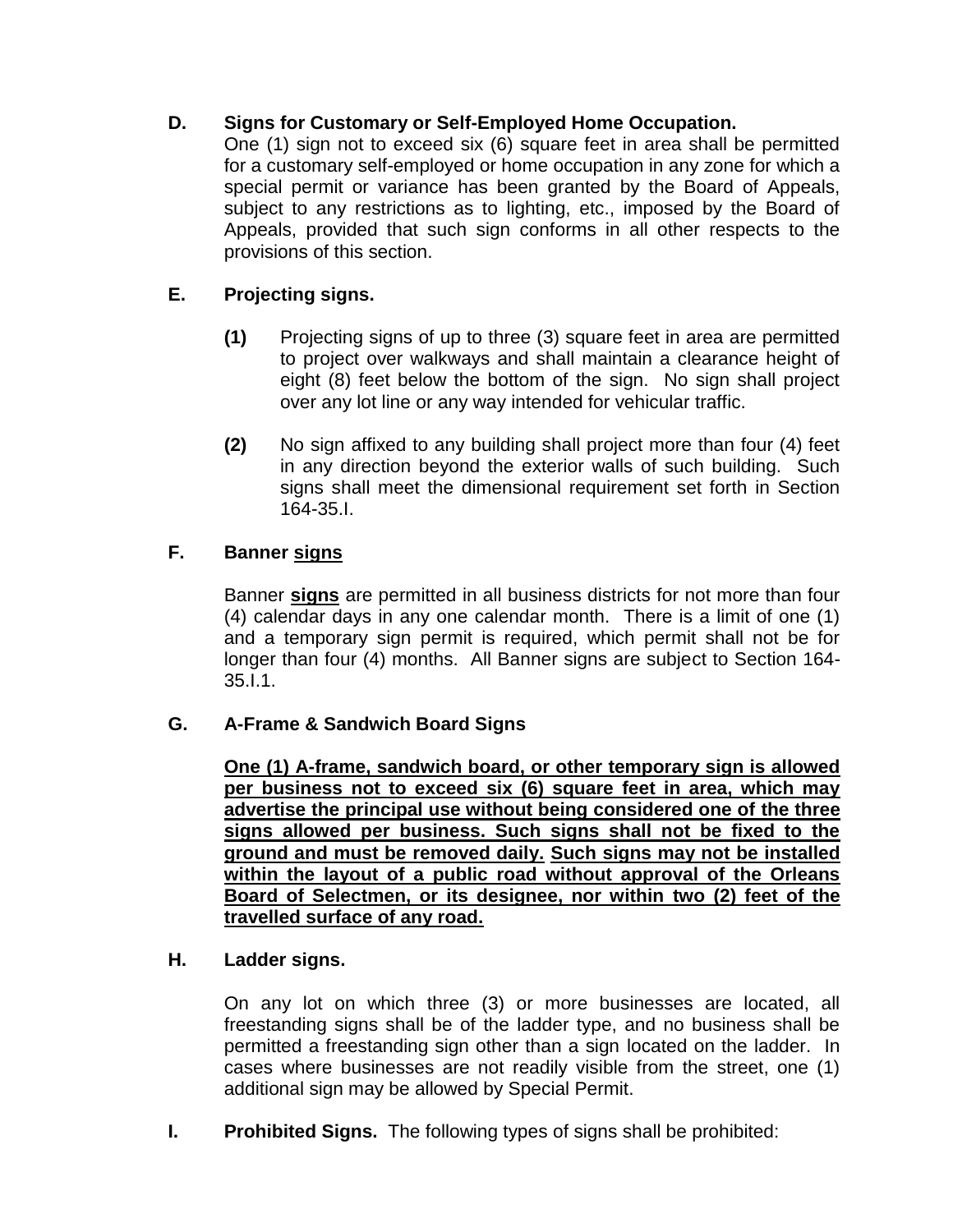- **(1)** Any sign which employs intermittent or flashing lights, whirling or similar moving devices, or which emits any loud sounds.
- **(2)** Any internally illuminated sign.
- **(3)** Off-premise signs: Off premise signs shall be prohibited except
	- a. subdivision identification signs at entrance to subdivisions or
	- b. signs allowed in public display areas as designated by the Board of Selectmen, **or**
	- c. **signs advertising yard or garage sales, open house, special events, and the like. Such temporary off-premises signs may not be installed within a public road layout without approval of the Board of Selectmen or its designee, nor within 2 feet of the travelled way of a road.**
- **(4)** Billboards
- **(5)** Signs attached to trees or utility poles.
- **(6)** Temporary signs except as described in 164-35.C.4 or 164- 35.C.3.b.
- **(7)** Inflatable signs.
- **(8)** Sandwich board or A-frame type signs that exceed six (6) square feet in area.

#### **J. Size, Height, Setback and Other Restrictions**

#### **(1) Size and Location.**

**(a)** Signs shall be governed as to size and location according to the following table:

| Setback from property<br>Line (feet) | Maximum Height for<br>Freestanding Sign (feet) | *Maximum Sign Area<br>Signs (feet) |  |  |  |
|--------------------------------------|------------------------------------------------|------------------------------------|--|--|--|
| $1 - 3$                              | 3                                              | 6                                  |  |  |  |
| $3 - 10$                             | 6                                              | 15                                 |  |  |  |
| $10 - 25$                            | 10                                             | 32                                 |  |  |  |
| Over <sub>25</sub>                   | 12                                             | 60                                 |  |  |  |

**NOTE: \***Area for signs on ladder signs shall be computed individually without regard for open space between signs, and maximum aggregate sign area shall be as set forth above, except that the maximum aggregate area for ladder signs specified in Section 164-35-B above may be increased up to one third (1/3) by Special Permit from the Board of Appeals.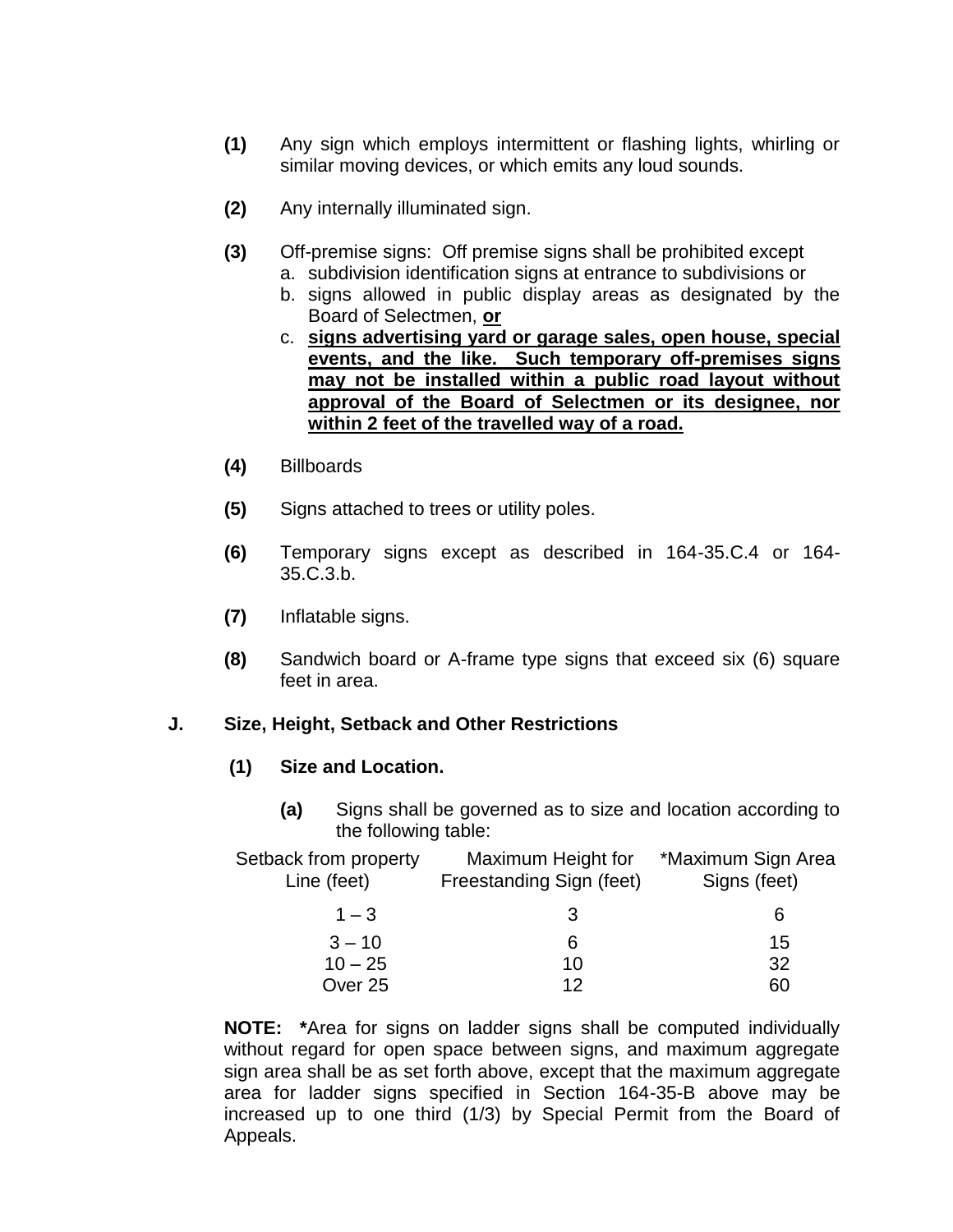- **(b)** No sign shall be located closer than ten (10) feet to any side lot line except **on the panhandle portion of** panhandle lots.
- **(2) Waiver of setback requirement**: In cases where the distance from the pavement edge to the property line exceeds 10 feet, the setback requirement may be waived on recommendation of the Planning Board and Traffic Study Committee, and setbacks may be computed from the pavement edge instead of the property line. In no case shall any sign be located closer than one (1) foot from any property line, and all permits for signs for which setback requirements have been waived shall be subject to review and modification.
- **(3) Number of Signs**: No business shall have more than three (3) signs other than accessory signs not requiring permits as described elsewhere in this By-law. No residence shall have more than one (1) sign.

### **K. Erection Time, Inspection and Removal of Sign Violations, and Preexisting Signs**

- **(1)** A sign permit shall become void for any sign which is not erected within six (6) months of **date of** issuance of such permit.
- **(2)** All signs for which permits are required shall be subject to inspection to check conformance to site plan and By-law restrictions. Requests for inspection shall be made to the Building Commissioner within ten (10) days of erection of any sign requiring a permit.
- **(3)** A sign that is determined by the Building Commissioner to be in violation of this section shall be removed or modified within ten (10) business days **of such determination**.
- **(4)** Preexisting, nonconforming signs. Permanent signs that do not conform to this section, lawfully erected before enactment of this section, or permanent signs not yet erected but for which permits have been granted prior to enactment of this section may be erected and/or maintained, provided that such erection shall take place within ninety (90) days of enactment of this section.
- **(5)** Sign permits shall be deemed to be associated with the use, service or activity with which the sign is associated and shall become void thirty (30) days after such use, service or activity ceases. Signs whose permits have become void under this principle **provision** shall be removed promptly by the end of this thirty (30) day period. Signs for uses, services or activities of a seasonal nature that are removed during the off-season may be re-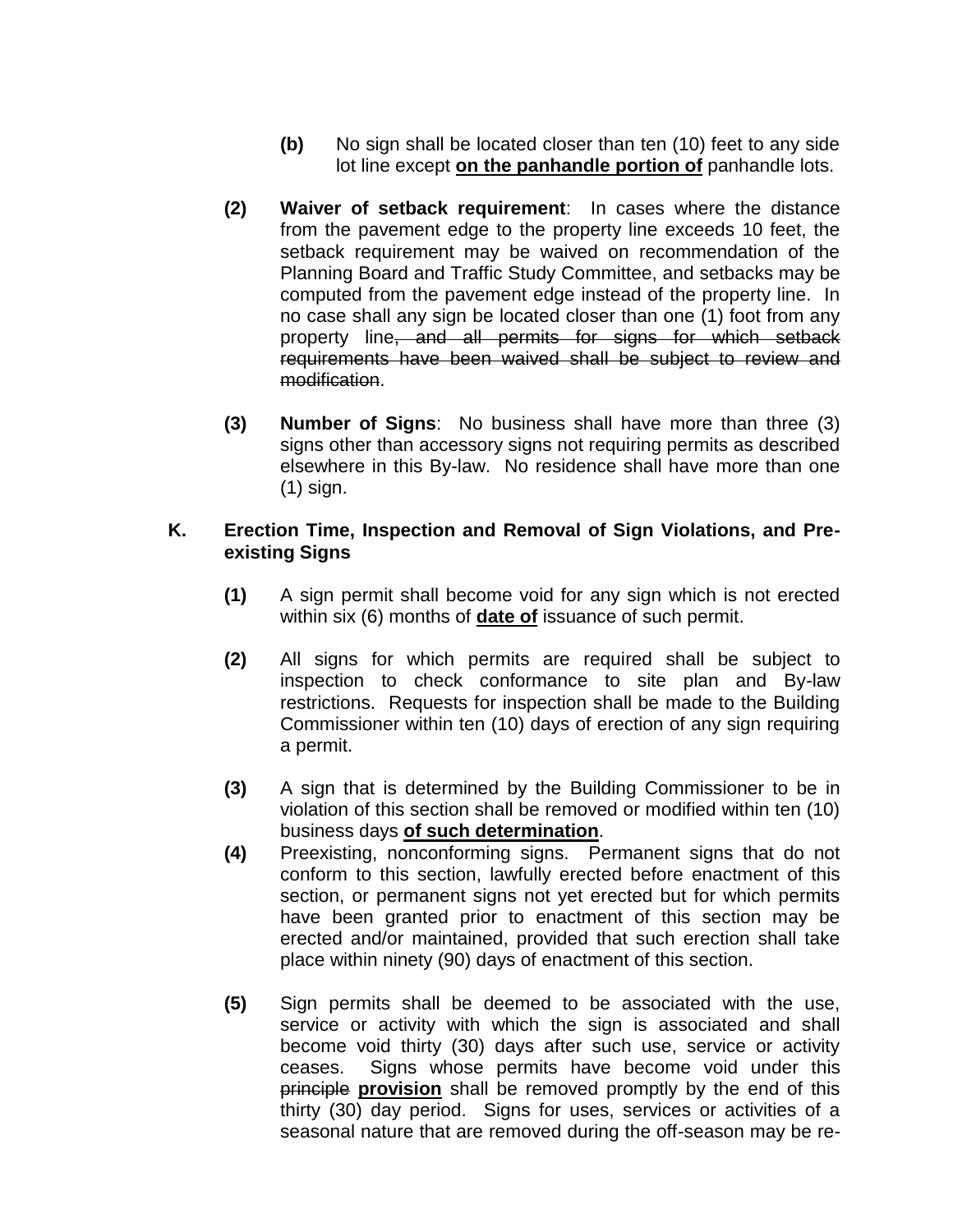erected, and their permits remain in effect, provided that a period of one (1) year has not elapsed since removal of the sign.

- **(6)** Alterations to a preexisting, nonconforming sign shall require the sign to come into compliance with all of the requirements herein. For the purpose of this section, alterations shall consist of changes in any way including change in structure, location, design or lettering.
- **L.** Notwithstanding anything else contained in Section §164-35 to the contrary, banners advertising civic, or cultural and/or athletic events conducted by a non-profit entity, may be placed at location(s) across Main Street and/or Eldredge Park Way provided that any such banner, and its location, is approved by the Board of Selectmen or, if designated by the Board of Selectmen, the Town Administrator. In the event multiple requests are made for a common time period the Board of Selectmen or the Town Administrator, as the case may be, may give preference in scheduling and location to Town sponsored events. Banner(s) shall be no more than twenty feet in length and two feet in height and shall be strung in such a manner so the bottom of the banner is fifteen feet off the road surface. Banner(s) shall be temporary in nature and removed as soon as practicable after the event to which it refers has ended. The Board of Selectmen is hereby authorized to promulgate rules and regulations as they deem necessary to carry out the provisions of this paragraph**.**
- **M. Lighting of Signs.** Lighted signs shall conform with the Outdoor Lighting Bylaw, Chapter 122 of the Orleans General Code.

or to take any other action relative thereto. (2/3 Vote Required)

**MOTION:** To accept and adopt Article #28 as printed in the warrant.

# PLANNING BOARD REPORT

The Planning Board held a public hearing on this article on January 28, 2014. 26 people were in attendance. The Board received several helpful comments on the proposal. The Planning Board voted 5-0-0 to recommend approval.

This article proposes 2 changes to the regulation of signs in the town. The Chamber of Commerce requested clarifications on the allowance of A-frame signs for street front businesses and about off-premises signs for special events in the community. The Board of Realtors inquired about the display of open house signs to direct people to real estate open houses.

Presently, A-frame signs under 6 s.f. are allowed, but little guidance is given for location, duration, and what they may advertise. It is proposed that A-frame signs not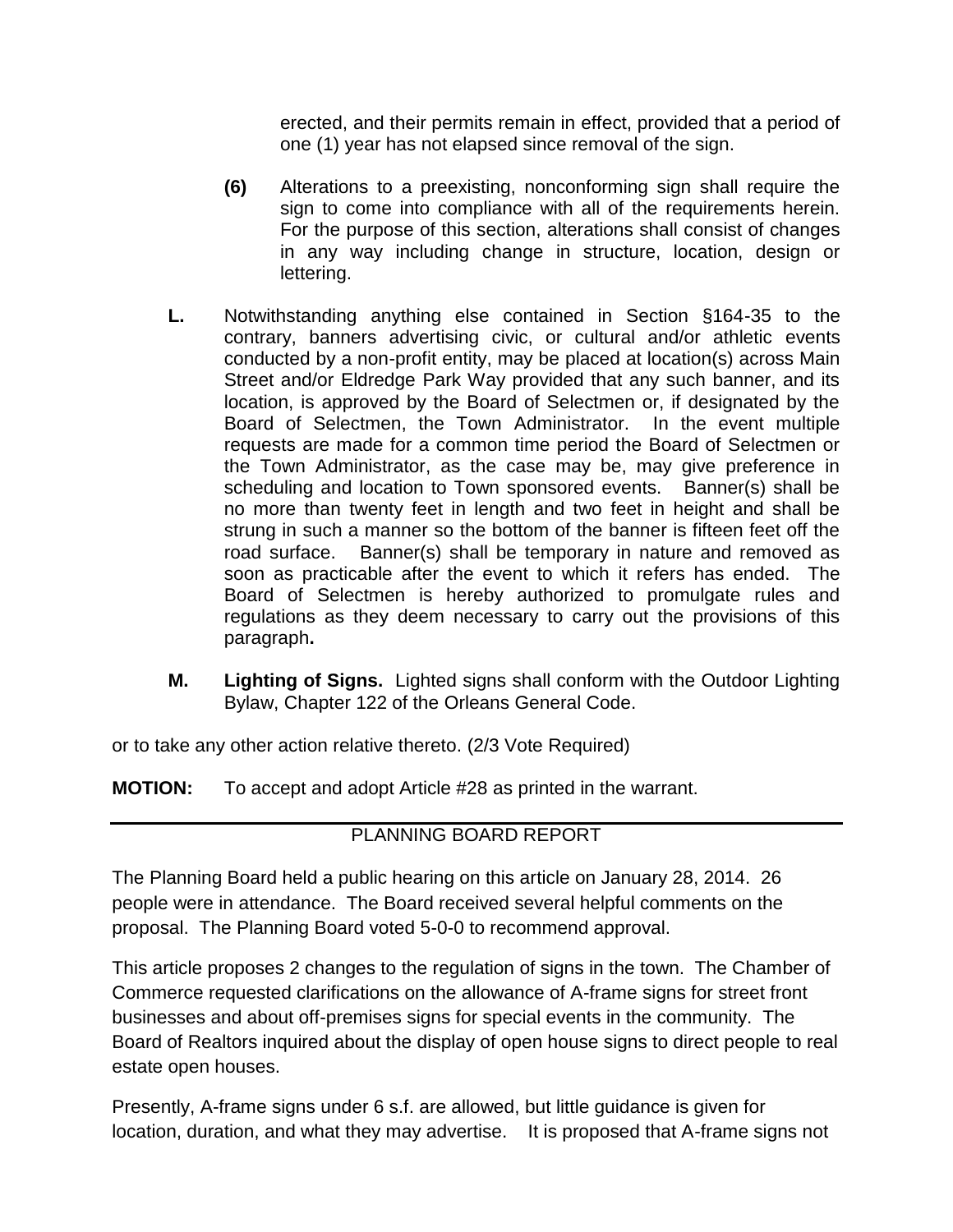larger than 6 s.f. be allowed with certain guidance. Such signs may advertise a primary use of the business (such as a menu board of daily specials at a restaurant); they must be removed daily; and must be located on the subject property and not the Town road layout.

For off-premises signs, these signs are currently prohibited except for public display areas specifically designated by the Board of Selectmen. As such, off-premises signs which are used to advertise special events including open houses are technically prohibited. What is proposed is that yard sale, open house and special event signs would be allowed. Such signs cannot be placed in the road layout without approval of the Board of Selectmen, nor within 2 feet of the travelled way of a road.

Lastly, while the bylaw was under review, miscellaneous minor language clarifications were proposed to make it more readable and understandable.

**ACTION:** Voice vote carries by necessary 2/3 majority.

# **ARTICLE 29. AMEND ZONING BYLAW SECTION 164-40.3, MEDICAL MARIJUANA FACILITIES**

To see if the Town will vote to amend the Town's Zoning Bylaw by deleting Section 164- 40.3 Temporary Moratorium on Medical Marijuana Treatment Centers and replacing it with a new Section 164-40.3 Medical Marijuana Facilities, to read as follows:

# **164-40.3. Medical Marijuana Facilities**

# **A. Purposes**

- **(1)** To provide for the establishment of Medical Marijuana Facilities in appropriate places and under strict conditions in accordance with the Humanitarian Medical Use of Marijuana Act, G.L. c. 94C, App. §1-1, et seq. and the Department of Public Health Regulations promulgated thereunder, 105 CMR 725.000 et seq.
- **(2)** To minimize the adverse impacts of Medical Marijuana Facilities on adjacent properties, residential neighborhoods, schools and other places where children congregate, local historic districts, and other land uses potentially incompatible with said Facilities.
- **(3)** To regulate the siting, design, placement, security, safety, monitoring, modification, and removal of Medical Marijuana Facilities.

# **B. Definitions**

Medical Marijuana Facility **–** Shall mean a "Medical marijuana treatment center" to mean a not-for-profit entity, as defined by Massachusetts law only, registered under this law, that acquires, cultivates, possesses, processes (including development of related products such as food, tinctures, aerosols, oils, or ointments), transfers, transports,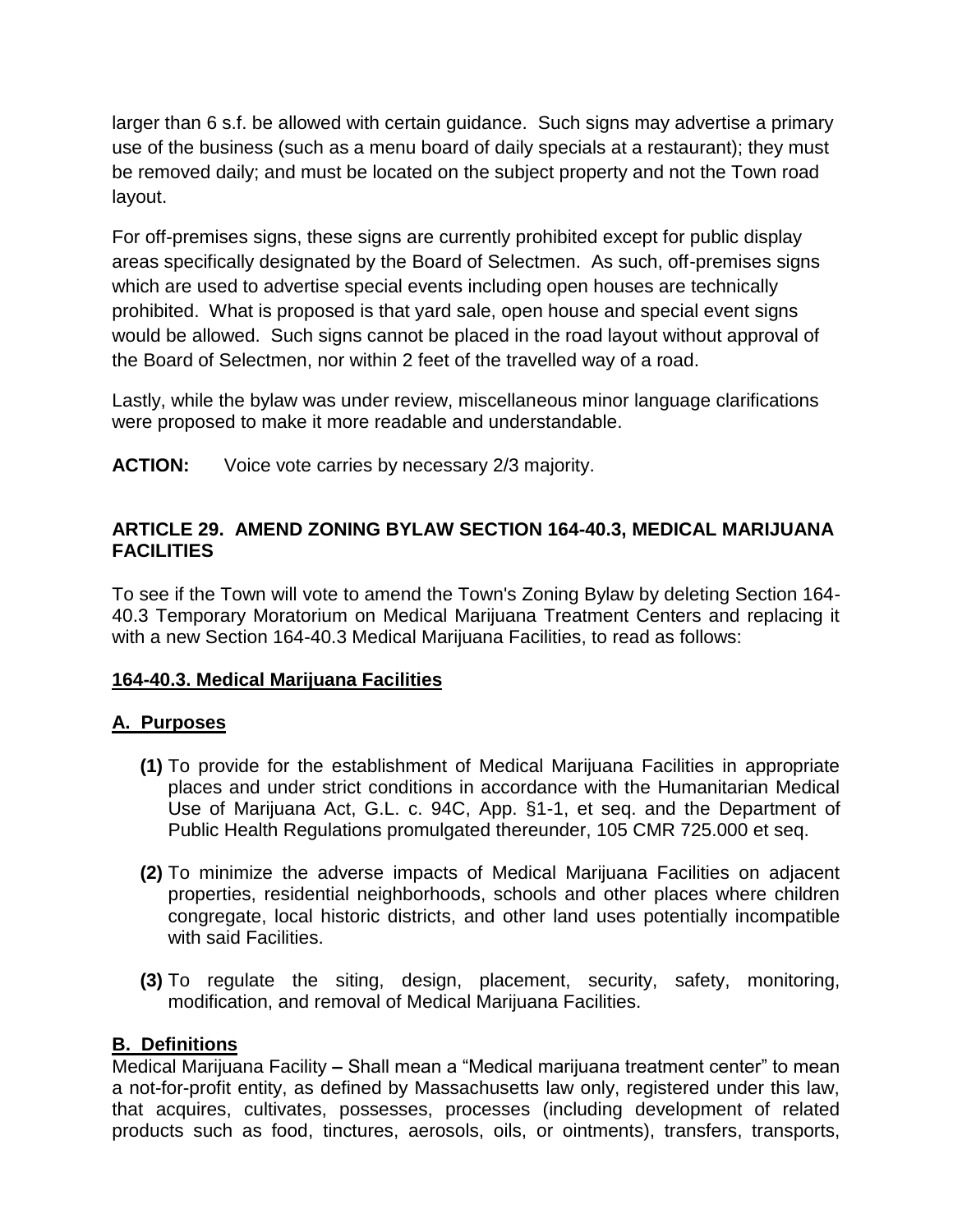sells, distributes, dispenses, or administers marijuana, products containing marijuana, related supplies, or educational materials to qualifying patients or their personal caregivers.

Marijuana for Medical Use – Marijuana that is designated and restricted for use by, and for the benefit of, Qualifying Patients in the treatment of Debilitating Medical Conditions as set forth in MA Department of Public Health Regulation 1.5 CMR 725.000.. Marijuana – The same substance defined as "marihuana" under Chapter 94C of the Massachusetts General Laws.

#### **C. Applicability**

- **(1)** The commercial cultivation [unless it meets the requirements for an agricultural exemption under Chapter 40A Section 3], production, processing, assembly, packaging, retail or wholesale sale, trade, distribution or dispensing of marijuana for medical use is prohibited unless permitted as a Medical Marijuana Facility under this Section.
- **(2)** No Medical Marijuana Facility shall be established except in compliance with the provisions of this Section.
- **(3)** Nothing in this Bylaw shall be construed to supersede federal and state laws governing the sale and distribution of narcotic drugs.
- **(4)** Medical Marijuana Facilities, other than agricultural operations meeting exemption standards under Chapter 40A Section 3, may be allowed by Special Permit from the Zoning Board of Appeals in accordance with Section 164- 13, Schedule of Use Regulations.

#### **D. General Requirements for Medical Marijuana Facilities**

- **(1)** All non-exempt Medical Marijuana Facilities shall be contained within a building or structure.
- **(2)** A Medical Marijuana Facility shall not be located in buildings that contain any medical doctor offices or the offices of any other professional practitioner authorized to prescribe the use of medical marijuana.
- **(3)** The hours of operation of a Medical Marijuana Facility shall be set by the Zoning Board of Appeals, but in no event shall said Facility be open and/or operating between the hours of 8:00 PM and 8:00 AM.
- **(4)** No Medical Marijuana Facility shall be located within 500 feet of any lot with a school, or day care facility.
- **(5)** No smoking, burning or consumption of any product containing marijuana or marijuana-related products shall be permitted on the premises of a Medical Marijuana Facility.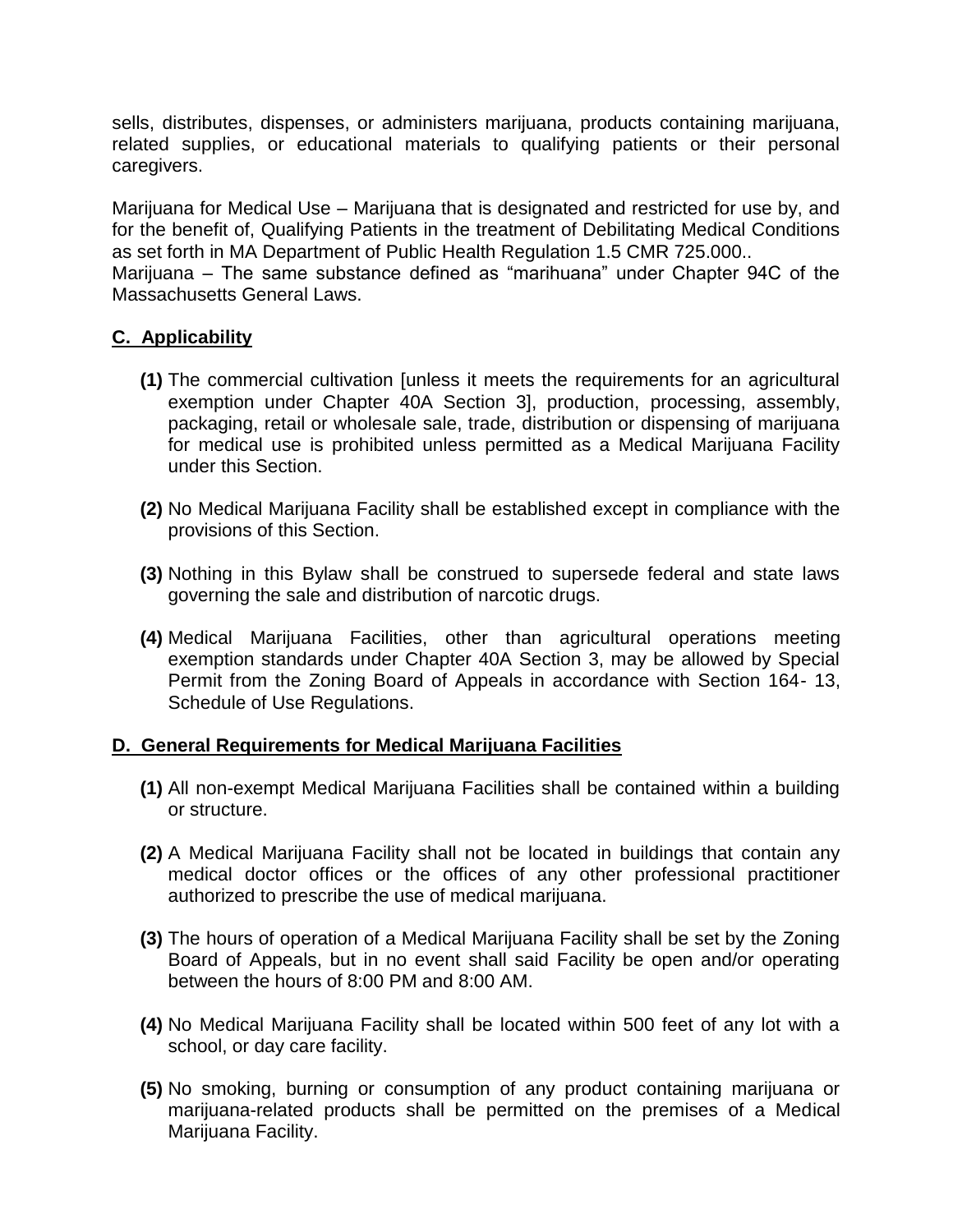- **(6)** No Medical Marijuana Facility shall be located inside a building containing residential units.
- **(7)** A Medical Marijuana Facility shall provide the Zoning Board of Appeals with the names, phone numbers and email addresses of all management staff and key holders to whom one can provide notice if there are operating problems associated with the establishment.
- **(8)** Special Permits shall remain exclusively with the applicant, who shall be the owner or lessee of the premises described in the application. The Special Permit shall terminate automatically on the date the applicant alienates that title or leasehold interest in the premises.
- **(9)** Special Permits shall be valid for a period of three (3) years from the date of the decision. It shall be renewed for successive three (3) year periods provided that a written request for renewal is made to the Board of Appeals not less than three (3) months prior to the expiration of the thenexisting three (3) year period.

Publication of notice of said request shall be made in the same manner as would be required for an original application for a Special Permit. Said notice shall state that the renewal request will be granted unless, prior to the expiration of the then-existing permit, a written objection to the renewal, stating reasons, is received by the Board of Appeals. In the event of such an objection, a hearing on the renewal shall be held and shall proceed in a manner identical to the course of proceedings in connection with an original permit application.

The Special Permit shall remain in effect until the conclusion of the public hearing and decision of the Board of Appeals either granting or denying the Special Permit renewal. In granting the renewal, the Board of Appeals may impose additional conditions, including, without limiting the foregoing, time limits to correct violations, hours of operation and additional screening, upon which a specific lapse of time without correction or compliance shall result in a revocation of the permit.

#### **E. Special Permit Requirements**

- **(1)** A Medical Marijuana Facility shall only be allowed by Special Permit from the Zoning Board of Appeals in accordance with M.G.L. c. 40A, §9, and Section 164- 44 of this bylaw, subject to the following statements, regulations, requirements, conditions and limitations.
- **(2)** A special permit application for a Medical Marijuana Facility shall include the following:
	- **a)** the name and address of each owner of the facility;
	- **b)** copies of all required licenses and permits issued to the applicant by the Commonwealth of Massachusetts and any of its agencies for the Facility;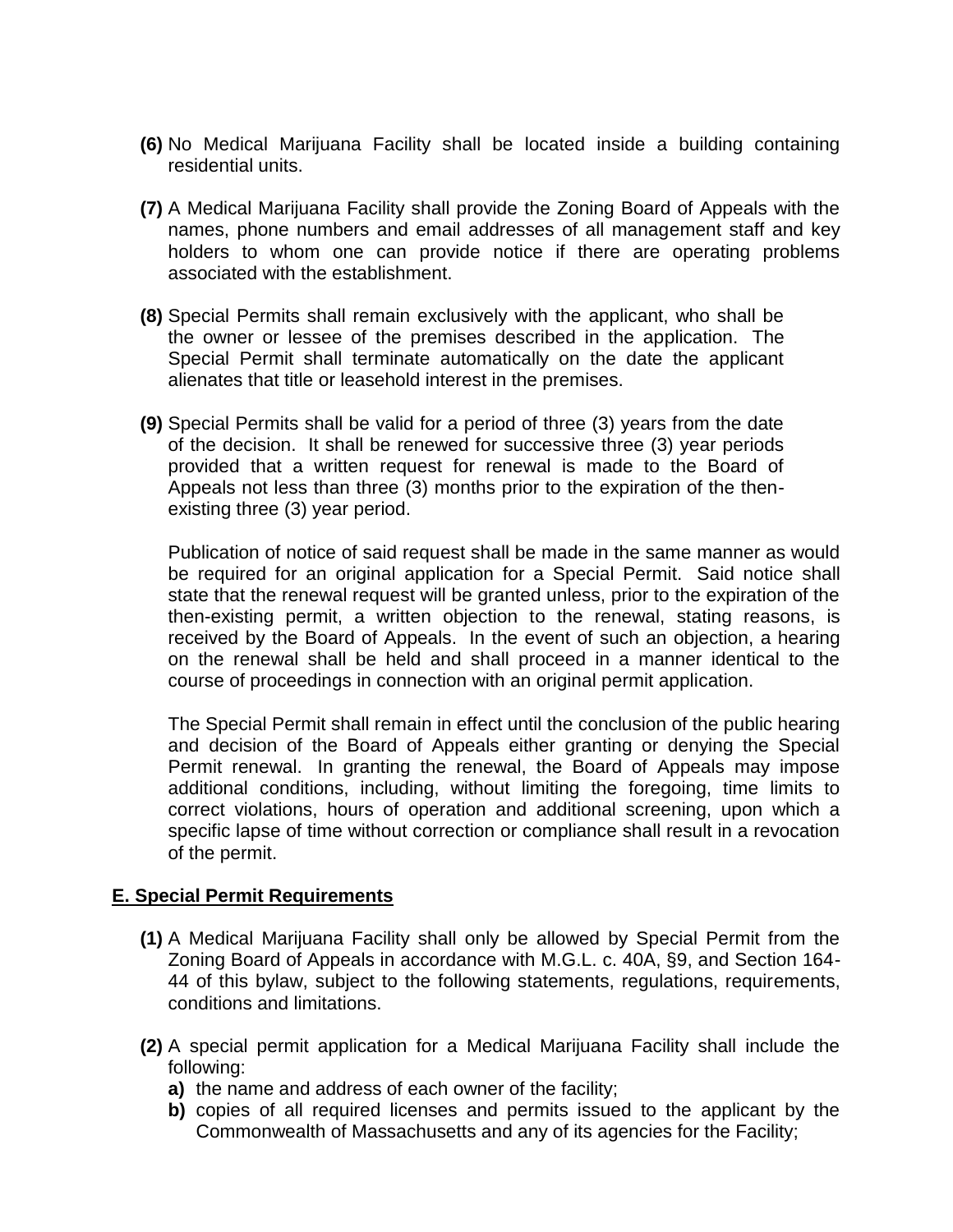- **c)** evidence of the Applicant's right to use the site of the Facility for the Facility, such as a deed, or lease;
- **d)** if the Applicant is a business organization, a statement under oath disclosing all of its owners, shareholders, partners, members, managers, directors, officers, or other similarly-situated individuals and entities and their addresses. If any of the above are entities rather than persons, the Applicant must disclose the identity of the owners of such entities until the disclosure contains the names of individuals;
- **e)** Proposed security measures for the Medical Marijuana Facility, including lighting, fencing, gates and alarms, surveillance cameras, etc., to ensure the safety of persons and to protect the premises from theft. Vehicular access to all sides of the building for security shall be provided.

### **F. Mandatory Findings**

- **(1)** The Zoning Board of Appeals shall not issue a special permit for a Medical Marijuana Facility unless it finds that:
	- **a)** the Facility is designed to minimize any adverse visual or economic impacts on abutters and other parties in interest, as defined in G.L. c. 40A, §11;
	- **b)** the Facility demonstrates that it will meet all the permitting requirements; and
	- **c)** the applicant has satisfied all of the General and Special Permit Requirements of this section and Section 164-44.
- **(2)** The Board shall require the applicant to post a bond at the time of construction to cover costs for the removal of the Medical Marijuana Facility in the event the Town must remove the facility. The value of the bond shall be developed based upon the applicant providing the Zoning Board of Appeals with three (3) written bids. An incentive factor of 1.5 shall be applied to all bonds to ensure compliance and adequate funds for the town to remove the Facility at prevailing wages.

#### **G. Abandonment and Discontinuance of Use**

A Medical Marijuana Facility shall be required to remove all material, plants equipment and other paraphernalia:

- **(1)** prior to surrendering its state issued licenses or permits; or
- **(2)** within six months of ceasing operations; whichever comes first.

And further to amend Section 164 Attachment I, as follows:

#### §**164-13 Schedule of Use Regulations**

#### **DISTRICTS**

| <b>OMMERCIAL</b>                     |  | D.<br>- 17 | GBI | <b>VC</b> |   | )1<br>۰. | SC | <b>MB</b> |
|--------------------------------------|--|------------|-----|-----------|---|----------|----|-----------|
| <b>Medical Marijuana</b><br>Facility |  |            |     | ີ         | ∼ |          |    |           |

or to take any other action relative thereto. (2/3 Vote Required)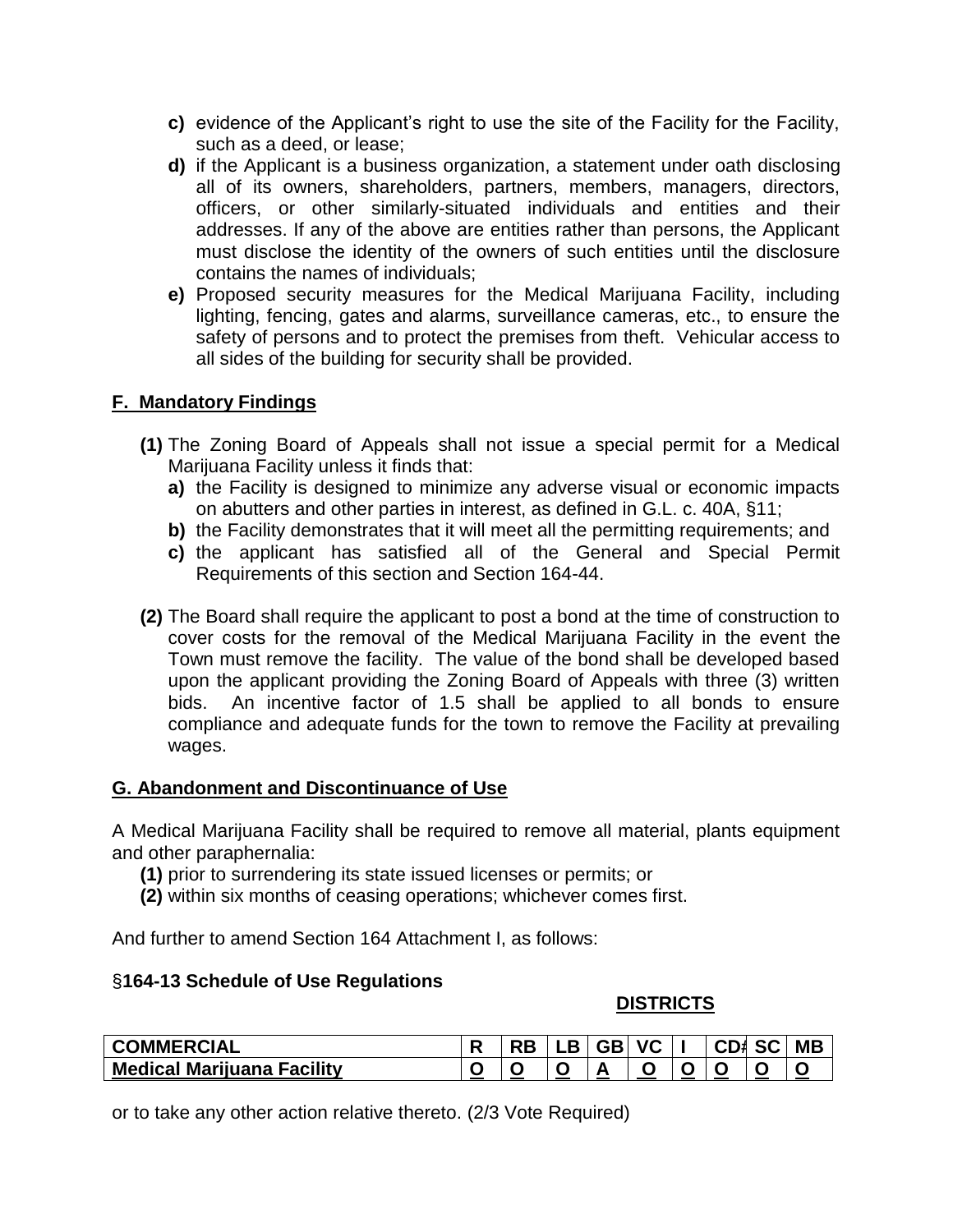### **MOTION:** To accept and adopt Article #29 as printed in the warrant.

# PLANNING BOARD REPORT

The Planning Board held a public hearing on this article on January 28, 2014. 26 people were in attendance. The Board received no comments in favor of or opposed to this amendment. The Planning Board voted 5-0-0 to recommend approval.

In 2012, legislation was passed making medical marijuana legal in Massachusetts. Acts of 2012, Chapter 369. Last year's Town Meeting adopted a moratorium on medical marijuana facilities, pending new regulations by the MA Dept. of Public Health. The regulations are in place, which allow communities to regulate the siting of such facilities, as long as the requirements are consistent with the state regs.

Planning Board looked at alternatives for where a medical marijuana facility could be located in Orleans. They considered the Industrial District, Limited Business District, and General Business District. The Board's perspective was that this use is similar to a pharmacy and should be allowed in much the same manner. The Board noted that there may be reason for increased safeguards with such a facility, and has incorporated them into the proposed zoning amendment.

It is proposed that Medical Marijuana facilities be allowed in the General Business Districts, and only by SP from the Zoning Board of Appeals. The permit would run 3 years, and would remain solely with the applicant not the land.

A number of general requirements are proposed:

- A Facility must be within a building
- It may not be in same location as a prescribing doctor's office
- Hours of operation are limited to no more than 8AM to 8PM
- It shall not be located within 500 feet of a school or day care facility
- No consumption is allowed on the premises
- No residential units allowed in the building
- Security measures must be approved by the ZBA, and vehicular access to all sides of the building is required.

**ACTION:** Voice vote carries by necessary 2/3 majority.

# **ARTICLE 30. AMEND ZONING BYLAW SECTION 164-21, NOTE 5**

To see if the Town will vote to amend the Zoning Bylaws, Section 164-21, note 5, to read as follows:

(Strikethrough - language removed **Bold underlined** – language added)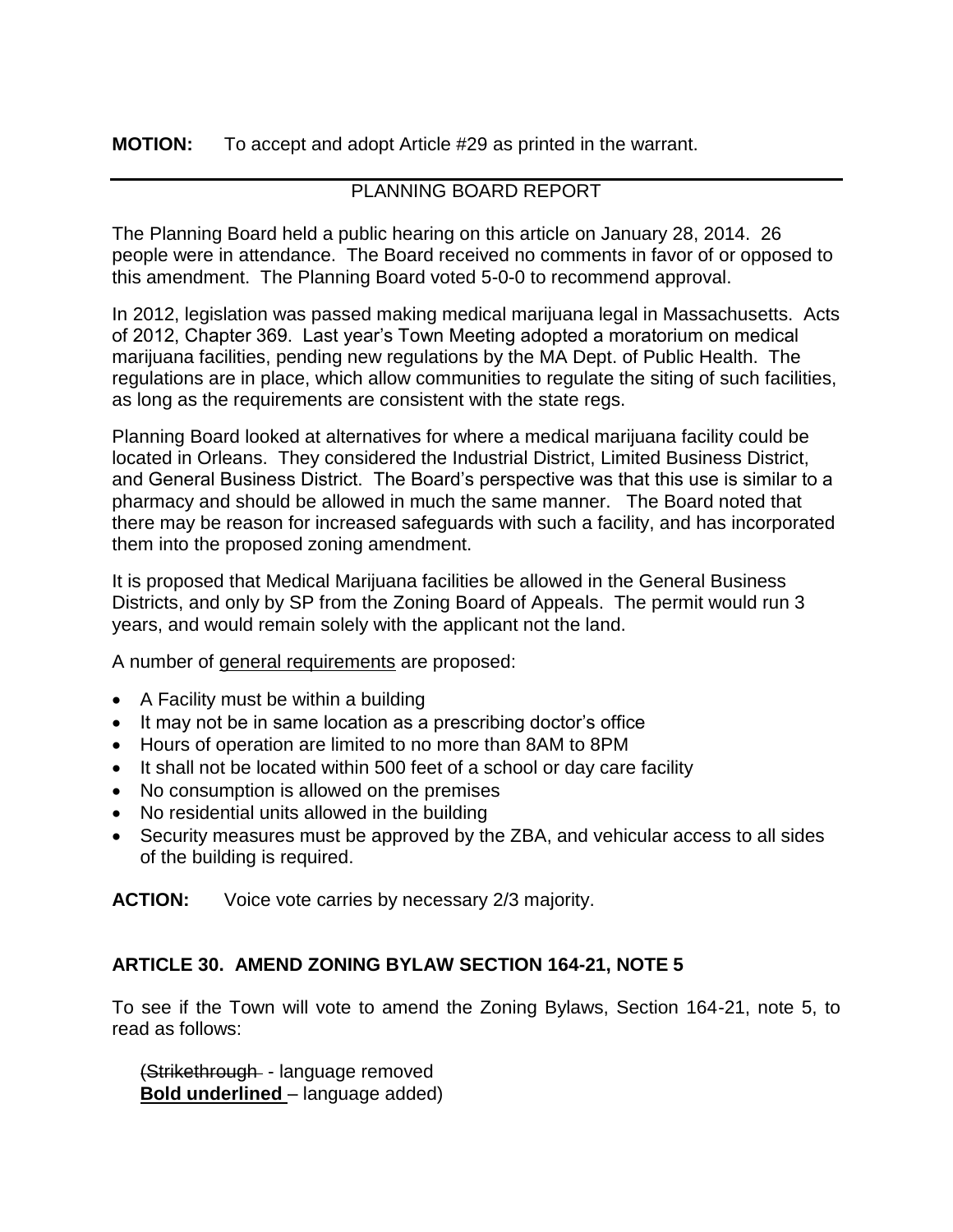(note) 5 - The building coverage in a residential district shall not exceed fifteen (15%) percent of the buildable upland. However, building coverage in a residential district shall not exceed 4,000 square feet without the issuance of a Special Permit under the provisions of §164-44. **Minimum Yard Dimensions for a new structure, or addition to an existing structure which causes the building coverage on the lot to exceed four thousand (4,000) square feet shall be twice that required in the zoning district.** In no event shall the Board of Appeals be authorized to grant a Special Permit which would result in a building coverage which exceeds fifteen (15%) percent of the buildable upland.

or to take any other action relative thereto. (2/3 Vote Required)

**MOTION:** To accept and adopt Article #30 as printed in the warrant.

# PLANNING BOARD REPORT

The Planning Board held a public hearing on this article on January 28, 2014. 26 people were in attendance. The Board received no comments in favor of or opposed to this amendment. The Planning Board voted 5-0-0 to recommend approval.

Over the last few years, residents have expressed concern about very large homes being built in established neighborhoods having a detrimental effect on community character. The Planning Board has wrestled with the issue for several years. The Planning Board has looked at a host of alternatives to try to protect residential properties while allowing property owners to be able to construct a large home if their property is suitable.

After much discussion, what is proposed is to increase the building setbacks for large homes. Under the existing bylaw, whenever building coverage is proposed to exceed 4,000 s.f., a SP from the ZBA is required. What is proposed is that the yard dimensions for such large homes be twice that required, or 50 feet in a Residential District.

The language pertains to a new structure or an addition to an existing structure that causes building coverage to exceed 4,000 s.f.

The proposal protects existing property owners by requiring that large homes be set back further away from neighbors. The Planning Board is not against allowing a property owner to construct a large dwelling, but that dwelling should not be allowed to overwhelm a more modest home next door.

Analysis of lots in town shows that most residential lots in the town could still support a large home, and on those lots the setbacks would need to be greater. So the bylaw would not excessively restrict large homes, but would have an impact on siting. The Planning Board felt that this amendment would help to protect existing homes and neighbors from the impacts of very large homes nearby, and we recommend your approval.

**ACTION:** Standing vote, Yes=156, No=136, motion fails to attain necessary 2/3 majority.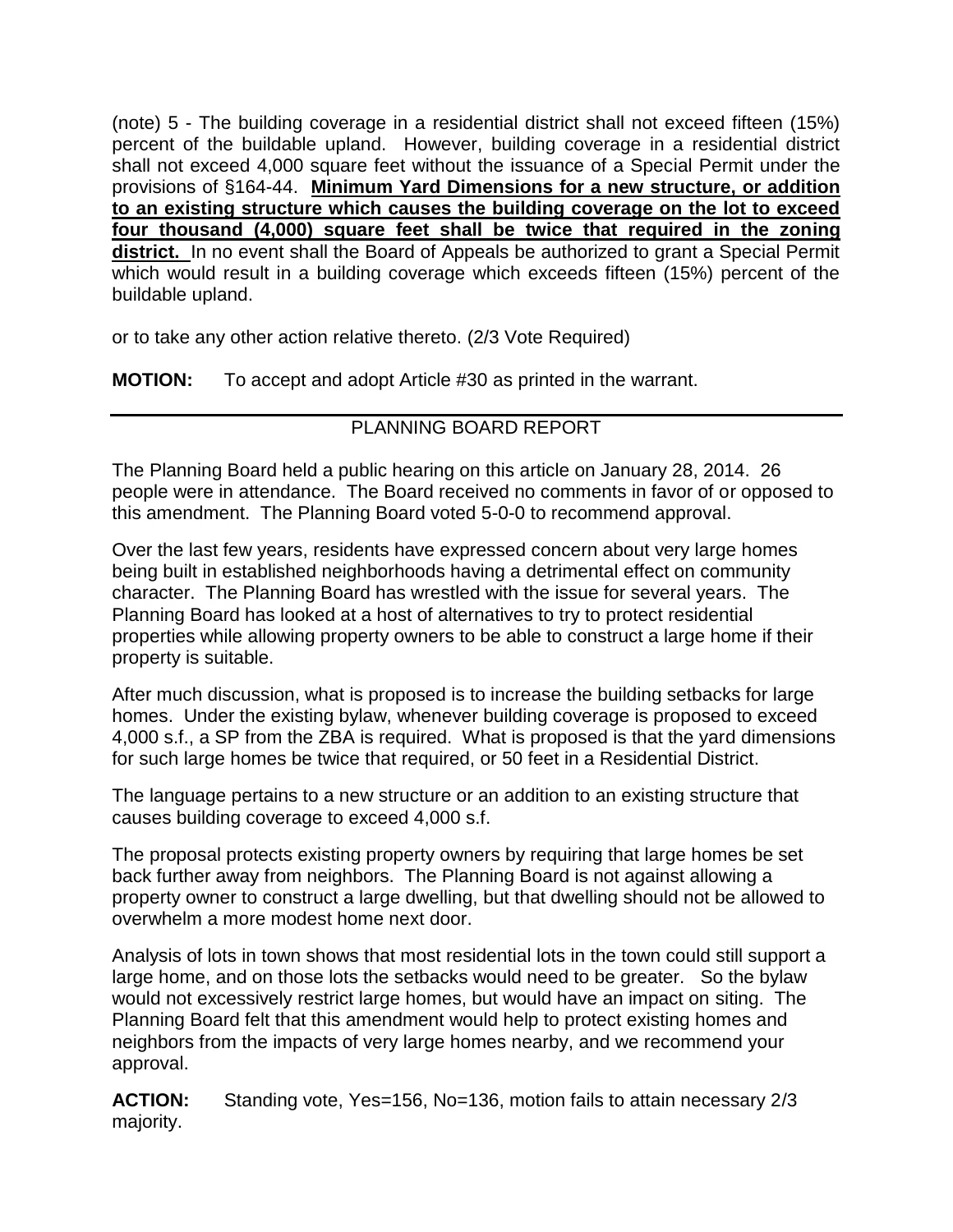### **ARTICLE 31. AMEND ZONING BYLAW SECTION 164-27. TENTS, TRAILERS, AND MOBILE CAMPING UNITS**

To see if the Town will vote to amend Section 164-27, Tents, Trailers, and Mobile Camping Units, by adding a new subsection C. to read as follows:

#### **C. Notwithstanding the above, trailers may be used for storage on a lot in the Industrial Zoning District, provided the following conditions are met:**

- **1. Trailers may not be occupied.**
- **2. Trailers must be screened from all street frontages by landscaping, fencing or other means.**
- **3. A trailer must be set back from side and rear property lines a distance equal to its height. It shall not obstruct egress, parking or access to dumpsters on the premise.**
- **4. Trailers may not contain hazardous materials unless approved by the Orleans Fire Chief, and shall be posted on the door if required.**
- **5. Trailers shall not have electricity, heating, or refrigeration.**

#### **All trailers must comply with this subsection by May 12, 2016.**

And further to amend Section 164 Attachment I, as follows:

# §**164-13 Schedule of Use Regulations**

# **DISTRICTS**

| <b>ACCESSORY USE</b>              |                          | . .<br>Ð | <b>GB</b> | <b>VC</b> |    | CD1 | <b>SC</b> | <b>MB</b>                |
|-----------------------------------|--------------------------|----------|-----------|-----------|----|-----|-----------|--------------------------|
| <b>Trailers</b><br><b>Storage</b> | $\overline{\phantom{a}}$ |          | ∼         | ີ         | m9 | ∼   |           | $\overline{\phantom{a}}$ |

# **(9) See §164-27 for storage trailer requirements.**

or to take any other action relative thereto. (2/3 Vote Required)

**MOTION:** To accept and adopt as printed in the warrant, seconded, oral.

# PLANNING BOARD REPORT

The Planning Board held a public hearing on this article on January 28, 2014. 26 people were in attendance. The Board received many comments from residents and property owners concerning the amendment. The Planning Board voted 5-0-0 to recommend approval.

Storage trailers are prohibited town-wide, except allowed on a temporary basis incidental to the construction of a permanent home or business. Nonetheless, storage containers and trailers are observable in many parts of the town and in all zoning districts. Such storage trailers are in violation of local zoning.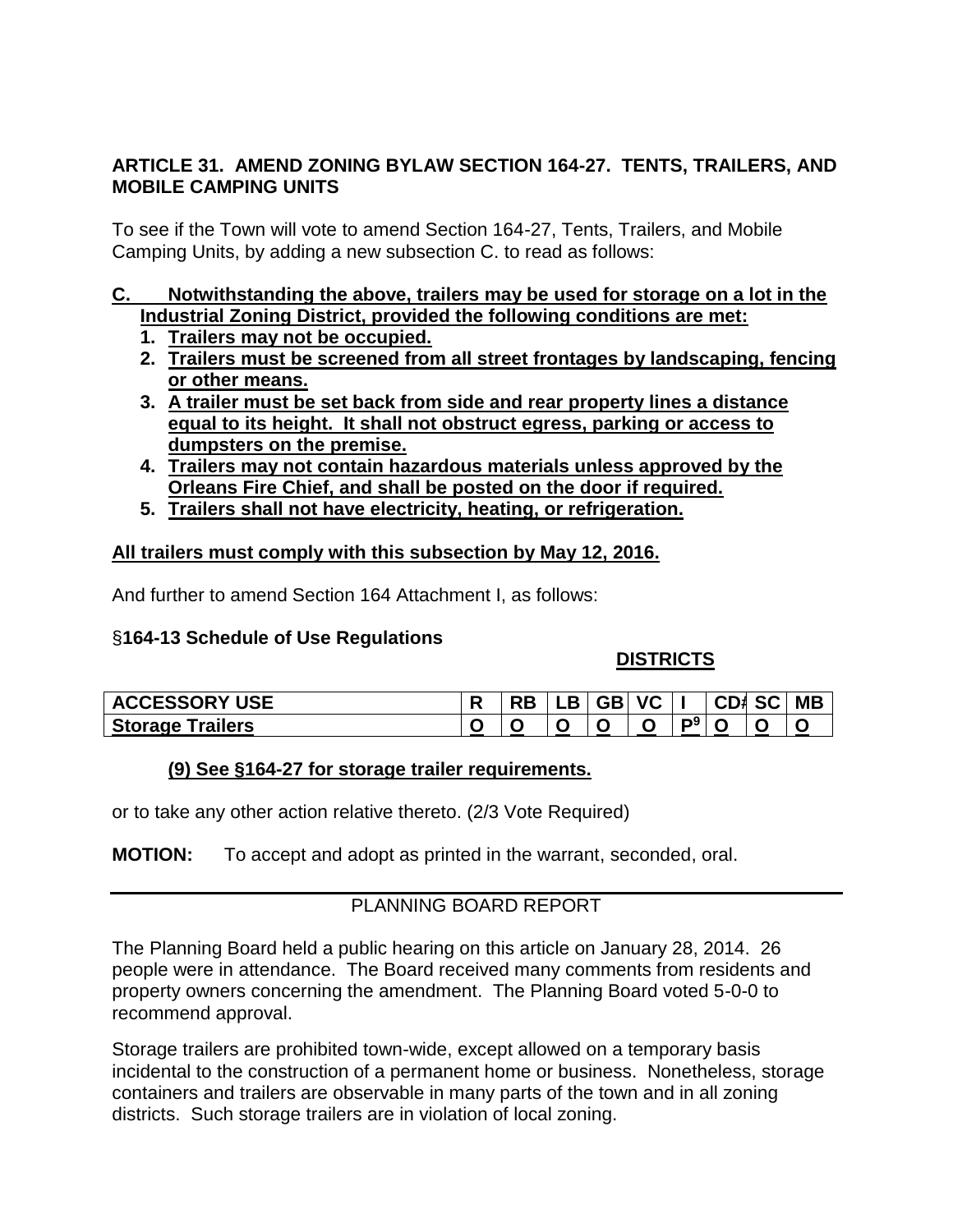Before taking enforcement action, the Building Commissioner forwarded the issue to the Planning Board. The Board considered whether storage trailers should be permitted in some limited capacity.

Storage units in a residential setting detract from the character of a neighborhood and may have an adverse effect on property values. In a business setting, a storage unit creates a low-investment, temporary or low-quality effect. To date, trailers have only been lawfully permitted on a temporary basis.

The proposed amendment would allow storage trailers ONLY in the Industrial District, and only if several conditions are met. The Board met with 2 dozen Ind. District property owners, and arrived at a set of conditions that they think is reasonable. The basic conditions are as follows:

- 1. The trailer may not be occupied.
- 2. Screening from the street is required.
- 3. Must be meet setback requirements and not obstruct access.
- 4. May not contain hazardous materials unless approved by the Fire Chief, and posting of hazardous materials is required.

A date for full compliance with the requirements was set at 2 years after the date of Town Meeting. Storage trailers in violation of the new proposed bylaw would need to be removed.

Let me just reiterate, that under the exiting bylaw, storage trailers are prohibited. The proposed bylaw would allow them only in the Industrial District. This would be supportive of the many businesses in the District which provide services to residents. We recommend your approval.

**ACTION:** Voice vote carries unanimously.

# **ARTICLE 32. TRANSFER WATER SERVICE CONNECTION FUNDS**

To see if the Town will vote to transfer the sum of Fifty Thousand and 00/100 Dollars (\$50,000.00) from the Water Service Connection Funds Reserved for Appropriation Account to the Water Service Connection Account, or to take any other action relative thereto. (Simple Majority Vote Required)

**MOTION:** To accept and adopt Article #32 as printed in the warrant and the sum of Fifty Thousand and 00/100 Dollars (\$50,000.00) be transferred from the Water Service Connection Funds Reserved for Appropriations Account to the Water Service Connection Expense Account for this purpose.

**ACTION:** Voice vote carries unanimously.

# **ARTICLE 33. AMEND FEES - TOWN CLERK, MARRIAGE CERTIFICATES**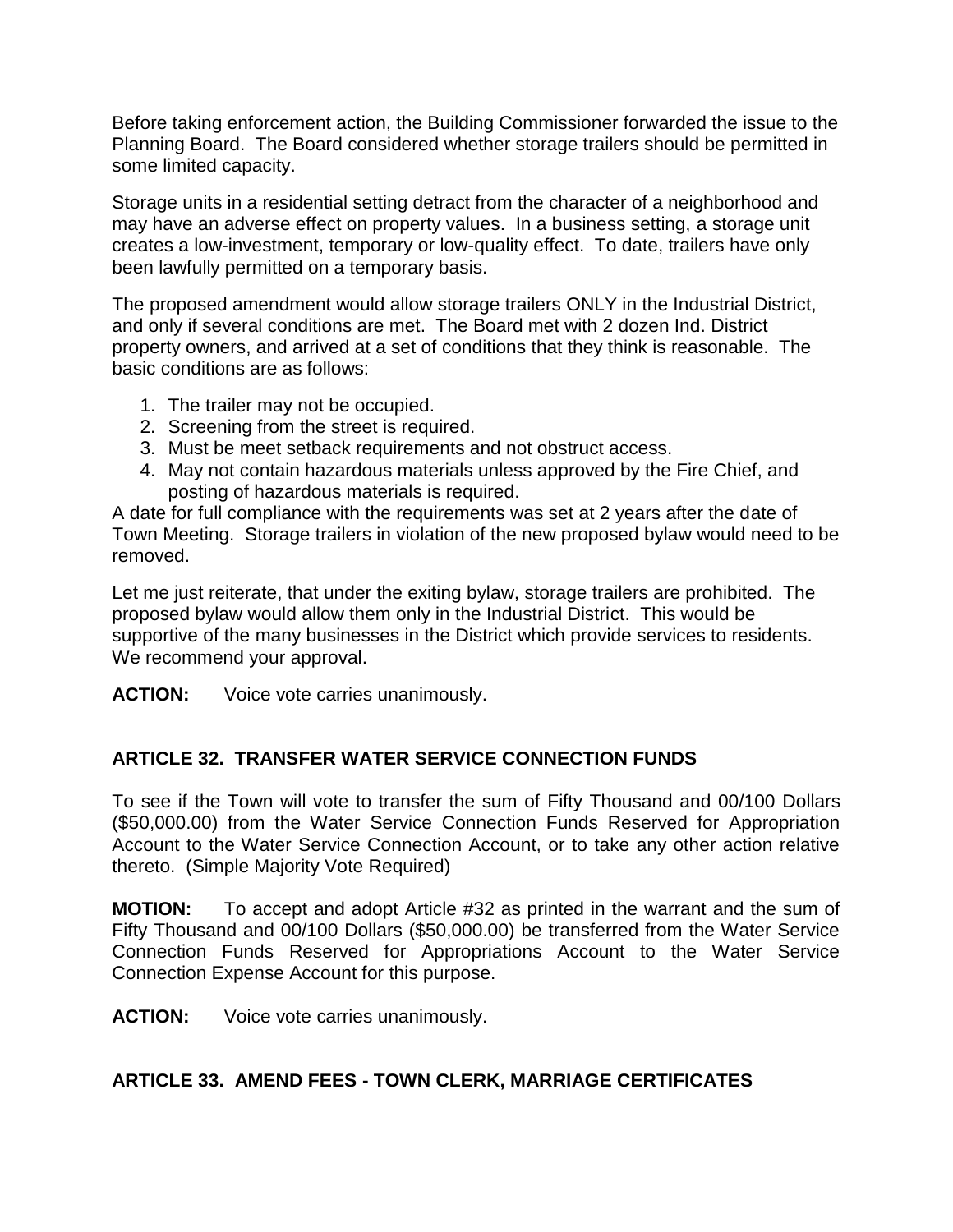To see if the Town will vote to increase the fee for entering notice of intention of marriage and issuing certificates thereof from thirty-five dollars (\$35) to forty dollars (\$40), or to take any other action relative thereto. (Simple Majority Vote Required)

- **MOTION:** To accept and adopt Article #33 as printed in the warrant.
- **ACTION:** Voice vote carries unanimously.

#### **ARTICLE 34. AMEND FEES - BOARD OF SELECTMEN, LICENSES**

To see if the Town will vote to authorize the Board of Selectmen to increase the fees for certain licenses as outlined in the schedule on file with the Town Clerk, or to take any other action relative thereto. (Simple Majority Vote Required)

- **MOTION:** To accept and adopt Article #34 as printed in the warrant.
- **ACTION:** Voice vote carries unanimously.

### **ARTICLE 35. AMEND FEES - BOARD OF SELECTMEN, OUTDOOR WEDDINGS**

To see if the Town will vote to authorize the Board of Selectmen, acting as Park Commissioners, to establish a single administrative fee for outdoor weddings of both residents and non-residents in the amount of one hundred fifty dollars (\$150), or to take any other action relative thereto. (Simple Majority Vote Required)

**MOTION:** To accept and adopt Article #35 as printed in the warrant.

**ACTION:** Standing vote Yes=101, No=164, motion fails to attain necessary majority.

#### **ARTICLE 36. AMEND FEES – BUILDING DEPT., ELECTRICAL INSPECTIONS**

To see if the Town will vote to authorize the Board of Selectmen to amend the fees for electrical inspections, as outlined in the schedule on file with the Town Clerk, or take any other action relative thereto. (Simple Majority Vote Required)

- **MOTION:** To accept and adopt Article #36 as printed in the warrant.
- **ACTION:** Voice vote carries by the necessary majority.

#### **ARTICLE 37. AMEND FEES – TRENCH AND ROAD OPENING PERMITS**

To see if the Town will vote to authorize the Board of Selectmen to establish a fee of fifty dollars (\$50) for trench and road opening permits, or to take any other action relative thereto. (Simple Majority Vote Required)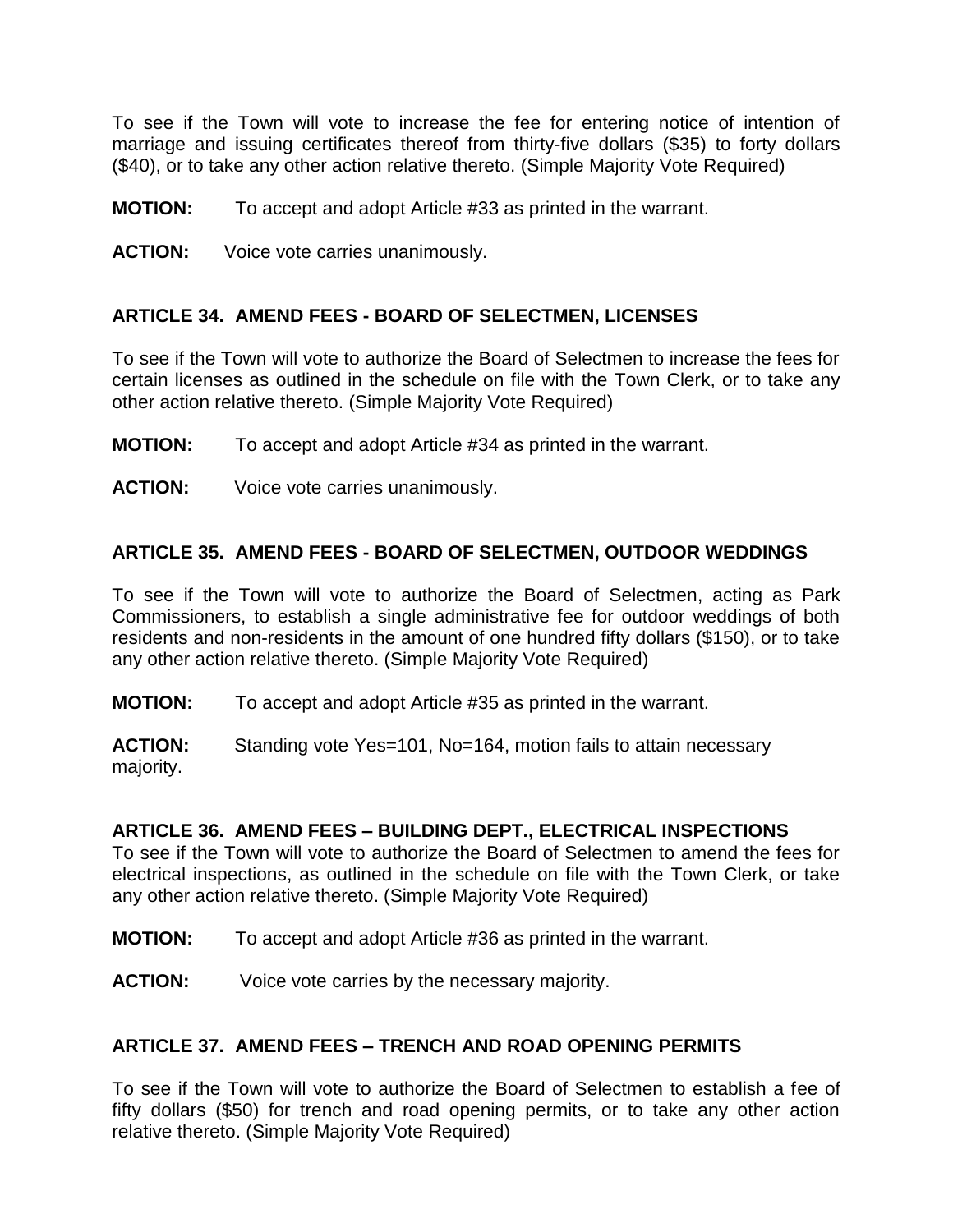- **MOTION:** To accept and adopt Article #37 as printed in the warrant.
- **ACTION:** Voice vote carries by the necessary majority.

# **ARTICLE 38. FUND FEASIBILITY STUDY AND AUTHORIZE LEASE OF LAND AT DEPOT SQUARE**

To see if the Town will vote to raise and appropriate and/or transfer from available funds the sum of Ten Thousand and 00/100 Dollars (\$10,000.00) for the purpose of funding a feasibility study for the possible development and use of Town-owned land located at Depot Square, identified on the Orleans Assessors Maps as Map 33, Parcels 21 and 22, and authorize the Board of Selectmen and/or Town Administrator to apply for and accept any Federal, State, County or other funds that may be available for this purpose and to enter into Intermunicipal Agreements for acceptance of any such grants or funds which shall be used to offset the total appropriation authorized herein; and to see if the Town will vote to authorize the Board of Selectmen to lease said land on such terms as they deem appropriate to the Orleans Chamber of Commerce or such other non-profit entity as the Board shall determine, for a period not to exceed 30 years, and to authorize the Board of Selectmen to file special legislation to the extent required for this purpose, or to take any such action relative thereto. (Simple Majority Vote Required)

**MOTION:** To accept and adopt Article #38 as printed in the warrant and that the sum of Ten Thousand and 00/100 Dollars (\$10,000.00) be raised and appropriated for this purpose.

**ACTION:** Voice vote carries by the necessary majority.

### **ARTICLE 39. AUTHORIZE INTERMUNICIPAL AGREEMENT / GRANT FOR PERMEABLE REACTIVE BARRIER (PRB) TEST PROJECT**

To see if the Town will vote to authorize the Board of Selectmen and/or Town Administrator to apply for and accept any Federal, State or County or other funds that may be available and to enter into Intermunicipal Agreements for acceptance of any such grants or funds for the purpose of a conducting a Permeable Reactive Barrier (PRB) demonstration project at a location to be determined in Orleans, or to take any such action relative thereto. (Simple Majority Vote Required)

**MOTION:** To accept and adopt Article #39 as printed in the warrant, and that the Board of Selectmen and/or Town Administrator be authorized to apply for and accept any Federal, State, County or other public funds that may be available.

**ACTION:** Voice vote carries unanimously.

# **ARTICLE 40. AUTHORIZE LAYOUT OF ASPINET ROAD**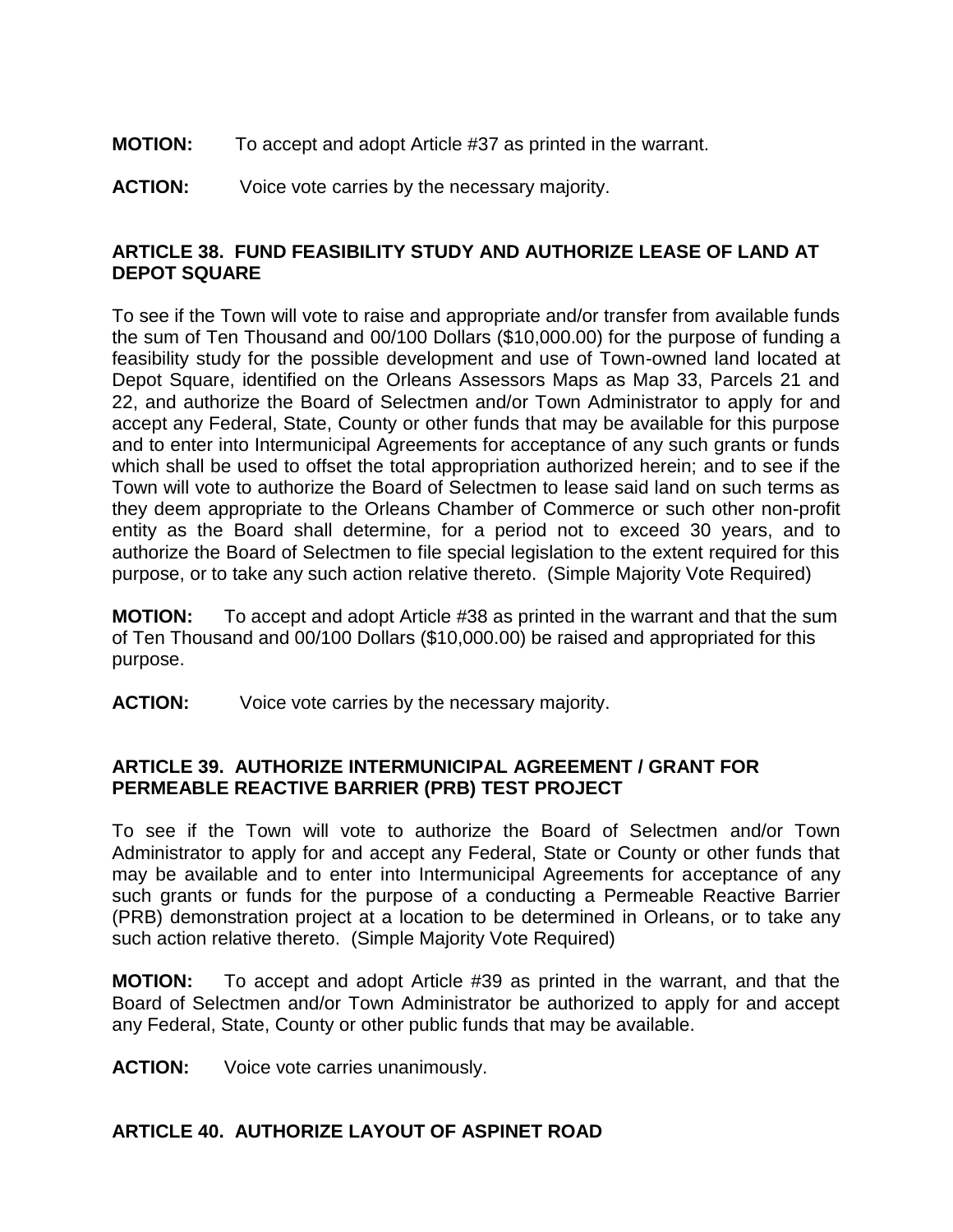To see if the Town will vote to accept the doings and report of the Selectmen relative to the layout of Aspinet Road and that portion of Inlet Road, a.k.a. Cliff Road, from Aspinet Road to Callanan's Pass, as a town road, and instruct the Selectmen to accept as a gift or to purchase or take by eminent domain on behalf of the Town of Orleans the land and/or an interest in the land within the sidelines of said layout for this purpose, and further to transfer a sufficient sum of money necessary to carry out the provisions of this article, or to take any other action relative thereto. (2/3 Vote Required)

**MOTION:** To accept and adopt Article #40 as printed in the warrant and that the sum of One Thousand Five Hundred and 0/100 Dollars (\$1,500.00) be raised and appropriated for this purpose.

- **MOTION:** To indefinitely postpone by Ben Buck
- **ACTION:** On the motion to postpone, voice vote fails to attain necessary majority.
- **MOTION:** To call the question.
- **ACTION :** Voice vote, verified by moderator as the necessary 4/5.

**ACTION:** On the main motion, standing vote Yes=165, No=113, motion fails to attain the necessary 2/3 majority.

### **ARTICLE 41. AUTHORIZE AND FUND HABITAT CONSERVATION PLAN (HCP) PERMITS**

To see if the Town will vote to raise and appropriate and/or transfer from available funds the sum of \$78,000 for the purpose of funding low-effect conservation and management permits from the Federal and State Fish and Wildlife Services to provide limited over sand vehicle use of Nauset Beach south of the bathing beach parking lot during the summer migratory bird nesting season; and see if the Town will vote to authorize the Board of Selectmen, acting as Park Commissioners, to establish a surcharge fee of twenty-five dollars (\$25) for each over sand sticker sold beginning in March 2015 to pay for the implementation costs of the Habitat Conservation Plan requirements, or to take any other action relative thereto. (Simple Majority Vote Required)

**MOTION:** To accept and adopt Article #41, and that the sum of Twenty Thousand and 00/100 Dollars (\$20,000.00) be raised and appropriated for this purpose, and that the proposed surcharge fee of \$25 be deleted.

**ACTION:** Voice vote carries by necessary majority.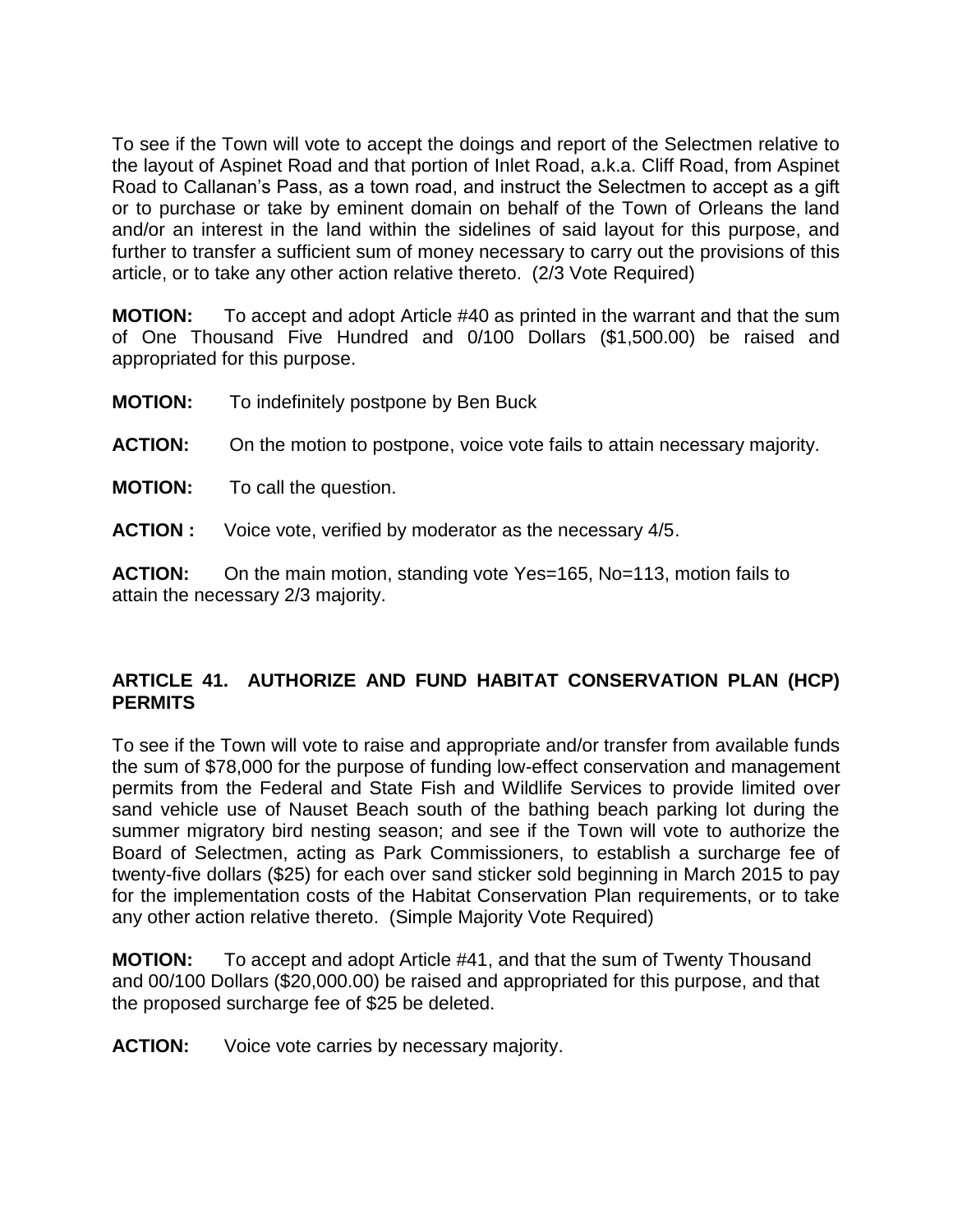### **ARTICLE 42. AMEND THE INTERMUNICIPAL AGREEMENT BETWEEN THE TOWNS OF ORLEANS, BREWSTER AND EASTHAM FOR THE CONSTRUCTION, MANAGEMENT AND OPERATION OF A SEPTAGE TREATMENT FACILITY**

To see if the Town will vote to authorize the Board of Selectmen to amend the Intermunicipal Agreement between the Towns of Orleans, Brewster and Eastham for the Construction, Management and Operation of a Septage Treatment Facility dated May 30, 1985, as amended (the "IMA"), by adopting a further amendment pursuant to Section XVI of the IMA, in substantially the form set forth below:

**Whereas**, the Towns of Orleans, Brewster and Eastham (collectively the "Towns"), are parties to an Intermunicipal Agreement between the Towns of Orleans, Brewster and Eastham for the Construction, Management and Operation of a Septage Treatment Facility, as amended, (the "IMA");

**Whereas**, as originally adopted the IMA had a term of twenty (20) years and was due to expire on May 30, 2005;

**Whereas**, the Towns amended the IMA and extended the term of the IMA for an additional ten (10) years, until May 30, 2015;

**Whereas,** paragraph 1 of the amended IMA states, in part, that: "Further, unless Orleans by vote of its Board of Selectmen, determines that it does not intend to further extend the term of the IMA, and notice of such vote is provided in writing to Eastham and Brewster prior to May 30, 2013, then the term of the IMA shall be extended for an additional ten (10) years until May 30, 2025";

**Whereas**, Orleans by vote of its Board of Selectmen determined that it did not intend to further extend the term of the IMA and notice of such vote was provided in writing to Eastham and Brewster prior to May 30, 2013, i.e. on January 15, 2013;

**Whereas**, the IMA will expire on May 30, 2015;

**Whereas**, the Towns are desirous of extending the term of the IMA until December 31, 2016;

**Whereas**, Section XVI of the IMA, provides that it may be amended by written amendment, but that no such amendment shall become effective until approved by a Town Meeting vote in all three (3) member Towns;

**Now, therefore,** the Towns, in consideration of the mutual covenants set forth herein, the provisions of the IMA and the authority set forth in General Laws chapter 40, §4A, and every other power, hereby agree as follows:

- 1. The term of the IMA shall be extended until December 31, 2016.
- 2. Other than as set forth in this amendment the provisions of the IMA are hereby ratified and confirmed by all member Towns.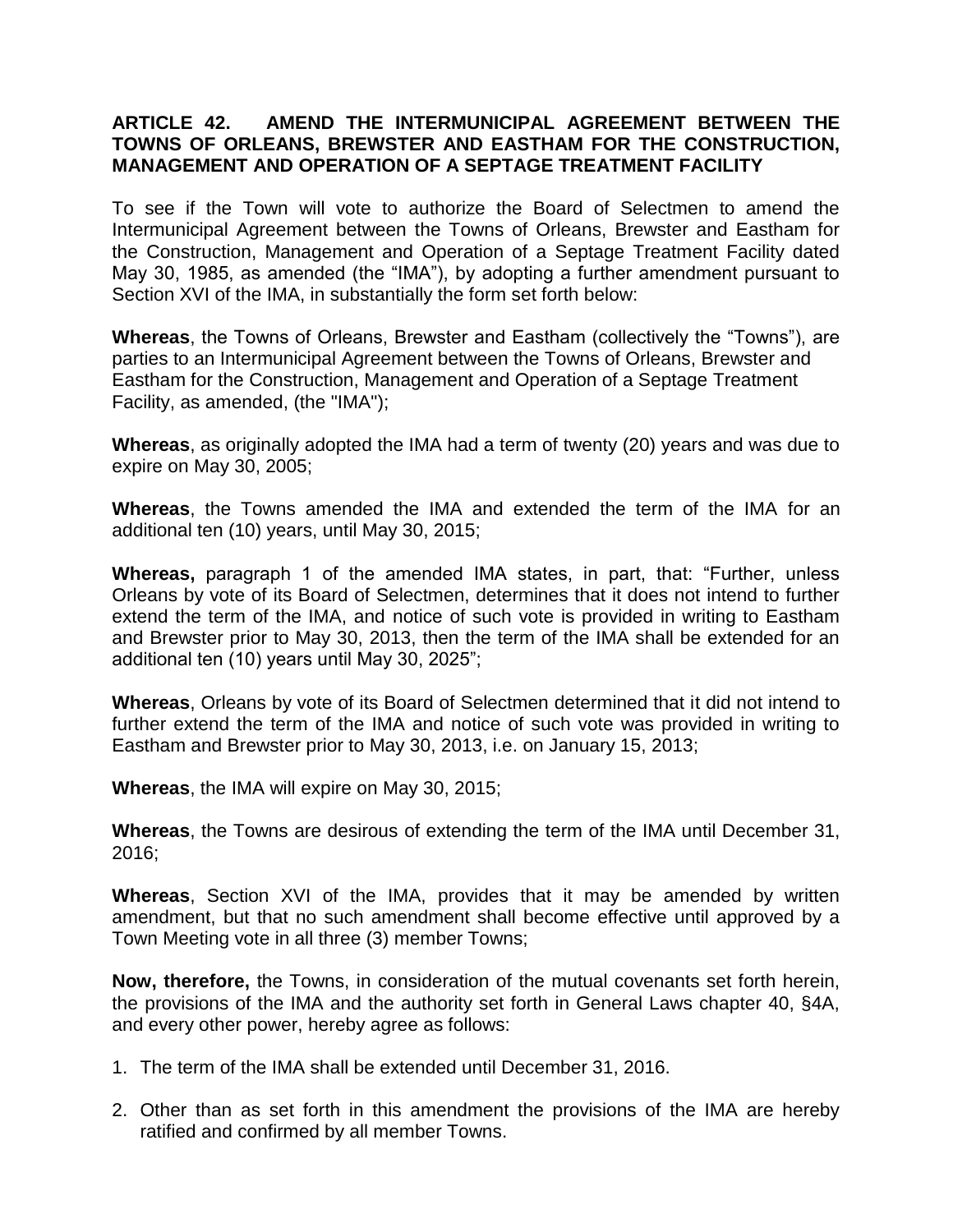This amendment shall only become effective upon approval by a Town Meeting vote in all three (3) towns.

or to take any other action relative thereto. (Simple Majority Vote Required)

### **MOTION:** To accept and adopt Article #42 as printed in the warrant.

**ACTION:** Voice vote carries unanimously.

# **ARTICLE 43. FUND TRI-TOWN SEPTAGE FACILITY COSTS**

To see if the Town will vote to raise and appropriate and/or transfer from available funds the sum of One Hundred Thousand and 00/100 Dollars (\$100,000.00) for costs associated with the engineering, design, repair, maintenance and/or demolition under the Intermunicipal Agreement between the Towns of Orleans, Brewster and Eastham for the Construction, Management and Operation of a Septage Treatment Facility, and to authorize the Town Administrator to solicit bids and/or proposals, enter into a contract or contracts and expend said funds for this purpose, or to take any other action relative thereto. (3/4 Majority Vote Required)

**MOTION:** To accept and adopt Article #43 as printed in the warrant and that the sum of One Hundred Thousand and 00/100 Dollars (\$100,000.00) be raised and appropriated for this purpose.

**ACTION:** Standing vote, Yes=260, No=2, passes by necessary 3/4 majority.

### **ARTICLE 44. FUND COMPREHENSIVE WATER RESOURCE MANAGEMENT PLANNING**

To see if the Town will vote to raise and appropriate, borrow and/or transfer from available funds the sum of One Million Forty Five Thousand and 00/100 Dollars (\$1,045,000.00), or any other sum, for the purpose of funding engineering, planning and hydrogeologic studies necessary for the development of septage, wastewater, groundwater and stormwater management plans needed to maintain and protect the water resources of the Town by integrating the Comprehensive Wastewater Management Plan completed by the Town in 2011 with a new Adaptive Management Plan and components of the Cape-wide Section 208 Water Quality Management Plan being developed by the Cape Cod Commission, including all expenses incidental and related thereto; provided however that such vote shall not take effect until the Town votes to exempt from the limitations of total taxes imposed by Massachusetts General Law Chapter 59 § 21C (Proposition 2 1/2) amounts required to pay the principal and interest of the borrowing approved by such vote and further authorize the Board of Selectmen and/or Town Administrator to apply for and accept any Federal, State, County or other funds that may be available for this purpose and to enter into Intermunicipal Agreements for acceptance of any such grants or funds which shall be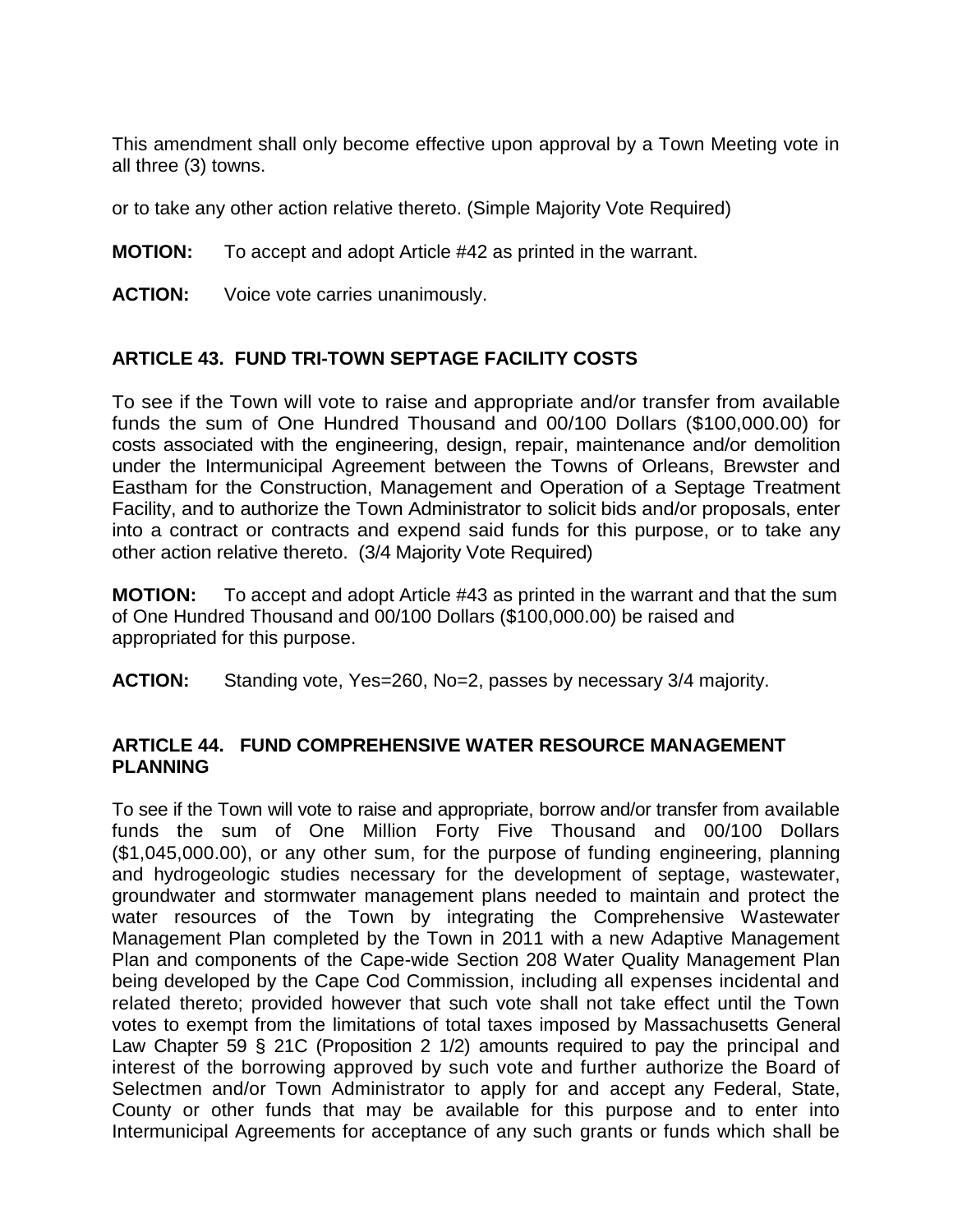used to offset the total appropriation authorized herein, or to take any other action relative thereto. (2/3 Vote Required)

**MOTION:** To accept and adopt Article #44 as printed in the warrant and that the Town appropriate One Million Forty Five-Thousand and 00/100 Dollars (\$1,045,000.00) to pay costs of engineering, planning and hydro geologic studies necessary for the development of septage, wastewater, groundwater and stormwater management plans needed to maintain and protect the water resources of the Town by integrating the Comprehensive Wastewater Management Plan completed by the Town in 2011 with a new Adaptive Management Plan and components of the Cape-wide Section 208 Water Quality Management Plan being developed by the Cape Cod Commission, including all expenses incidental and related thereto; that to meet this appropriation, the Treasurer, with the approval of the Selectmen, is authorized to borrow said amount under and pursuant to Chapter 29C and Chapter 44, Sections 7 and 8 of the General Laws, or pursuant to any other enabling authority, and to issue bonds or notes of the Town therefor; provided however that no amounts shall be borrowed or expended hereunder unless and until the Town votes to exempt from the limitation on total taxes imposed by Chapter 59 § 21C of the General Laws (Proposition 2 1/2), the amounts required to pay the principal and interest of the borrowing approved by this vote, and, further, that the Board of Selectmen and/or Town Administrator are authorized to apply for and accept any Federal, State, County or other funds that may be available for this purpose and to enter into Intermunicipal Agreements for acceptance of any such grants or funds which shall be used to offset the total appropriation authorized herein.

- **MOTION**: To call the question.
- **ACTION:** Voice vote carries unanimously.
- **ACTION:** On the main motion, voice vote carries unanimously.

#### **ARTICLE 45. WITHDRAW FROM THE CAPE COD COMMISSION – BY PETITION**

To see if the Town will vote to direct the Board of Selectmen to place the following question on the next election ballot "Shall the Town of Orleans petition the General Court of the Commonwealth of Massachusetts asking that the Town of Orleans be released from membership in and removed from the authority of the Cape Cod Commission and the Cape Cod Commission Act or to take any other action relative thereto. (Simple Majority Vote Required)

- **MOTION:** To accept and adopt Article #45 as printed in the warrant.
- **MOTION:** To call the question.
- **ACTION:** Voice vote carries unanimously.
- **ACTION:** On the main motion, voice vote fails to pass by the necessary majority.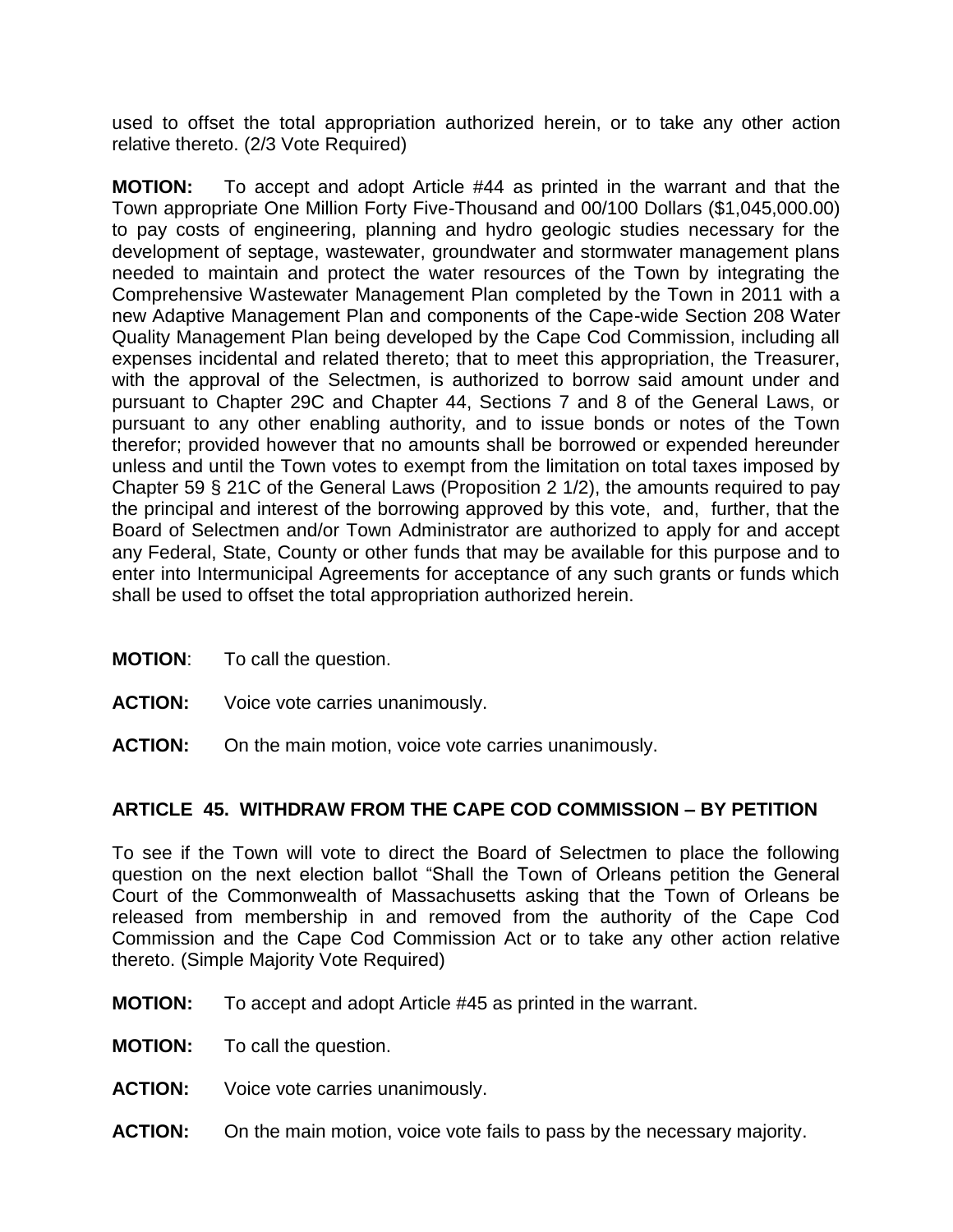### **ARTICLE 46. FUND RECONSTRUCTED SEPTAGE TREATMENT FACILITY - BY PETITION**

To see if the Town of Orleans will allocate \$1.7 million dollars to fund jointly with the Towns of Eastham and Brewster a reconstructed septage treatment facility at the "Tri Town" site that will meet new stricter environmental standards imposed by the State of Massachusetts in December, 2016 required for a septage disposal permit not to exceed 35,000 gallons per day. (3/4 Majority Vote Required)

- **MOTION:** To accept and adopt Article #46 as printed in the warrant.
- **MOTION:** To call the question.
- **ACTION:** Voice vote, verified by moderator as having the 4/5 majority.
- **ACTION:** Voice vote fails to attain necessary majority.

### **ARTICLE 47. VOTERS TO APPROVE USE OF ELECTRONIC CONTROL WEAPONS BY OPD - BY PETITION**

To see if the Town will vote to respectfully ask the Orleans Police Department and all other Town officials not to deploy or use any electronic control weapons including Tasers until and unless voters so approve in an election or Town Meeting. (Simple Majority Vote Required)

- **MOTION:** To accept and adopt Article #47 as printed in the warrant.
- **ACTION:** Voice vote fails to attain the necessary majority.

#### **ARTICLE 48. FREE CASH**

To see if the Town will vote to transfer from Free Cash in the Town's Treasury a sum of money to be used for the reduction of taxes, or to take any other action relative thereto. (Simple Majority Vote Required)

**MOTION:** To accept and adopt Article #47 and that the sum of Seven Hundred Forty-two Thousand and 00/100 Dollars (\$742,700.00) be transferred from available funds for this purpose for FY15.

**ACTION:** Voice vote carries unanimously.

#### **ARTICLE 49. CLOSING ARTICLE**